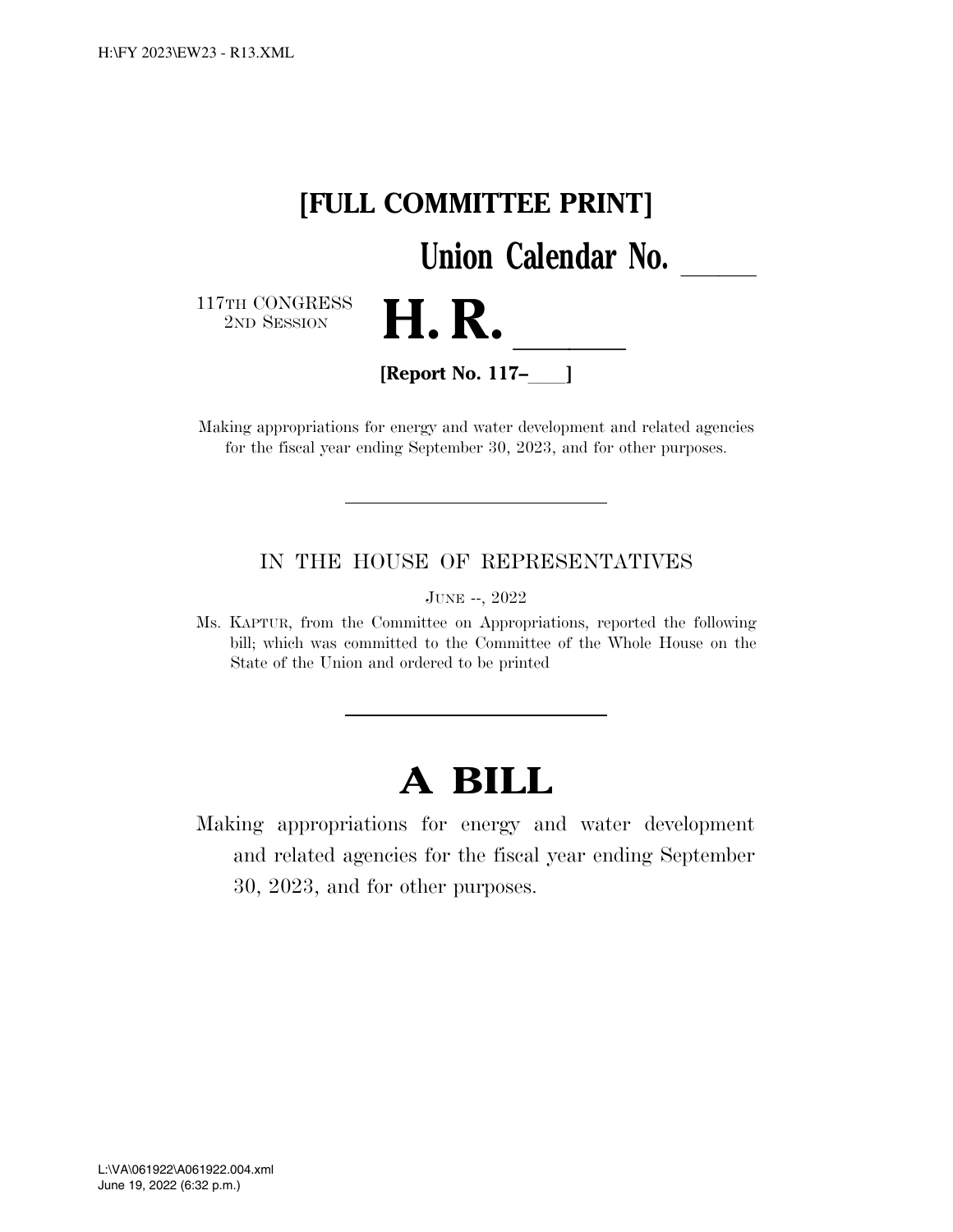*Be it enacted by the Senate and House of Representa- tives of the United States of America in Congress assembled,*  That the following sums are appropriated, out of any money in the Treasury not otherwise appropriated, for the fiscal year ending September 30, 2023, and for other pur-poses, namely:

|    | TITLE I                  |
|----|--------------------------|
|    | CORPS OF ENGINEERS—CIVIL |
|    | DEPARTMENT OF THE ARMY   |
| 10 | CORPS OF ENGINEERS-CIVIL |

 The following appropriations shall be expended under the direction of the Secretary of the Army and the super- vision of the Chief of Engineers for authorized civil func- tions of the Department of the Army pertaining to river and harbor, flood and storm damage reduction, shore pro-tection, aquatic ecosystem restoration, and related efforts.

# INVESTIGATIONS

 For expenses necessary where authorized by law for the collection and study of basic information pertaining to river and harbor, flood and storm damage reduction, shore protection, aquatic ecosystem restoration, and re- lated needs; for surveys and detailed studies, and plans and specifications of proposed river and harbor, flood and storm damage reduction, shore protection, and aquatic ecosystem restoration projects, and related efforts prior to

June 19, 2022 (6:32 p.m.) L:\VA\061922\A061922.004.xml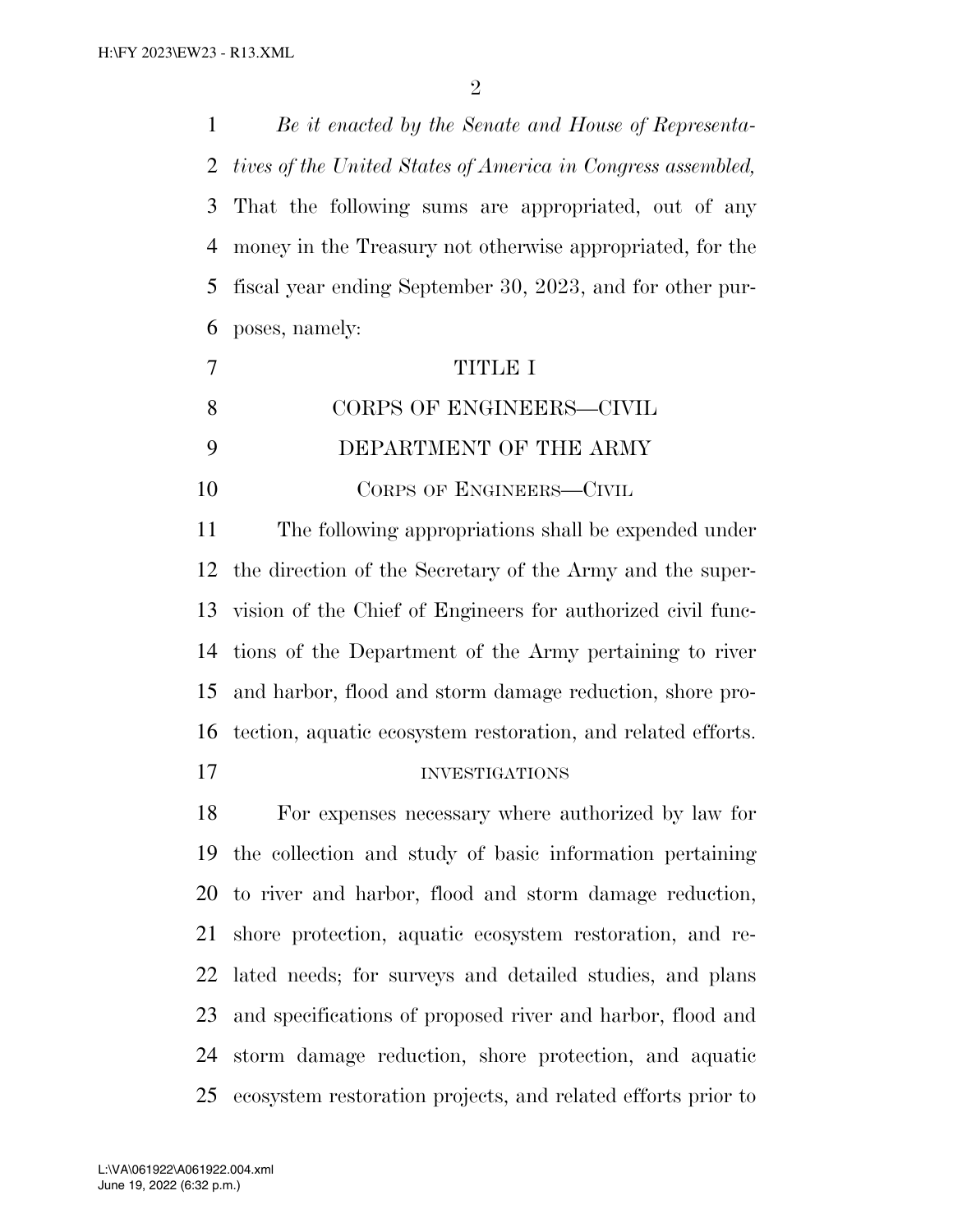construction; for restudy of authorized projects; and for miscellaneous investigations, and, when authorized by law, surveys and detailed studies, and plans and specifications of projects prior to construction, \$160,000,000, to remain available until expended: *Provided*, That the Secretary shall not deviate from the work plan, once the plan has been submitted to the Committees on Appropriations of both Houses of Congress.

# CONSTRUCTION

 For expenses necessary for the construction of river and harbor, flood and storm damage reduction, shore pro- tection, aquatic ecosystem restoration, and related projects authorized by law; for conducting detailed studies, and plans and specifications, of such projects (including those involving participation by States, local governments, or private groups) authorized or made eligible for selection by law (but such detailed studies, and plans and specifica- tions, shall not constitute a commitment of the Govern- ment to construction); \$2,475,152,000, to remain avail- able until expended; of which \$43,011,000 shall be derived from the Harbor Maintenance Trust Fund to cover the Federal share of construction costs for facilities under the Dredged Material Disposal Facilities program; and of which such sums as are necessary to cover 35 percent of the costs of construction, replacement, rehabilitation, and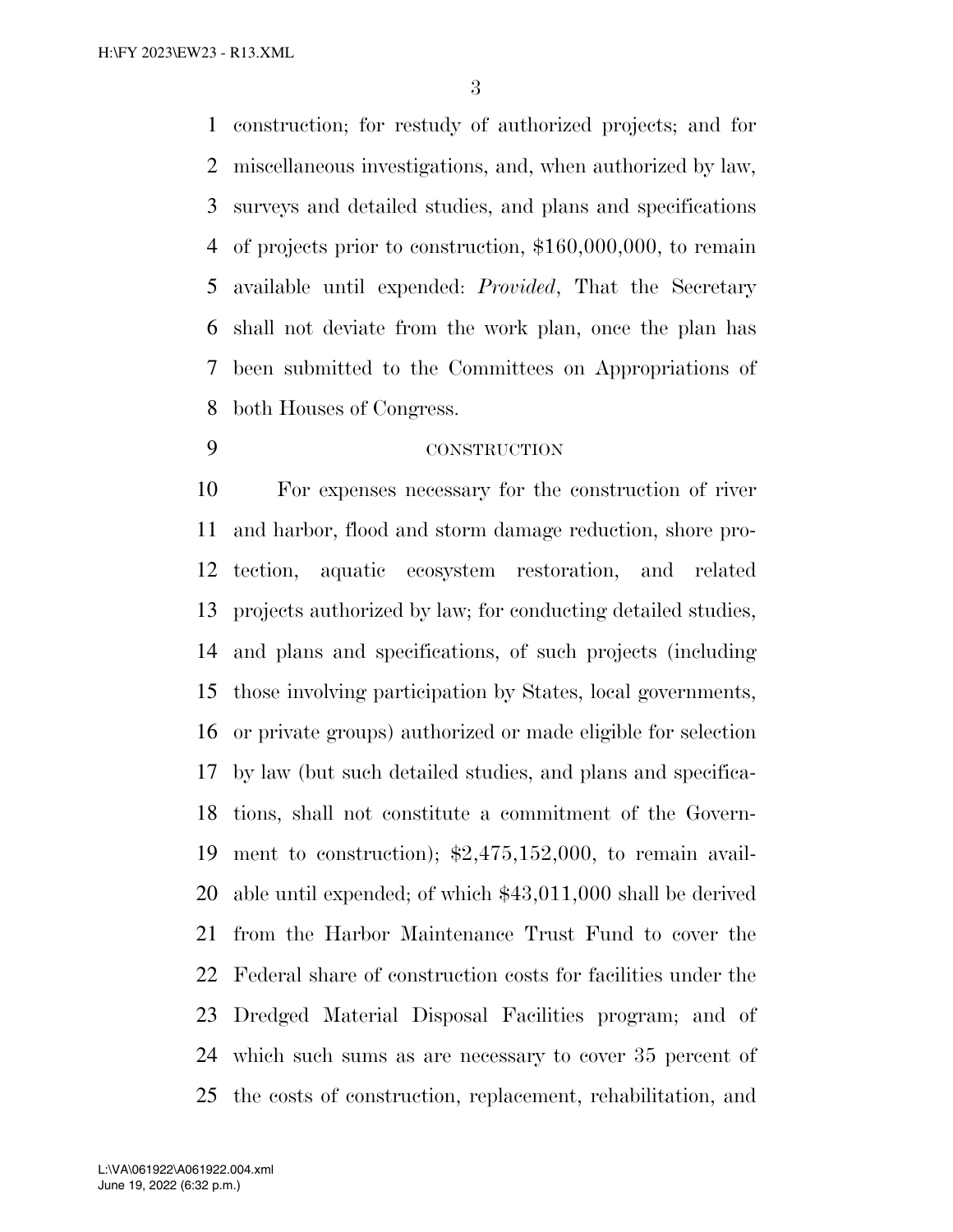expansion of inland waterways projects shall be derived from the Inland Waterways Trust Fund, except as other- wise specifically provided for in law: *Provided*, That the Secretary shall not deviate from the work plan, once the plan has been submitted to the Committees on Appropria-tions of both Houses of Congress.

# MISSISSIPPI RIVER AND TRIBUTARIES

 For expenses necessary for flood damage reduction projects and related efforts in the Mississippi River allu- vial valley below Cape Girardeau, Missouri, as authorized by law, \$350,000,000, to remain available until expended, of which \$10,315,000 shall be derived from the Harbor Maintenance Trust Fund to cover the Federal share of eligible operation and maintenance costs for inland har- bors: *Provided*, That the Secretary shall not deviate from the work plan, once the plan has been submitted to the Committees on Appropriations of both Houses of Con-gress.

# OPERATION AND MAINTENANCE

 For expenses necessary for the operation, mainte- nance, and care of existing river and harbor, flood and storm damage reduction, aquatic ecosystem restoration, and related projects authorized by law; providing security for infrastructure owned or operated by the Corps, includ-ing administrative buildings and laboratories; maintaining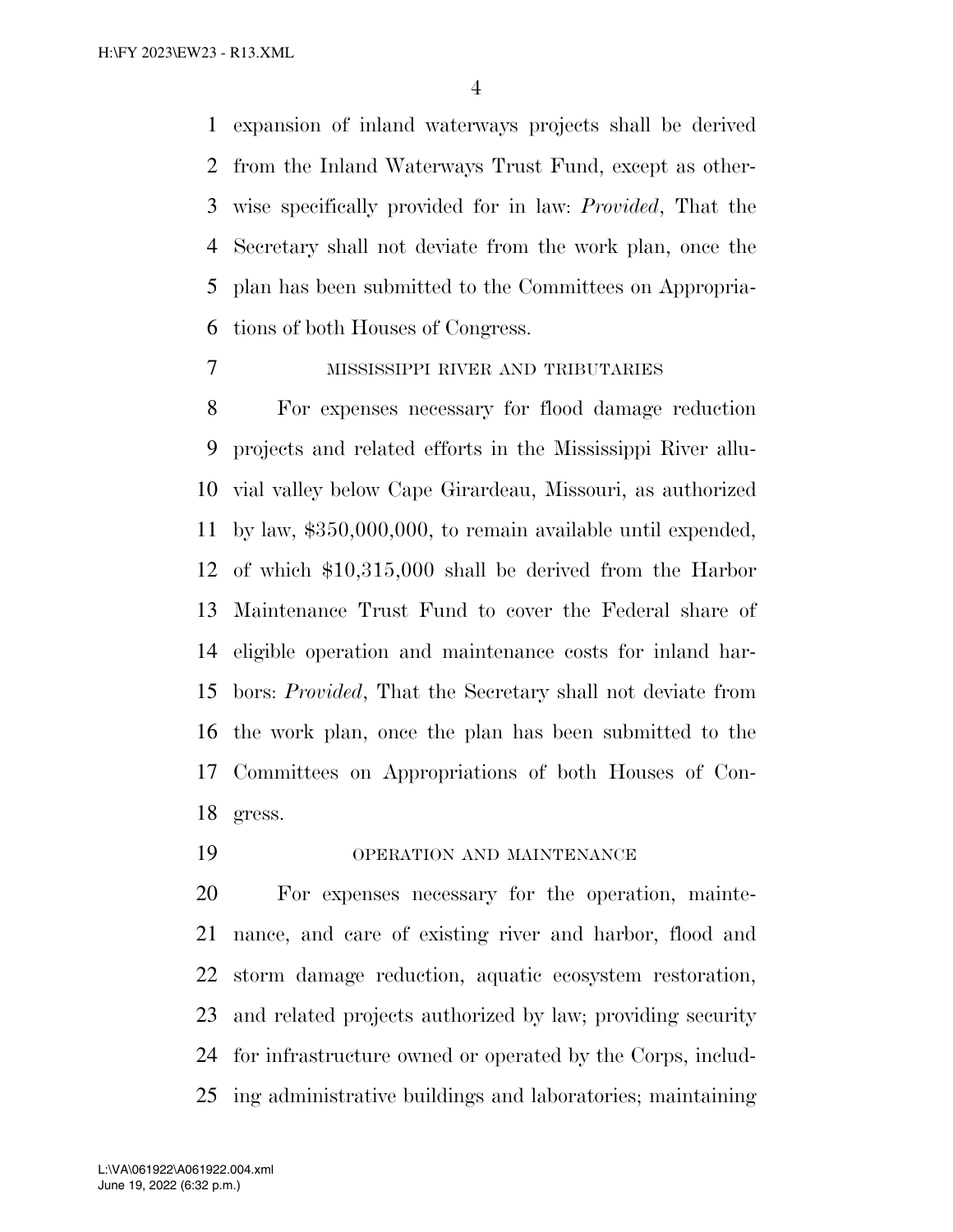harbor channels provided by a State, municipality, or other public agency that serve essential navigation needs of general commerce, where authorized by law; surveying and charting northern and northwestern lakes and con- necting waters; clearing and straightening channels; and removing obstructions to navigation, \$5,150,000,000, to remain available until expended, of which \$2,264,674,000 shall be derived from the Harbor Maintenance Trust Fund to cover the Federal share of eligible operation and main- tenance costs for coastal harbors and channels, and for inland harbors; of which \$56,000,000, to be derived from the general fund of the Treasury, shall be to carry out section 2106(c) of Public Law 113–121 (33 U.S.C. 2238c(c)) and is designated as being for such purpose pur- suant to section 14003(2)(B) of the CARES Act (Public Law 116–136); of which such sums as become available from the special account for the Corps of Engineers estab- lished by the Land and Water Conservation Fund Act of 1965 shall be derived from that account for resource pro- tection, research, interpretation, and maintenance activi- ties related to resource protection in the areas at which outdoor recreation is available; and of which such sums as become available from fees collected under section 217 of Public Law 104–303 shall be used to cover the cost of operation and maintenance of the dredged material dis-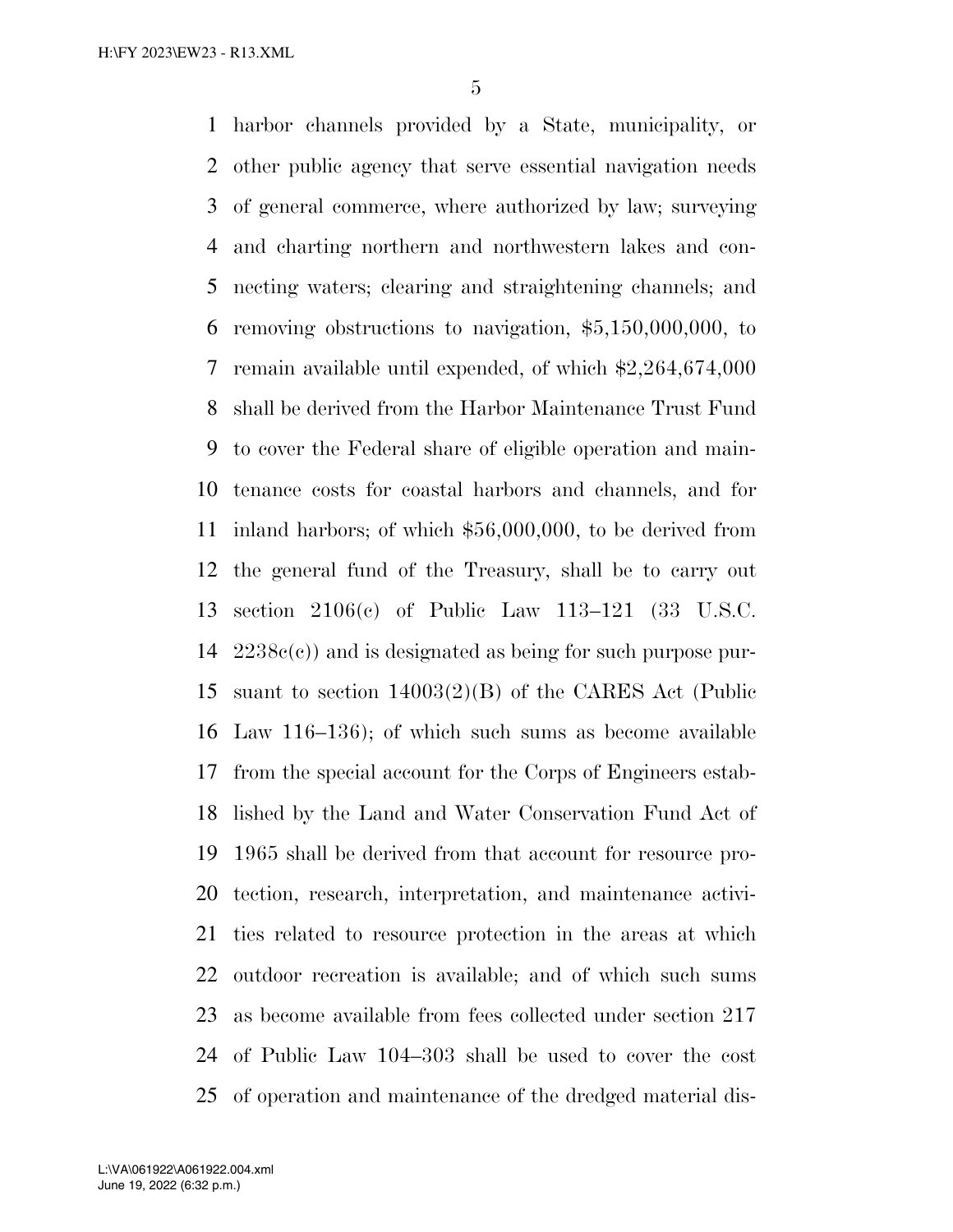posal facilities for which such fees have been collected: *Provided*, That 1 percent of the total amount of funds pro- vided for each of the programs, projects, or activities fund- ed under this heading shall not be allocated to a field oper- ating activity prior to the beginning of the fourth quarter of the fiscal year and shall be available for use by the Chief of Engineers to fund such emergency activities as the Chief of Engineers determines to be necessary and appro- priate, and that the Chief of Engineers shall allocate dur- ing the fourth quarter any remaining funds which have not been used for emergency activities proportionally in accordance with the amounts provided for the programs, projects, or activities: *Provided*, That the Secretary shall not deviate from the work plan, once the plan has been submitted to the Committees on Appropriations of both Houses of Congress.

# 17 REGULATORY PROGRAM

 For expenses necessary for administration of laws pertaining to regulation of navigable waters and wetlands, \$213,000,000, to remain available until September 30, 2024.

FORMERLY UTILIZED SITES REMEDIAL ACTION PROGRAM

 For expenses necessary to clean up contamination from sites in the United States resulting from work per-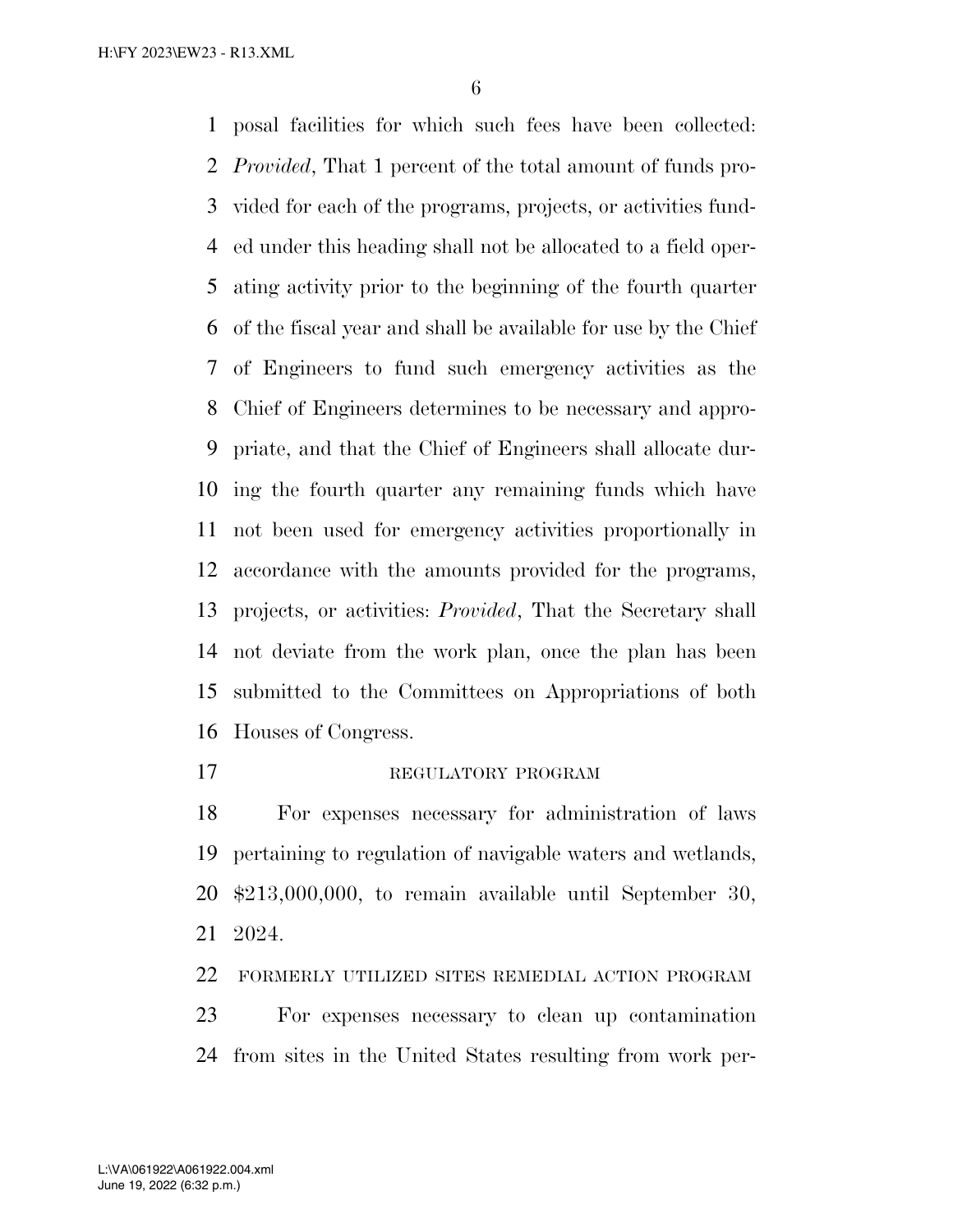formed as part of the Nation's early atomic energy pro-gram, \$278,338,000, to remain available until expended.

FLOOD CONTROL AND COASTAL EMERGENCIES

 For expenses necessary to prepare for flood, hurri- cane, and other natural disasters and support emergency operations, repairs, and other activities in response to such disasters as authorized by law, \$35,000,000, to re-main available until expended.

# EXPENSES

 For expenses necessary for the supervision and gen- eral administration of the civil works program in the head- quarters of the Corps of Engineers and the offices of the Division Engineers; and for costs of management and op- eration of the Humphreys Engineer Center Support Activ- ity, the Institute for Water Resources, the United States Army Engineer Research and Development Center, and the United States Army Corps of Engineers Finance Cen- ter allocable to the civil works program, \$215,000,000, to remain available until September 30, 2024, of which not to exceed \$5,000 may be used for official reception and representation purposes and only during the current fiscal year: *Provided*, That no part of any other appropriation provided in this title shall be available to fund the civil works activities of the Office of the Chief of Engineers or the civil works executive direction and management ac-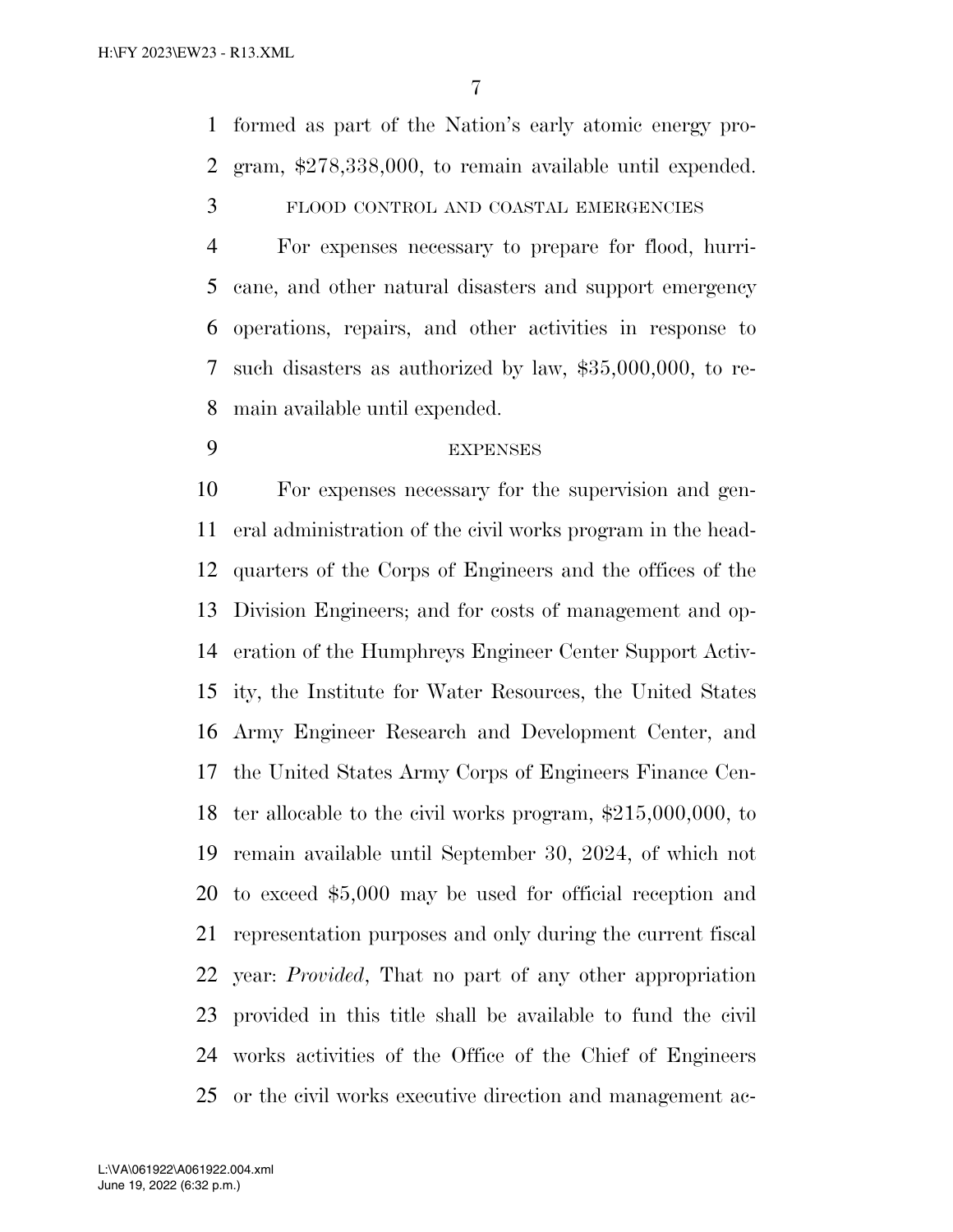tivities of the division offices: *Provided further*, That any Flood Control and Coastal Emergencies appropriation may be used to fund the supervision and general adminis- tration of emergency operations, repairs, and other activi- ties in response to any flood, hurricane, or other natural disaster.

- OFFICE OF THE ASSISTANT SECRETARY OF THE ARMY
- 

# 8 FOR CIVIL WORKS

 For the Office of the Assistant Secretary of the Army for Civil Works as authorized by 10 U.S.C. 3016(b)(3), \$5,000,000, to remain available until September 30, 2024: *Provided*, That not more than 75 percent of such amount may be obligated or expended until the Assistant Sec- retary submits to the Committees on Appropriations of both Houses of Congress the report required under section 101(d) of this Act and a work plan that allocates at least 95 percent of the additional funding provided under each heading in this title, as designated under such heading in the report accompanying this Act, to specific programs, projects, or activities.

WATER INFRASTRUCTURE FINANCE AND INNOVATION

# 22 PROGRAM ACCOUNT

 For administrative expenses to carry out the direct and guaranteed loan programs authorized by the Water Infrastructure Finance and Innovation Act of 2014, not-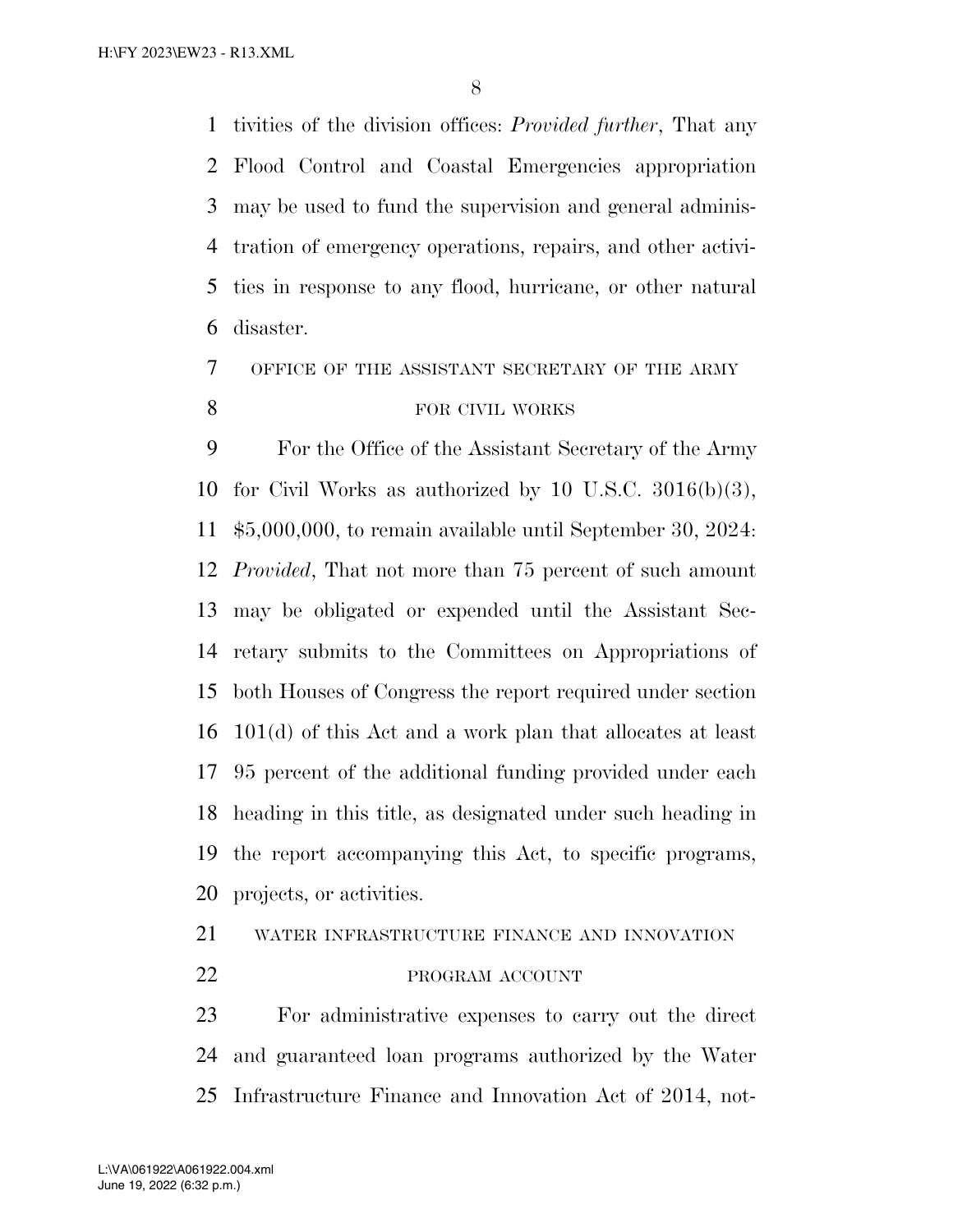withstanding subsections (b)(2) and (c) of section 5033 of such Act, \$7,200,000, to remain available until Sep-tember 30, 2024.

| $\overline{4}$ | GENERAL PROVISIONS—CORPS OF   |
|----------------|-------------------------------|
| 5              | ENGINEERS-CIVIL               |
| 6              | (INCLUDING TRANSFER OF FUNDS) |

 SEC. 101. (a) None of the funds provided in title I of this Act, or provided by previous appropriations Acts to the agencies or entities funded in title I of this Act that remain available for obligation or expenditure in fiscal year 2023, shall be available for obligation or expenditure through a reprogramming of funds that:

 (1) creates or initiates a new program, project, or activity;

(2) eliminates a program, project, or activity;

 (3) increases funds or personnel for any pro- gram, project, or activity for which funds have been denied or restricted by this Act, unless prior ap- proval is received from the Committees on Appro-priations of both Houses of Congress;

 (4) proposes to use funds directed for a specific activity for a different purpose, unless prior approval is received from the Committees on Appropriations of both Houses of Congress;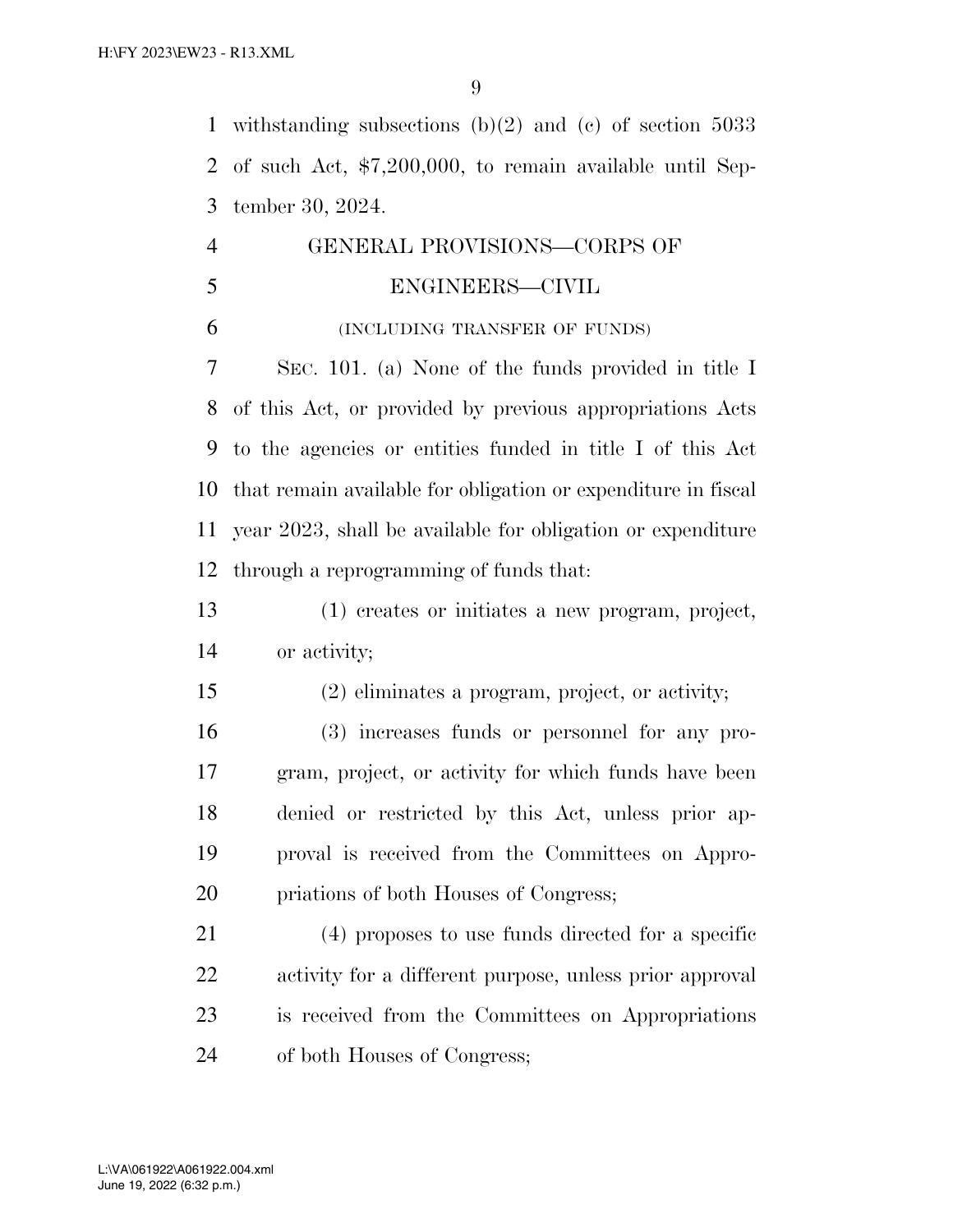(5) augments or reduces existing programs, projects, or activities in excess of the amounts con- tained in paragraphs (6) through (10), unless prior approval is received from the Committees on Appro-priations of both Houses of Congress;

 (6) INVESTIGATIONS.—For a base level over \$100,000, reprogramming of 25 percent of the base amount up to a limit of \$150,000 per project, study or activity is allowed: Provided, That for a base level less than \$100,000, the reprogramming limit is \$25,000: Provided further, That up to \$25,000 may be reprogrammed into any continuing study or activ- ity that did not receive an appropriation for existing obligations and concomitant administrative expenses;

 (7) CONSTRUCTION.—For a base level over \$2,000,000, reprogramming of 15 percent of the base amount up to a limit of \$3,000,000 per project, study or activity is allowed: Provided, That for a base level less than \$2,000,000, the reprogramming limit is \$300,000: Provided further, That up to \$3,000,000 may be reprogrammed for settled con-22 tractor claims, changed conditions, or real estate de- ficiency judgments: Provided further, That up to \$300,000 may be reprogrammed into any continuing study or activity that did not receive an appropria-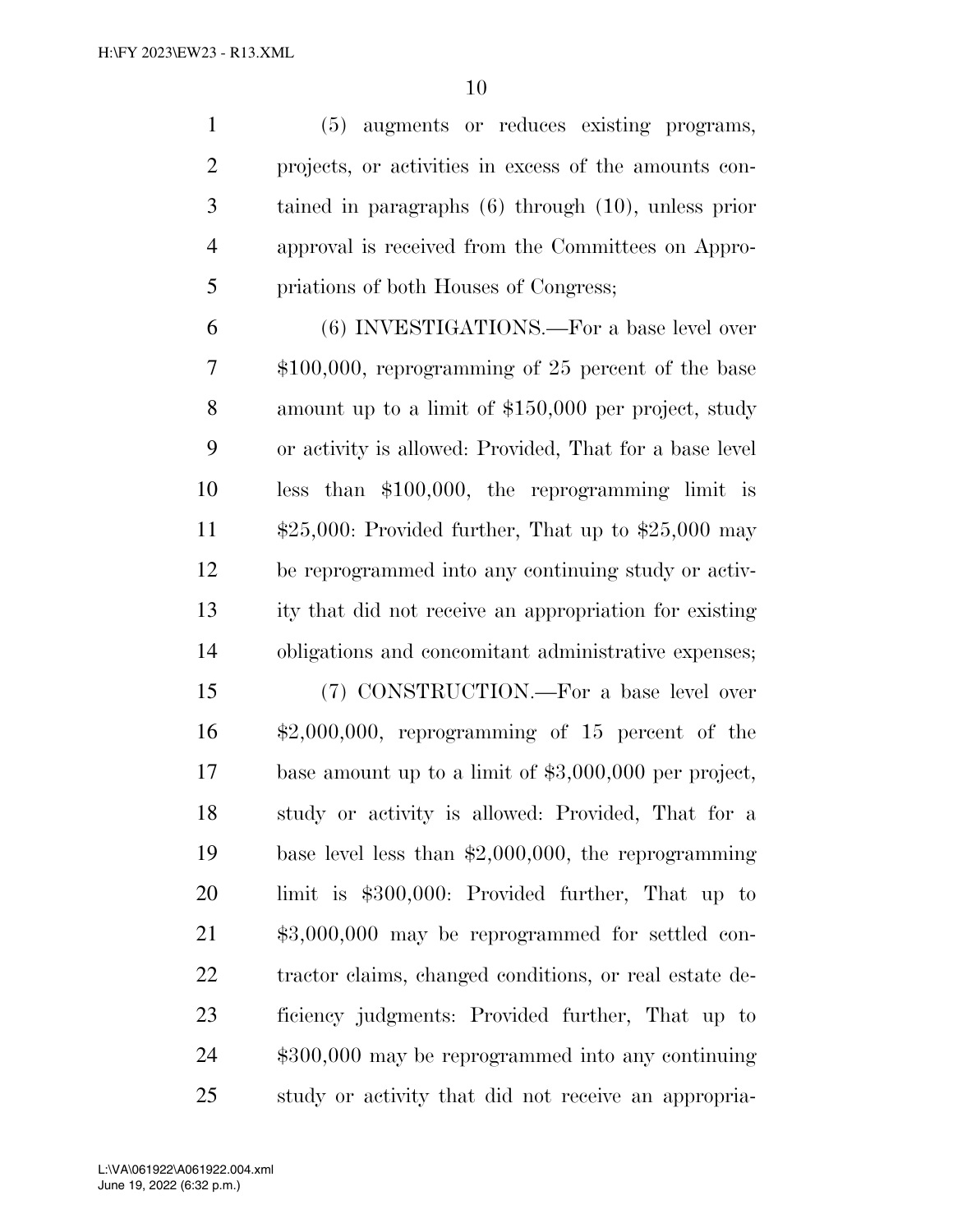tion for existing obligations and concomitant admin-istrative expenses;

 (8) OPERATION AND MAINTENANCE.— Unlimited reprogramming authority is granted for the Corps to be able to respond to emergencies: Pro- vided, That the Chief of Engineers shall notify the Committees on Appropriations of both Houses of Congress of these emergency actions as soon there- after as practicable: Provided further, That for a base level over \$1,000,000, reprogramming of 15 percent of the base amount up to a limit of \$5,000,000 per project, study, or activity is allowed: Provided further, That for a base level less than \$1,000,000, the reprogramming limit is \$150,000: Provided further, That \$150,000 may be repro- grammed into any continuing study or activity that did not receive an appropriation;

 (9) MISSISSIPPI RIVER AND TRIBU- TARIES.—The reprogramming guidelines in para- graphs (6), (7), and (8) shall apply to the Investiga- tions, Construction, and Operation and Maintenance portions of the Mississippi River and Tributaries Ac-count, respectively; and

 (10) FORMERLY UTILIZED SITES REME-DIAL ACTION PROGRAM.— Reprogramming of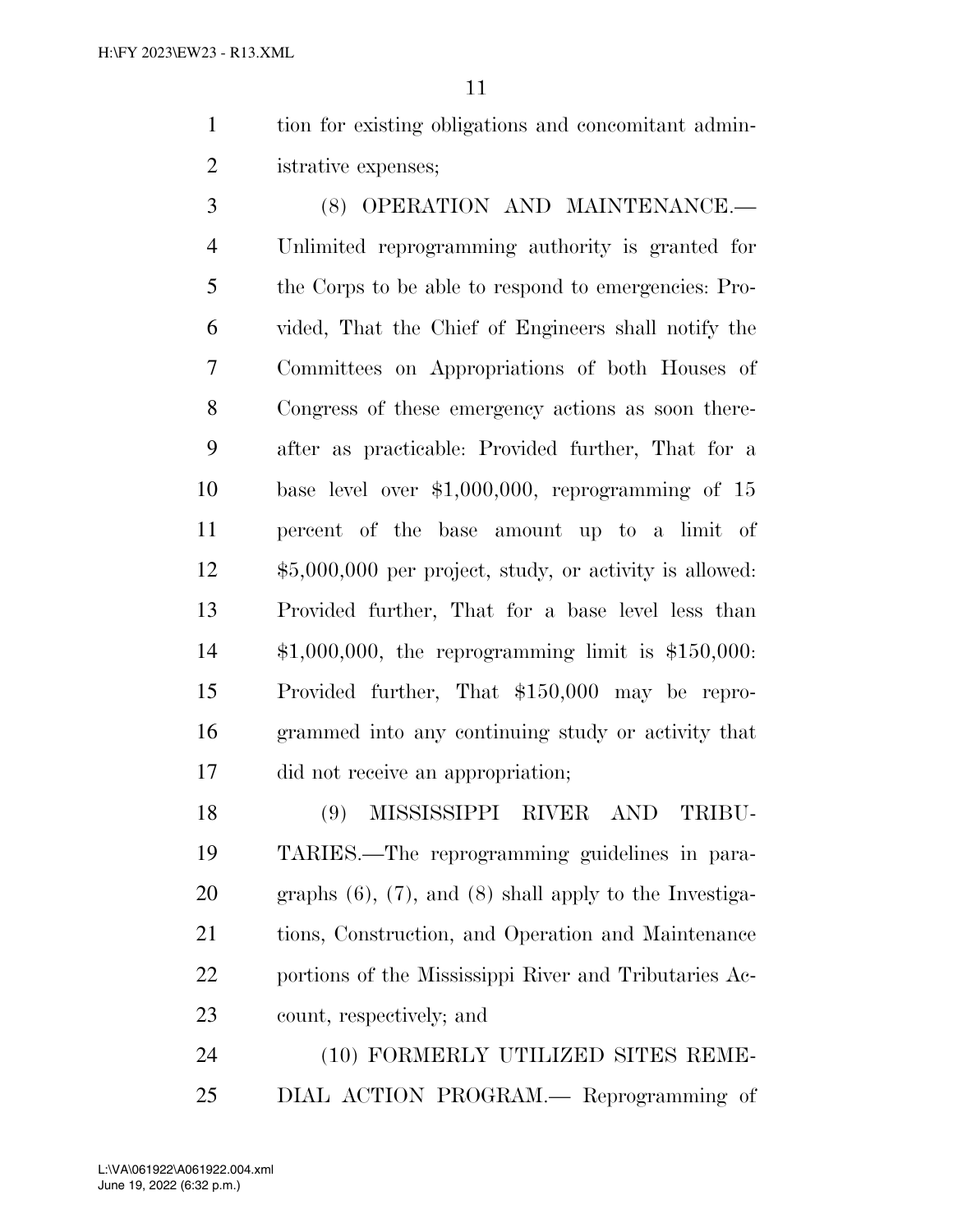up to 15 percent of the base of the receiving project is permitted.

 (b) DE MINIMUS REPROGRAMMINGS.—In no case should a reprogramming for less than \$50,000 be submitted to the Committees on Appropriations of both Houses of Congress.

 (c) CONTINUING AUTHORITIES PROGRAM.— Subsection (a)(1) shall not apply to any project or activity funded under the continuing authorities program.

 (d) Not later than 60 days after the date of enact- ment of this Act, the Secretary shall submit a report to the Committees on Appropriations of both Houses of Con- gress to establish the baseline for application of re- programming and transfer authorities for the current fis-cal year which shall include:

 (1) A table for each appropriation with a sepa- rate column to display the President's budget re- quest, adjustments made by Congress, adjustments due to enacted rescissions, if applicable, and the fis-cal year enacted level; and

 (2) A delineation in the table for each appro- priation both by object class and program, project and activity as detailed in the budget appendix for the respective appropriations; and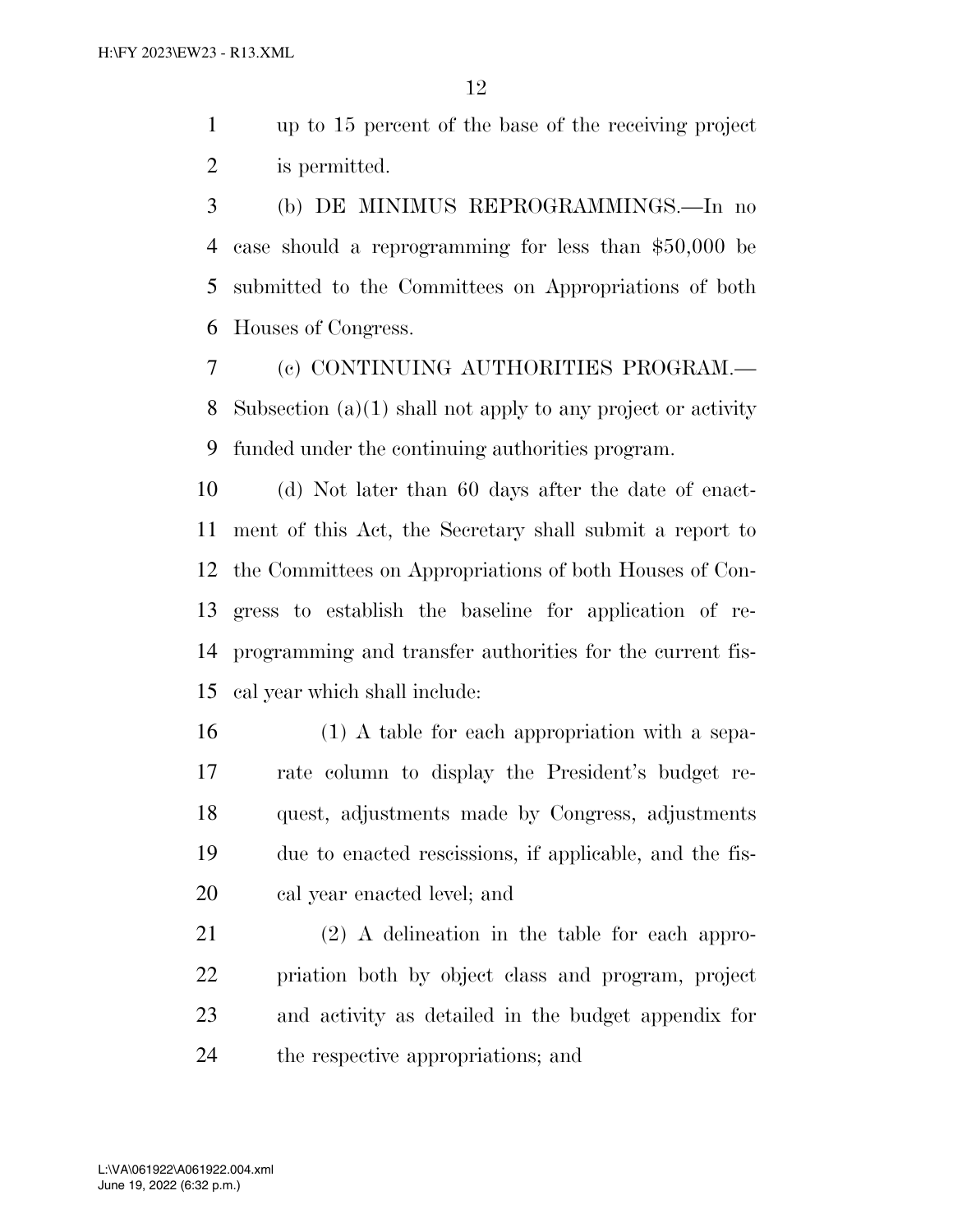(3) An identification of items of special congres-sional interest.

 SEC. 102. The Secretary shall allocate funds made available in this title solely in accordance with the provi- sions of this Act and the report accompanying this Act. SEC. 103. None of the funds made available in this title may be used to award or modify any contract that commits funds beyond the amounts appropriated for that program, project, or activity that remain unobligated, ex- cept that such amounts may include any funds that have been made available through reprogramming pursuant to section 101.

 SEC. 104. The Secretary of the Army may transfer to the Fish and Wildlife Service, and the Fish and Wildlife Service may accept and expend, up to \$5,400,000 of funds provided in this title under the heading ''Operation and Maintenance'' to mitigate for fisheries lost due to Corps of Engineers projects.

 SEC. 105. None of the funds in this Act shall be used for an open lake placement alternative for dredged mate- rial, after evaluating the least costly, environmentally ac- ceptable manner for the disposal or management of dredged material originating from Lake Erie or tributaries thereto, unless it is approved under a State water quality certification pursuant to section 401 of the Federal Water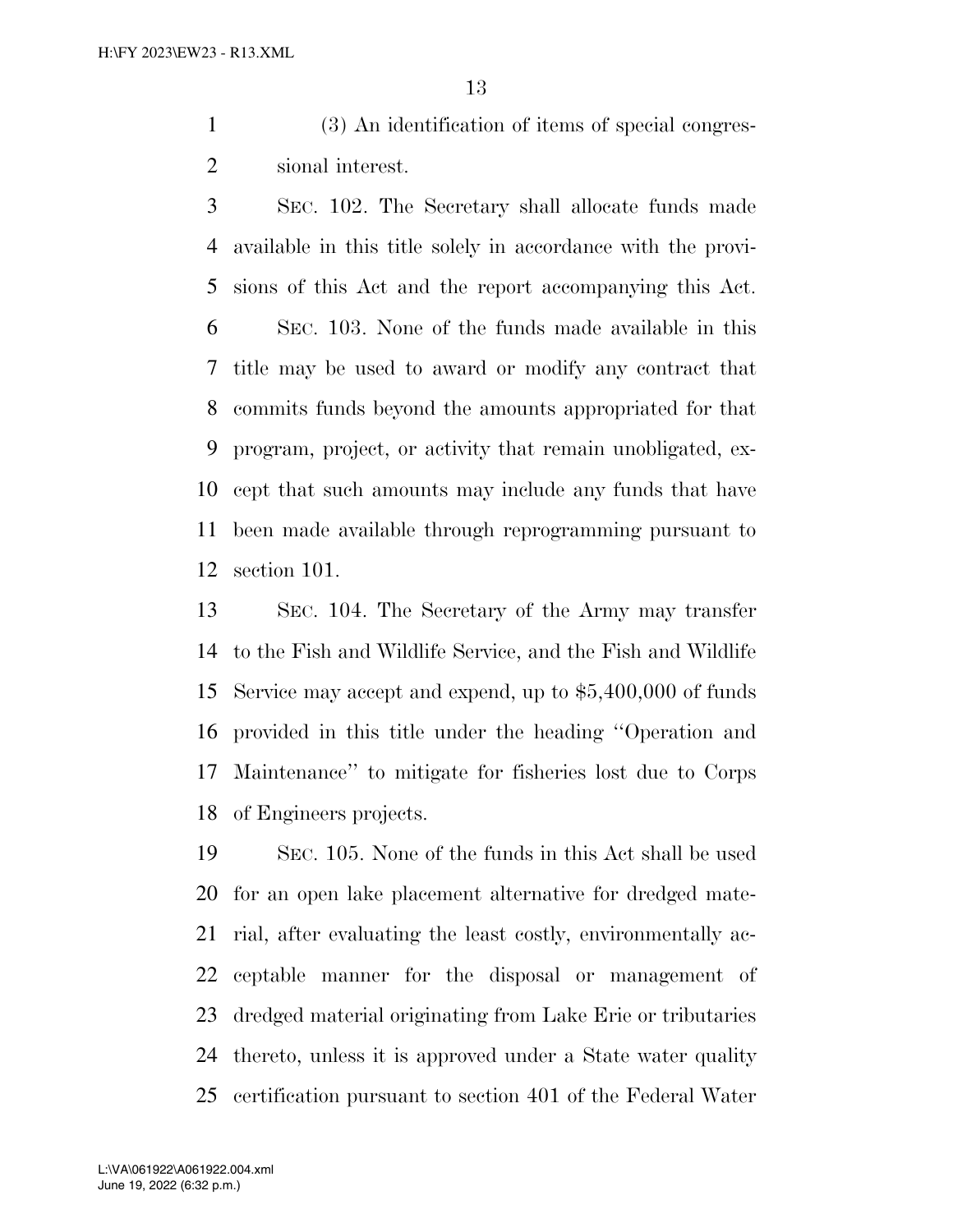Pollution Control Act (33 U.S.C. 1341): *Provided*, That until an open lake placement alternative for dredged mate- rial is approved under a State water quality certification, the Corps of Engineers shall continue upland placement of such dredged material consistent with the requirements of section 101 of the Water Resources Development Act of 1986 (33 U.S.C. 2211).

 SEC. 106. None of the funds made available by this Act may be used to carry out any water supply reallocation study under the Wolf Creek Dam, Lake Cumberland, Ken- tucky, project authorized under the Act of July 24, 1946 (60 Stat. 636, ch. 595).

 SEC. 107. None of the funds made available by this Act or any other Act may be used to reorganize or to transfer the Civil Works functions or authority of the Corps of Engineers or the Secretary of the Army to an-other department or agency.

 SEC. 108. Additional funding provided in this Act shall be allocated only to projects determined to be eligible by the Chief of Engineers.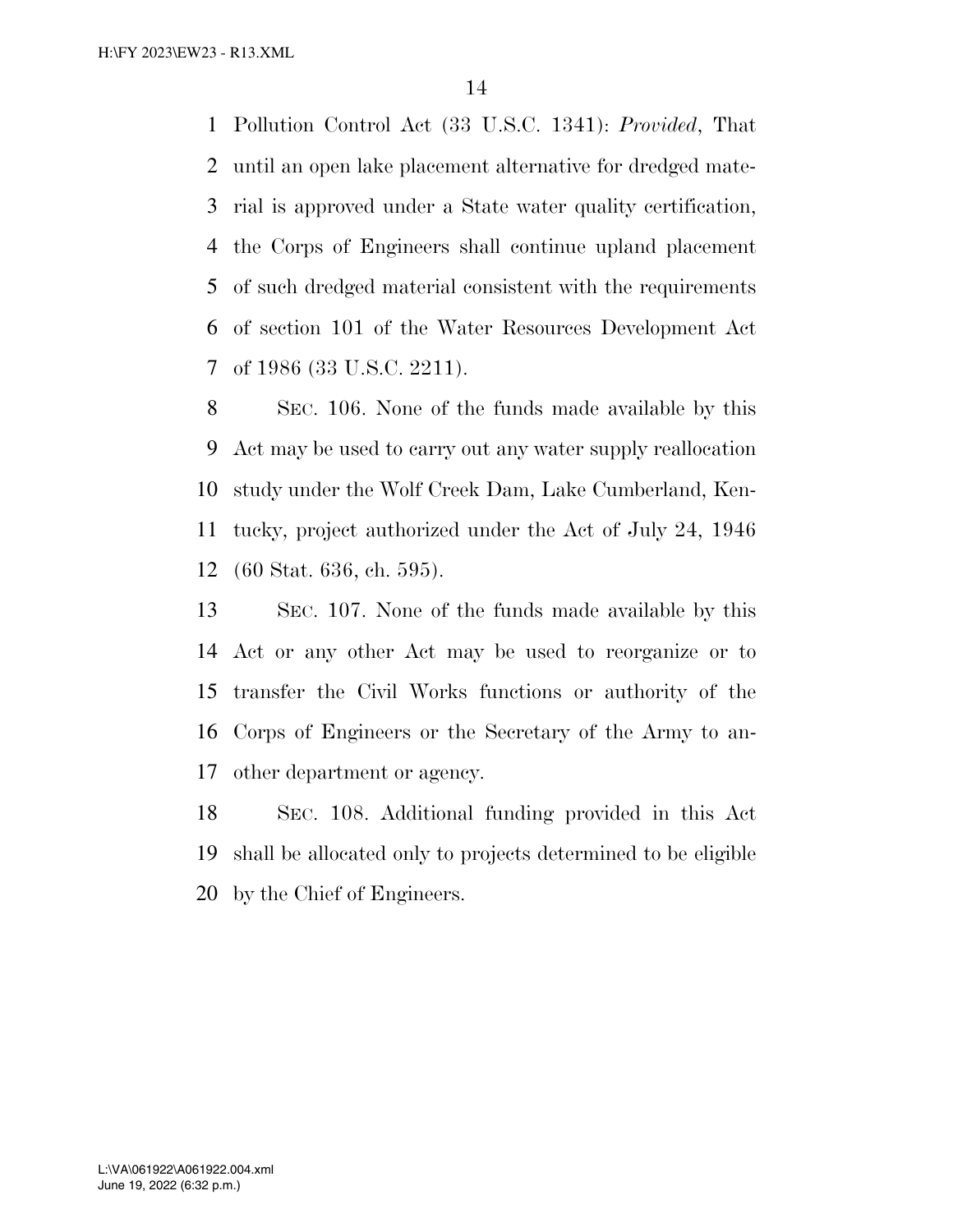| $\mathbf{1}$   | <b>TITLE II</b>                                                   |
|----------------|-------------------------------------------------------------------|
| $\overline{2}$ | DEPARTMENT OF THE INTERIOR                                        |
| 3              | CENTRAL UTAH PROJECT                                              |
| $\overline{4}$ | CENTRAL UTAH PROJECT COMPLETION ACCOUNT                           |
| 5              | For carrying out activities authorized by the Central             |
| 6              | Utah Project Completion Act, \$23,000,000, to remain              |
| 7              | available until expended, of which \$5,000,000 shall be de-       |
| 8              | posited into the Utah Reclamation Mitigation and Con-             |
| 9              | servation Account for use by the Utah Reclamation Miti-           |
| 10             | gation and Conservation Commission: Provided, That of             |
| 11             | the amount provided under this heading, $$1,600,000$ shall        |
| 12             | be available until September 30, 2024, for expenses nec-          |
| 13             | essary in carrying out related responsibilities of the Sec-       |
| 14             | retary of the Interior: <i>Provided further</i> , That for fiscal |
| 15             | year 2023, of the amount made available to the Commis-            |
| 16             | sion under this Act or any other Act, the Commission may          |
| 17             | use an amount not to exceed \$1,880,000 for administra-           |
| 18             | tive expenses.                                                    |
| 19             | <b>BUREAU OF RECLAMATION</b>                                      |
|                |                                                                   |

 The following appropriations shall be expended to execute authorized functions of the Bureau of Reclama-tion: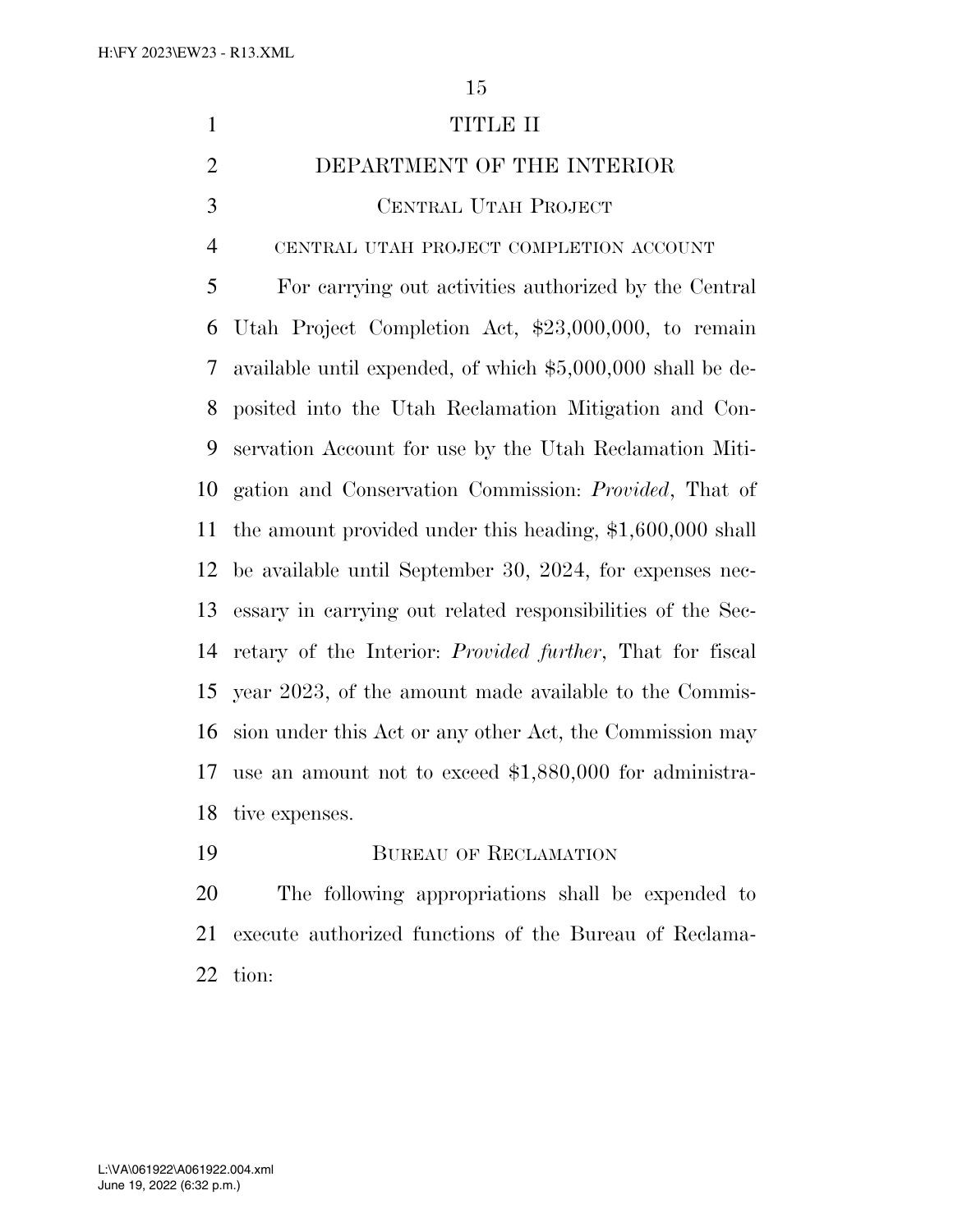WATER AND RELATED RESOURCES (INCLUDING TRANSFERS OF FUNDS)

 For management, development, and restoration of water and related natural resources and for related activi- ties, including the operation, maintenance, and rehabilita- tion of reclamation and other facilities, participation in fulfilling related Federal responsibilities to Native Ameri- cans, and related grants to, and cooperative and other agreements with, State and local governments, federally recognized Indian tribes, and others, \$1,747,101,000, to remain available until expended, of which \$22,165,000 shall be available for transfer to the Upper Colorado River Basin Fund and \$7,584,000 shall be available for transfer to the Lower Colorado River Basin Development Fund; of which such amounts as may be necessary may be ad- vanced to the Colorado River Dam Fund: *Provided*, That \$500,000 shall be available for transfer into the Aging In- frastructure Account established by section 9603(d)(1) of the Omnibus Public Land Management Act of 2009, as amended (43 U.S.C. 510b(d)(1)): *Provided further*, That such transfers, except for the transfer authorized by the preceding proviso, may be increased or decreased within the overall appropriation under this heading: *Provided fur- ther*, That of the total appropriated, the amount for pro-gram activities that can be financed by the Reclamation

June 19, 2022 (6:32 p.m.) L:\VA\061922\A061922.004.xml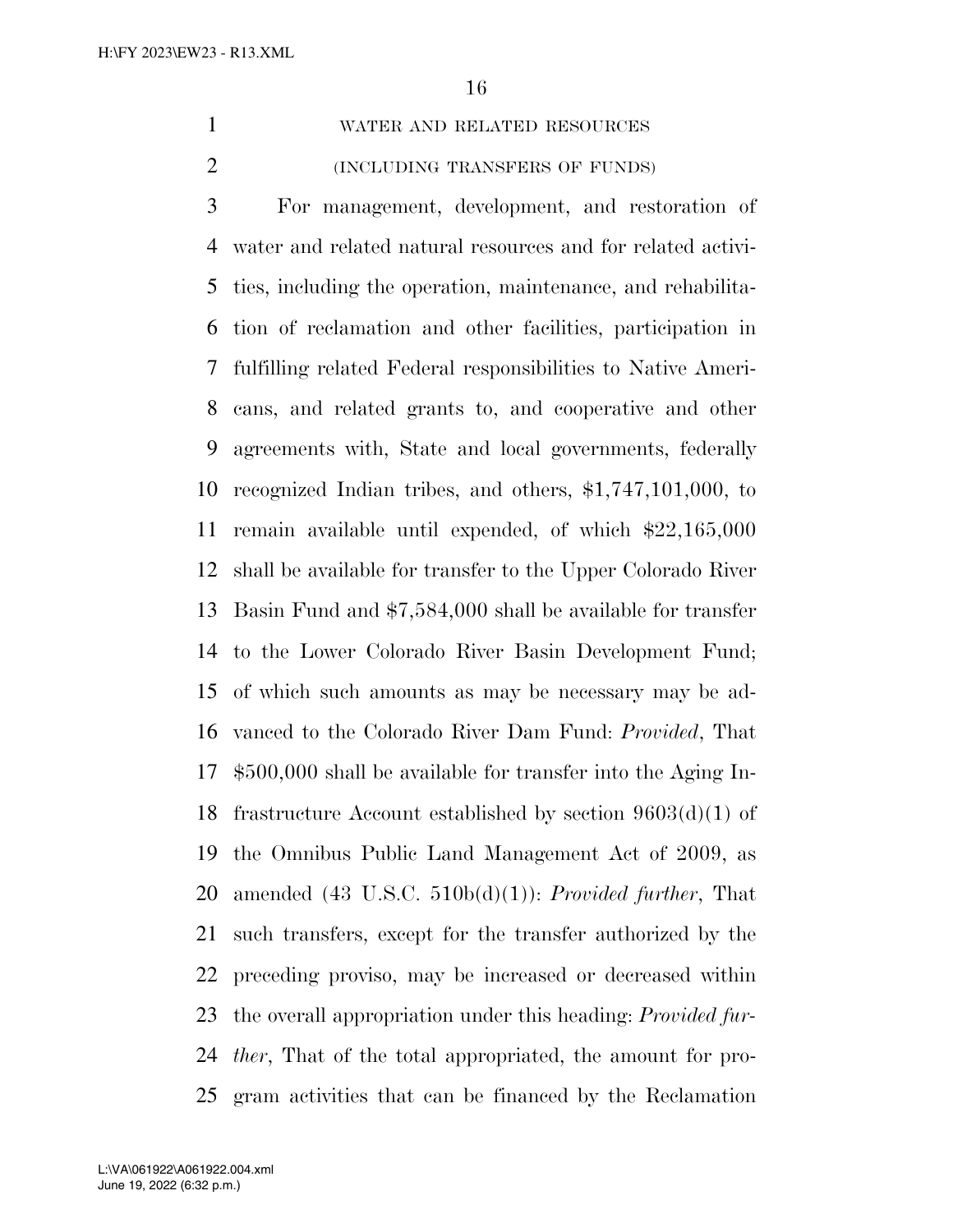Fund, the Water Storage Enhancement Receipts account established by section 4011(e) of Public Law 114–322, or the Bureau of Reclamation special fee account established by 16 U.S.C. 6806 shall be derived from that Fund or account: *Provided further*, That funds contributed under 43 U.S.C. 395 are available until expended for the pur- poses for which the funds were contributed: *Provided fur- ther*, That funds advanced under 43 U.S.C. 397a shall be credited to this account and are available until expended for the same purposes as the sums appropriated under this heading: *Provided further*, That of the amounts made available under this heading, \$10,000,000 shall be depos- ited in the San Gabriel Basin Restoration Fund estab- lished by section 110 of title I of division B of appendix D of Public Law 106–554: *Provided further*, That of the amounts provided herein, funds may be used for high-pri- ority projects which shall be carried out by the Youth Con-servation Corps, as authorized by 16 U.S.C. 1706.

CENTRAL VALLEY PROJECT RESTORATION FUND

 For carrying out the programs, projects, plans, habi- tat restoration, improvement, and acquisition provisions of the Central Valley Project Improvement Act, such sums as may be collected in fiscal year 2023 in the Central Val- ley Project Restoration Fund pursuant to sections 3407(d), 3404(c)(3), and 3405(f) of Public Law 102–575,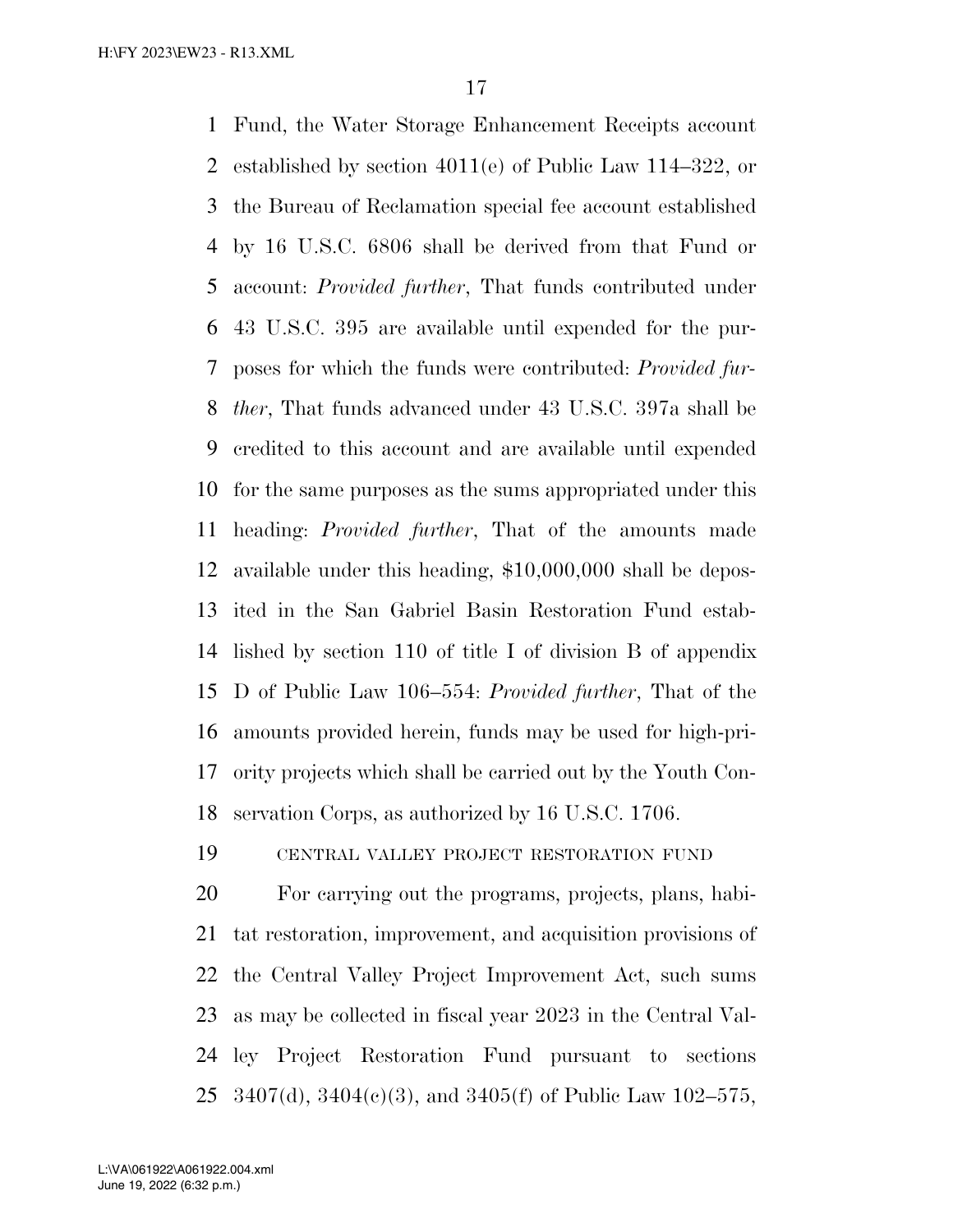to remain available until expended: *Provided*, That the Bu- reau of Reclamation is directed to assess and collect the full amount of the additional mitigation and restoration payments authorized by section 3407(d) of Public Law 102–575: *Provided further*, That none of the funds made available under this heading may be used for the acquisi- tion or leasing of water for in-stream purposes if the water is already committed to in-stream purposes by a court adopted decree or order.

CALIFORNIA BAY-DELTA RESTORATION

**INCLUDING TRANSFERS OF FUNDS** 

 For carrying out activities authorized by the Water Supply, Reliability, and Environmental Improvement Act, consistent with plans to be approved by the Secretary of the Interior, \$33,000,000, to remain available until ex- pended, of which such amounts as may be necessary to carry out such activities may be transferred to appropriate accounts of other participating Federal agencies to carry out authorized purposes: *Provided*, That funds appro- priated herein may be used for the Federal share of the costs of CALFED Program management: *Provided fur- ther*, That CALFED implementation shall be carried out in a balanced manner with clear performance measures demonstrating concurrent progress in achieving the goals and objectives of the Program.

June 19, 2022 (6:32 p.m.) L:\VA\061922\A061922.004.xml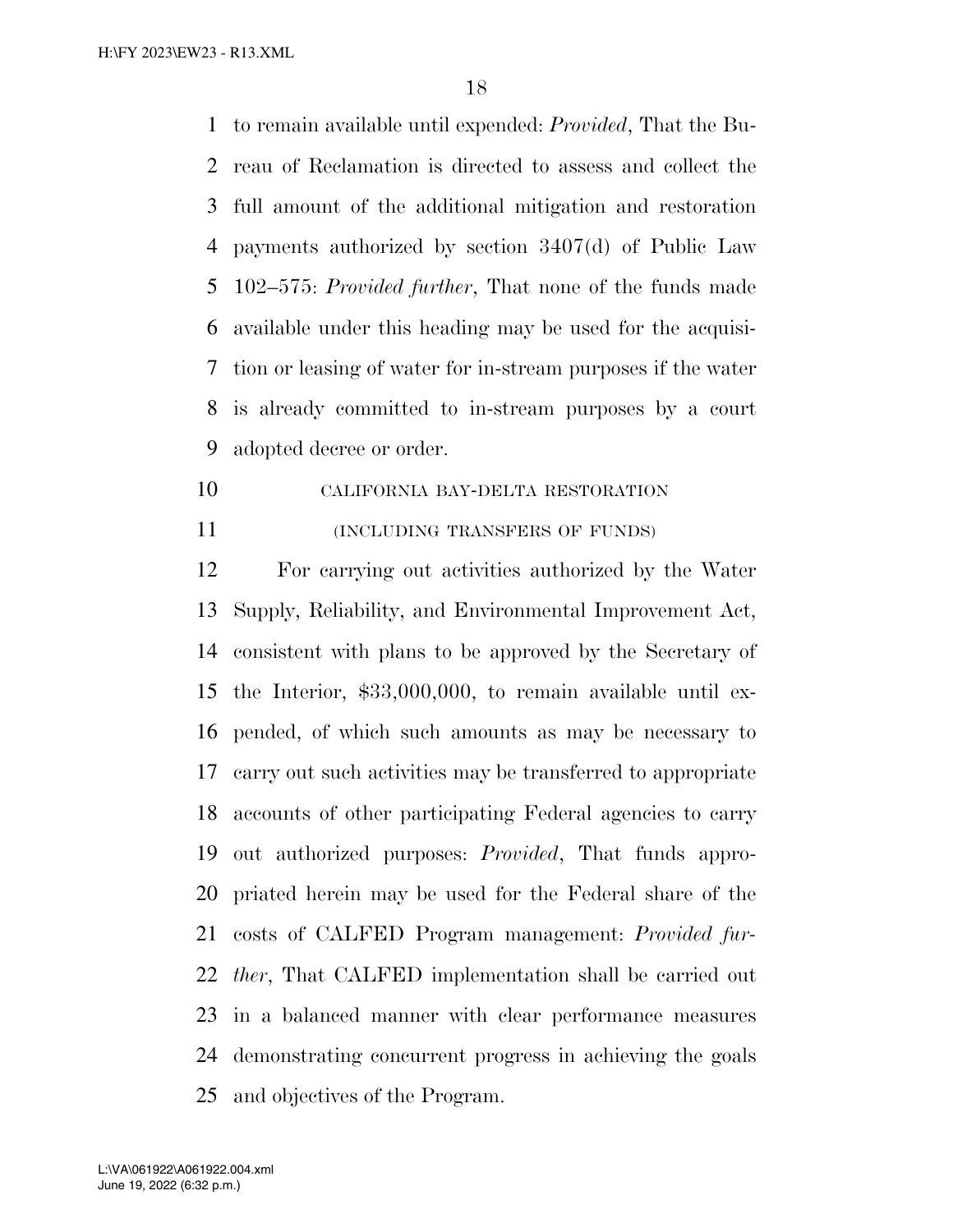### POLICY AND ADMINISTRATION

 For expenses necessary for policy, administration, and related functions in the Office of the Commissioner, the Denver office, and offices in the six regions of the Bu- reau of Reclamation, to remain available until September 30, 2024, \$65,079,000, to be derived from the Reclama- tion Fund and be nonreimbursable as provided in section 4(o) of the Act of December 5, 1924 (43 U.S.C. 377): *Provided*, That no part of any other appropriation in this Act shall be available for activities or functions budgeted as policy and administration expenses.

# 12 ADMINISTRATIVE PROVISION

 Appropriations for the Bureau of Reclamation shall be available for purchase and replacement of not to exceed 30 motor vehicles, which are for replacement only.

# GENERAL PROVISIONS—DEPARTMENT OF THE INTERIOR

 SEC. 201. (a) None of the funds provided in title II of this Act for Water and Related Resources, or provided by previous or subsequent appropriations Acts to the agen- cies or entities funded in title II of this Act for Water and Related Resources that remain available for obligation or expenditure in fiscal year 2023, shall be available for obligation or expenditure through a reprogramming of funds that—

June 19, 2022 (6:32 p.m.) L:\VA\061922\A061922.004.xml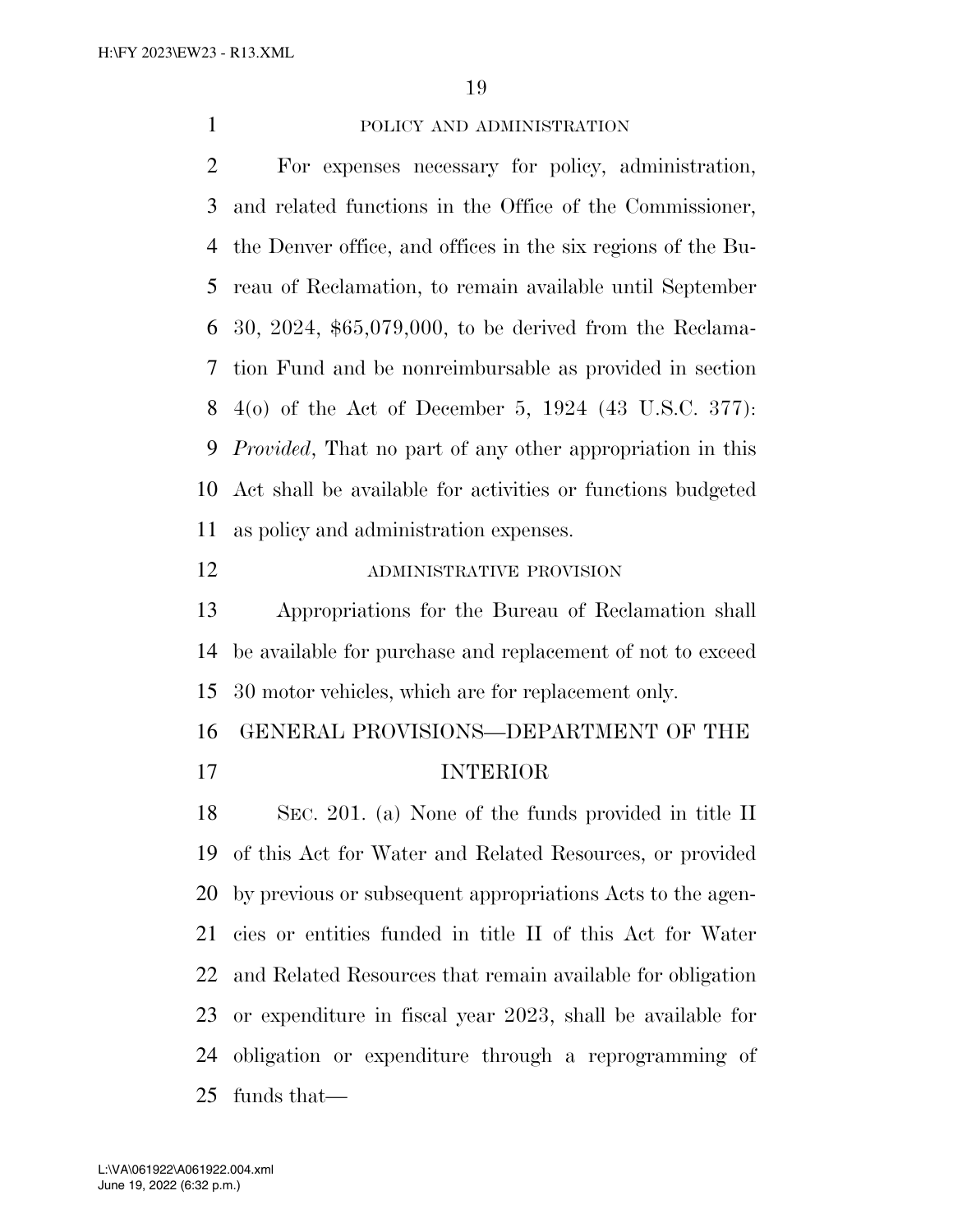| $\mathbf{1}$   | (1) initiates or creates a new program, project,        |
|----------------|---------------------------------------------------------|
| $\overline{2}$ | or activity;                                            |
| 3              | (2) eliminates a program, project, or activity;         |
| $\overline{4}$ | (3) increases funds for any program, project, or        |
| 5              | activity for which funds have been denied or re-        |
| 6              | stricted by this Act, unless prior approval is received |
| 7              | from the Committees on Appropriations of both           |
| 8              | Houses of Congress;                                     |
| 9              | (4) restarts or resumes any program, project or         |
| 10             | activity for which funds are not provided in this Act,  |
| 11             | unless prior approval is received from the Commit-      |
| 12             | tees on Appropriations of both Houses of Congress;      |
| 13             | (5) transfers funds in excess of the following          |
| 14             | limits, unless prior approval is received from the      |
| 15             | Committees on Appropriations of both Houses of          |
| 16             | Congress:                                               |
| 17             | $(A)$ 15 percent for any program, project or            |
| 18             | activity for which $$2,000,000$ or more is avail-       |
| 19             | able at the beginning of the fiscal year; or            |
| 20             | $(B)$ \$400,000 for any program, project or             |
| 21             | activity for which less than $$2,000,000$ is avail-     |
| 22             | able at the beginning of the fiscal year;               |
| 23             | $(6)$ transfers more than \$500,000 from either         |
| 24             | the Facilities Operation, Maintenance, and Rehabili-    |
| 25             | tation category or the Resources Management and         |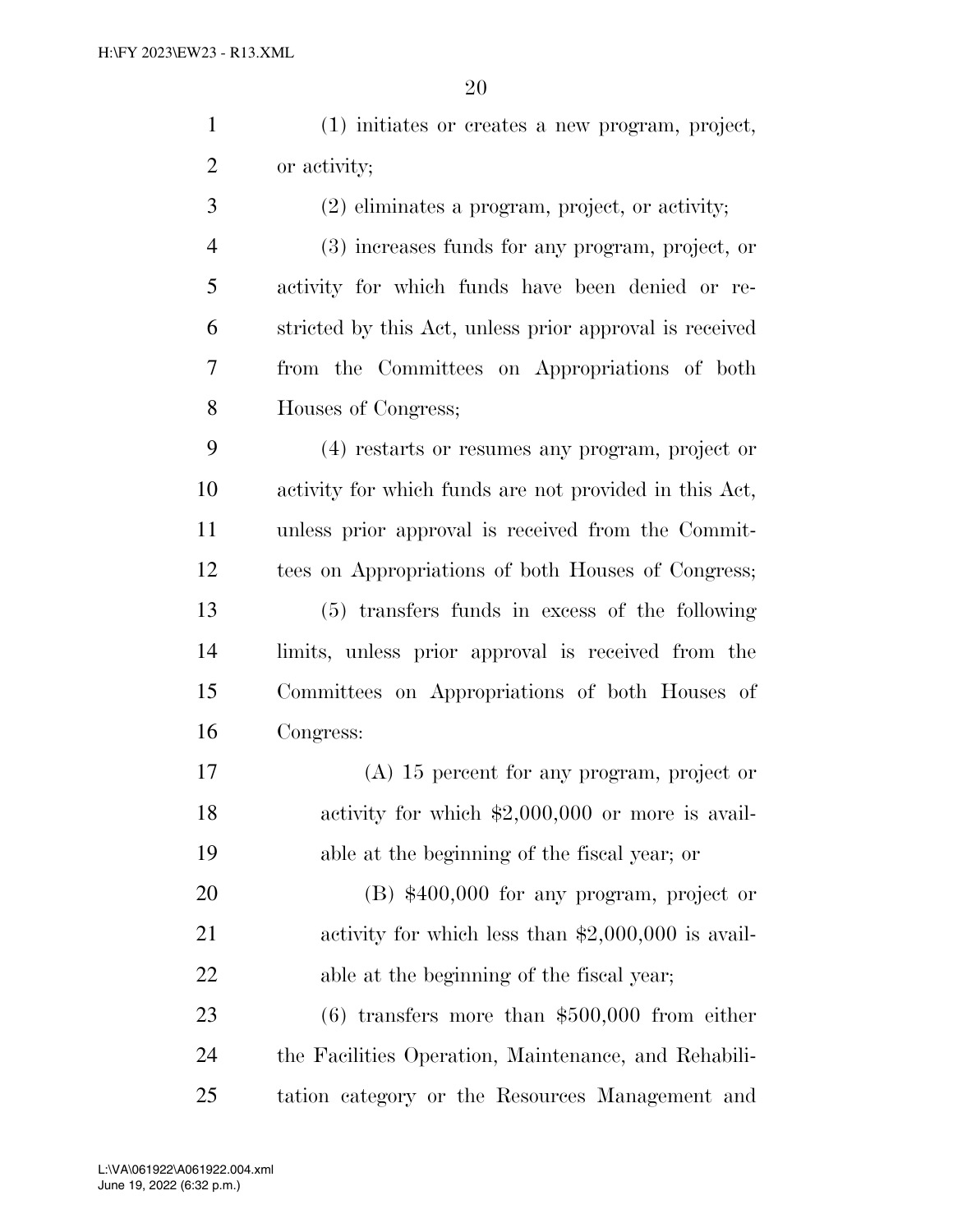Development category to any program, project, or activity in the other category, unless prior approval is received from the Committees on Appropriations of both Houses of Congress; or

 (7) transfers, where necessary to discharge legal obligations of the Bureau of Reclamation, more than \$5,000,000 to provide adequate funds for settled contractor claims, increased contractor earnings due to accelerated rates of operations, and real estate de- ficiency judgments, unless prior approval is received from the Committees on Appropriations of both Houses of Congress.

 (b) Subsection (a)(5) shall not apply to any transfer of funds within the Facilities Operation, Maintenance, and Rehabilitation category.

 (c) For purposes of this section, the term ''transfer'' means any movement of funds into or out of a program, project, or activity.

 (d) Except as provided in subsections (a) and (b), the amounts made available in this title under the heading ''Bureau of Reclamation—Water and Related Resources'' shall be expended for the programs, projects, and activities specified in the ''House Recommended'' columns in the ''Water and Related Resources'' table included under the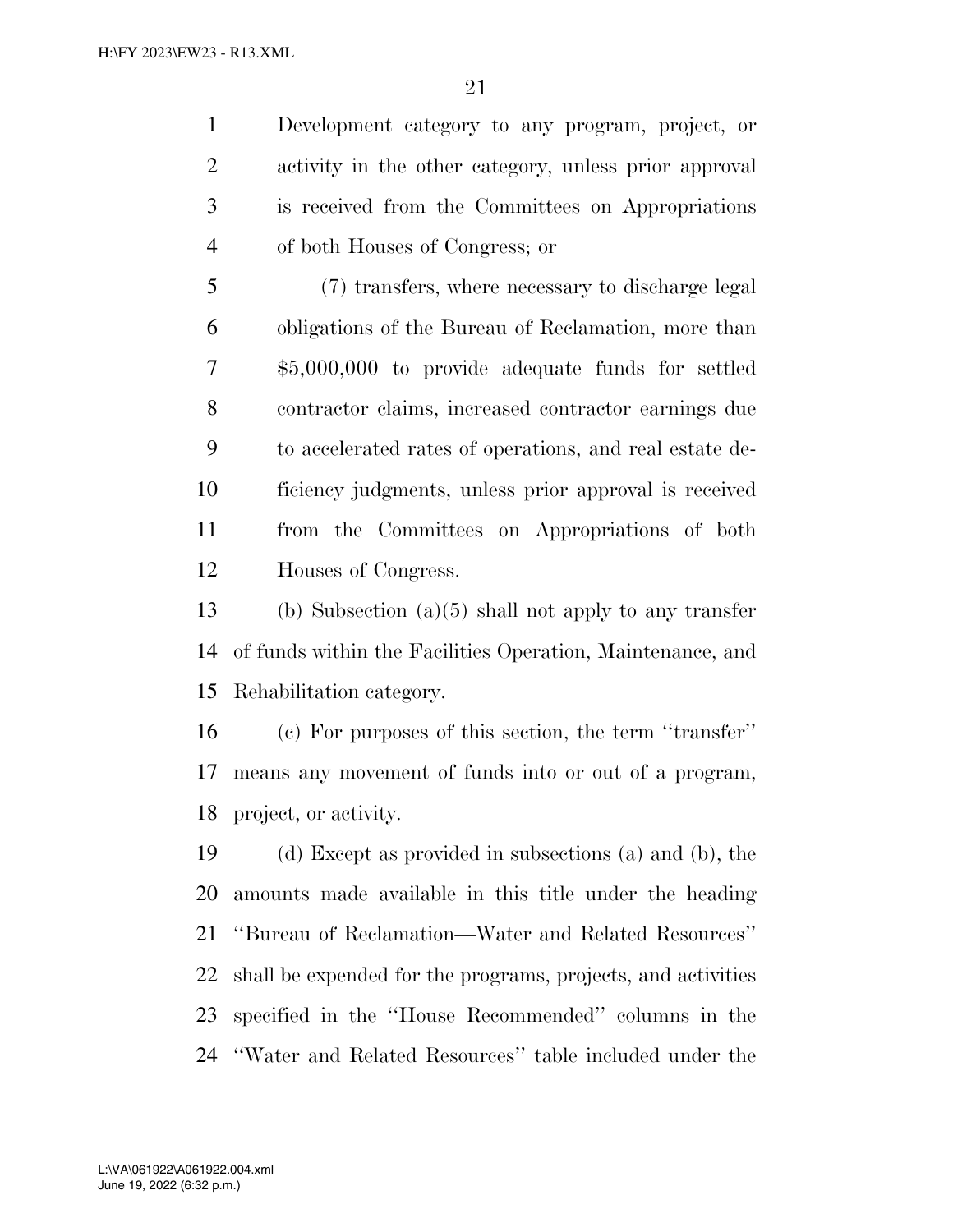heading ''Title II—Department of the Interior'' in the re-port accompanying this Act.

 (e) The Bureau of Reclamation shall submit reports on a quarterly basis to the Committees on Appropriations of both Houses of Congress detailing all the funds repro- grammed between programs, projects, activities, or cat- egories of funding. The first quarterly report shall be sub- mitted not later than 60 days after the date of enactment of this Act.

 SEC. 202. (a) None of the funds appropriated or oth- erwise made available by this Act may be used to deter- mine the final point of discharge for the interceptor drain for the San Luis Unit until development by the Secretary of the Interior and the State of California of a plan, which shall conform to the water quality standards of the State of California as approved by the Administrator of the En- vironmental Protection Agency, to minimize any detri-mental effect of the San Luis drainage waters.

 (b) The costs of the Kesterson Reservoir Cleanup Program and the costs of the San Joaquin Valley Drain- age Program shall be classified by the Secretary of the Interior as reimbursable or nonreimbursable and collected until fully repaid pursuant to the ''Cleanup Program— Alternative Repayment Plan'' and the ''SJVDP—Alter-native Repayment Plan'' described in the report entitled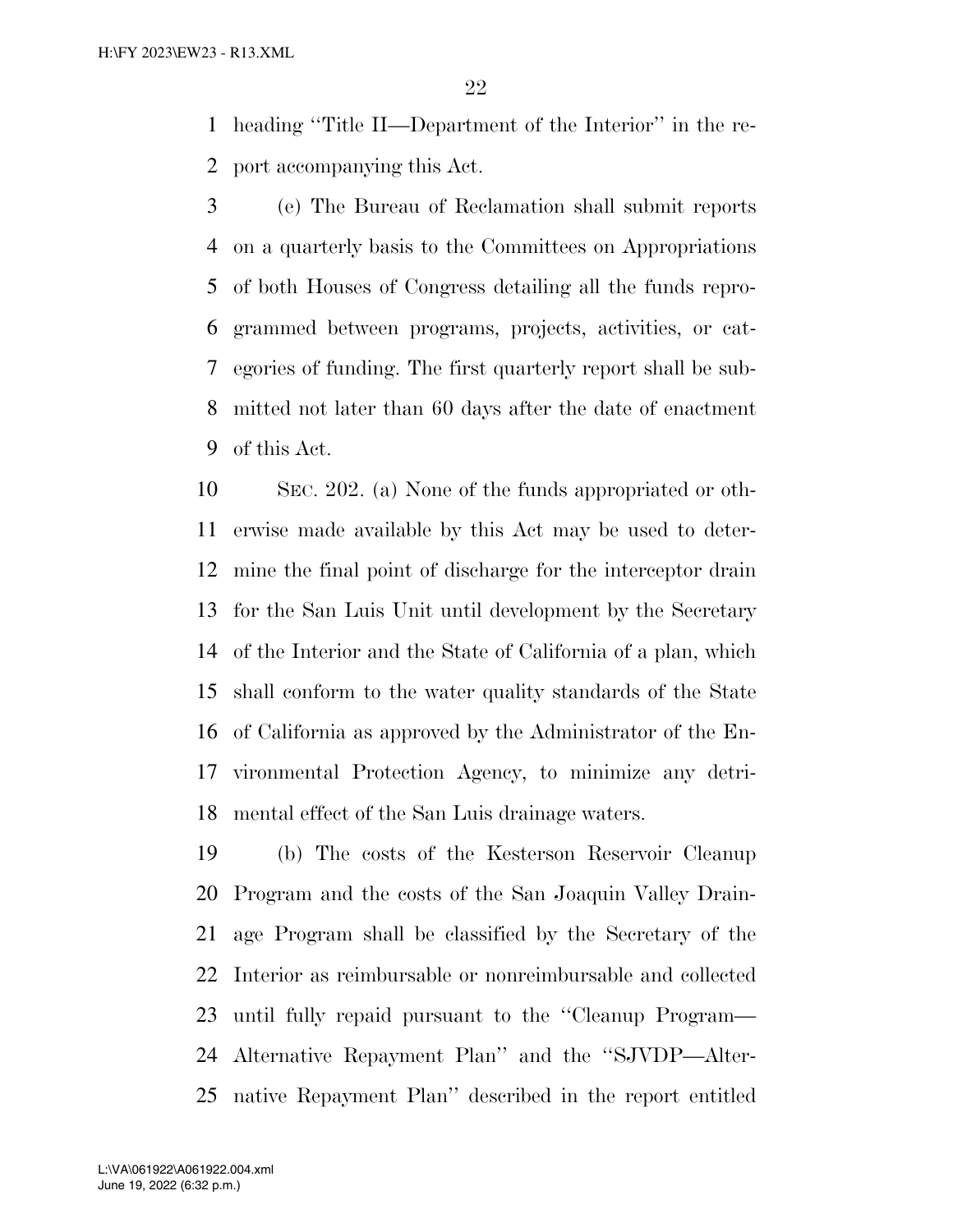''Repayment Report, Kesterson Reservoir Cleanup Pro- gram and San Joaquin Valley Drainage Program, Feb- ruary 1995'', prepared by the Department of the Interior, Bureau of Reclamation. Any future obligations of funds by the United States relating to, or providing for, drainage service or drainage studies for the San Luis Unit shall be fully reimbursable by San Luis Unit beneficiaries of such service or studies pursuant to Federal reclamation law.

 SEC. 203. Section 9504(e) of the Omnibus Public Land Management Act of 2009 (Public Law 111–11; 42 U.S.C. 10364(e)) is amended by striking ''\$750,000,000'' and inserting ''\$820,000,000''.

 SEC. 204. (a) Title I of Public Law 108–361 (the Calfed Bay-Delta Authorization Act) is amended by strik- ing ''2022'' each place it appears and inserting ''2023''. 17 (b) Section  $103(f)(4)(A)$  of Public Law 108–361 (the Calfed Bay-Delta Authorization Act) is amended by strik-ing ''\$25,000,000'' and inserting ''\$30,000,000''.

20 SEC. 205. Section  $9106(g)(2)$  of Public Law 111–11 (Omnibus Public Land Management Act of 2009) is amended by striking ''2022'' and inserting ''2023''.

 SEC. 206. (a) Section 104(c) of the Reclamation States Emergency Drought Relief Act of 1991 (Public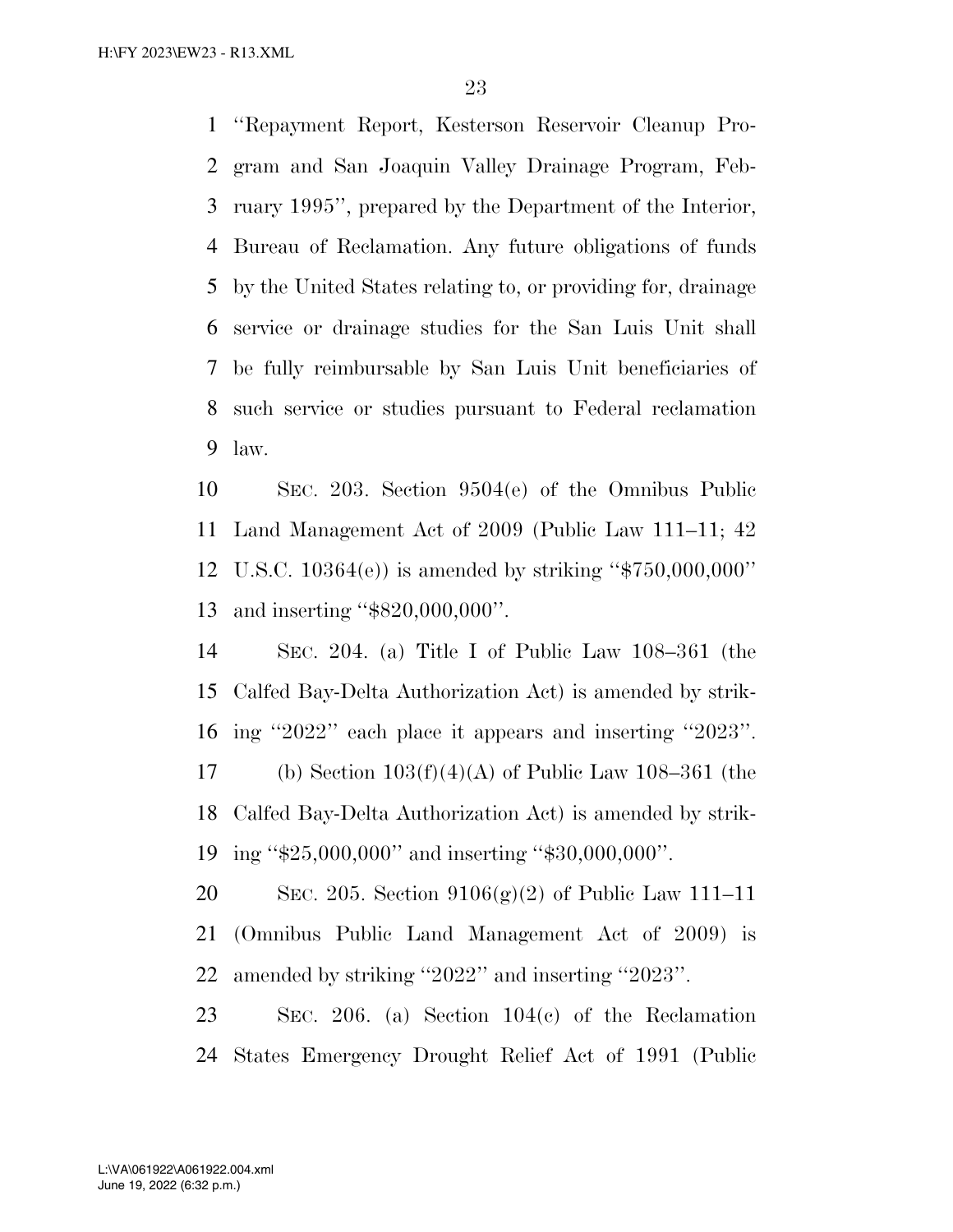1 Law 102–250; 43 U.S.C.  $2214(e)$  is amended by striking ''2022'' and inserting ''2023''.

 (b) Section 301 of the Reclamation States Emergency Drought Relief Act of 1991 (Public Law 102–250; 43 U.S.C. 2241) is amended by striking ''2022'' and insert- ing ''2023'' and by striking ''\$120,000,000'' and inserting ''\$130,000,000''.

 SEC. 207. Section 529(b)(3) of the Water Resources Development Act of 2000 (Public Law 106–541), as amended, is amended by striking ''\$30,000,000'' and in-serting ''\$40,000,000''.

 SEC. 208. None of the funds provided in this Act may be used for the Shasta Dam and Reservoir Enlargement Project.

- TITLE III DEPARTMENT OF ENERGY
	- ENERGY PROGRAMS

18 ENERGY EFFICIENCY AND RENEWABLE ENERGY

 For Department of Energy expenses including the purchase, construction, and acquisition of plant and cap- ital equipment, and other expenses necessary for energy efficiency and renewable energy activities in carrying out the purposes of the Department of Energy Organization Act (42 U.S.C. 7101 et seq.), including the acquisition or condemnation of any real property or any facility or for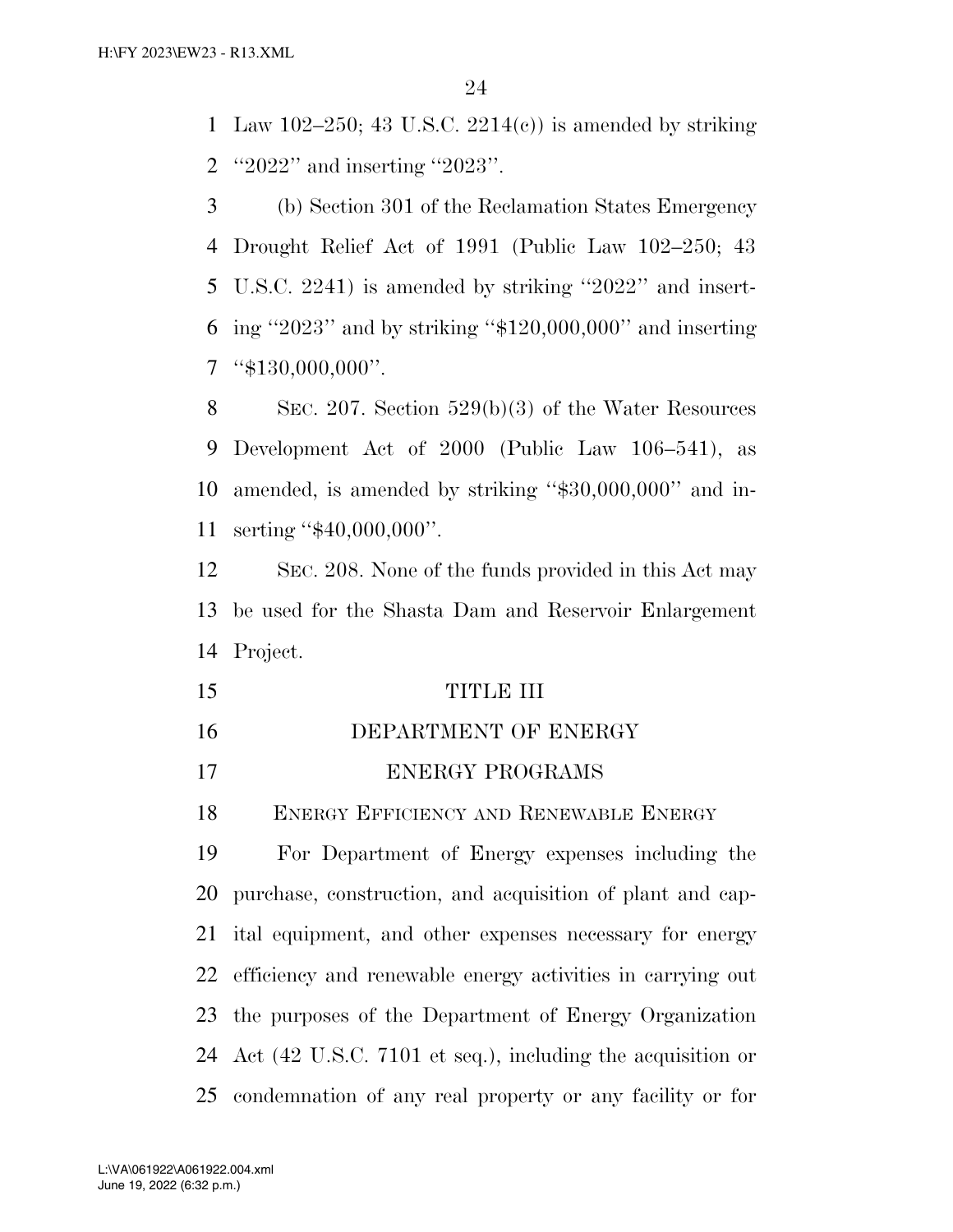plant or facility acquisition, construction, or expansion, \$4,000,000,000, to remain available until expended: *Pro- vided*, That of such amount, \$245,000,000 shall be avail-able until September 30, 2024, for program direction.

- CYBERSECURITY, ENERGY SECURITY, AND EMERGENCY
- 

# RESPONSE

 For Department of Energy expenses including the purchase, construction, and acquisition of plant and cap- ital equipment, and other expenses necessary for energy sector cybersecurity, energy security, and emergency re- sponse activities in carrying out the purposes of the De- partment of Energy Organization Act (42 U.S.C. 7101 et seq.), including the acquisition or condemnation of any real property or any facility or for plant or facility acquisi- tion, construction, or expansion, \$205,000,000, to remain available until expended: *Provided*, That of such amount, \$24,000,000 shall be available until September 30, 2024, for program direction.

# ELECTRICITY

 For Department of Energy expenses including the purchase, construction, and acquisition of plant and cap- ital equipment, and other expenses necessary for elec- tricity activities in carrying out the purposes of the De- partment of Energy Organization Act (42 U.S.C. 7101 et seq.), including the acquisition or condemnation of any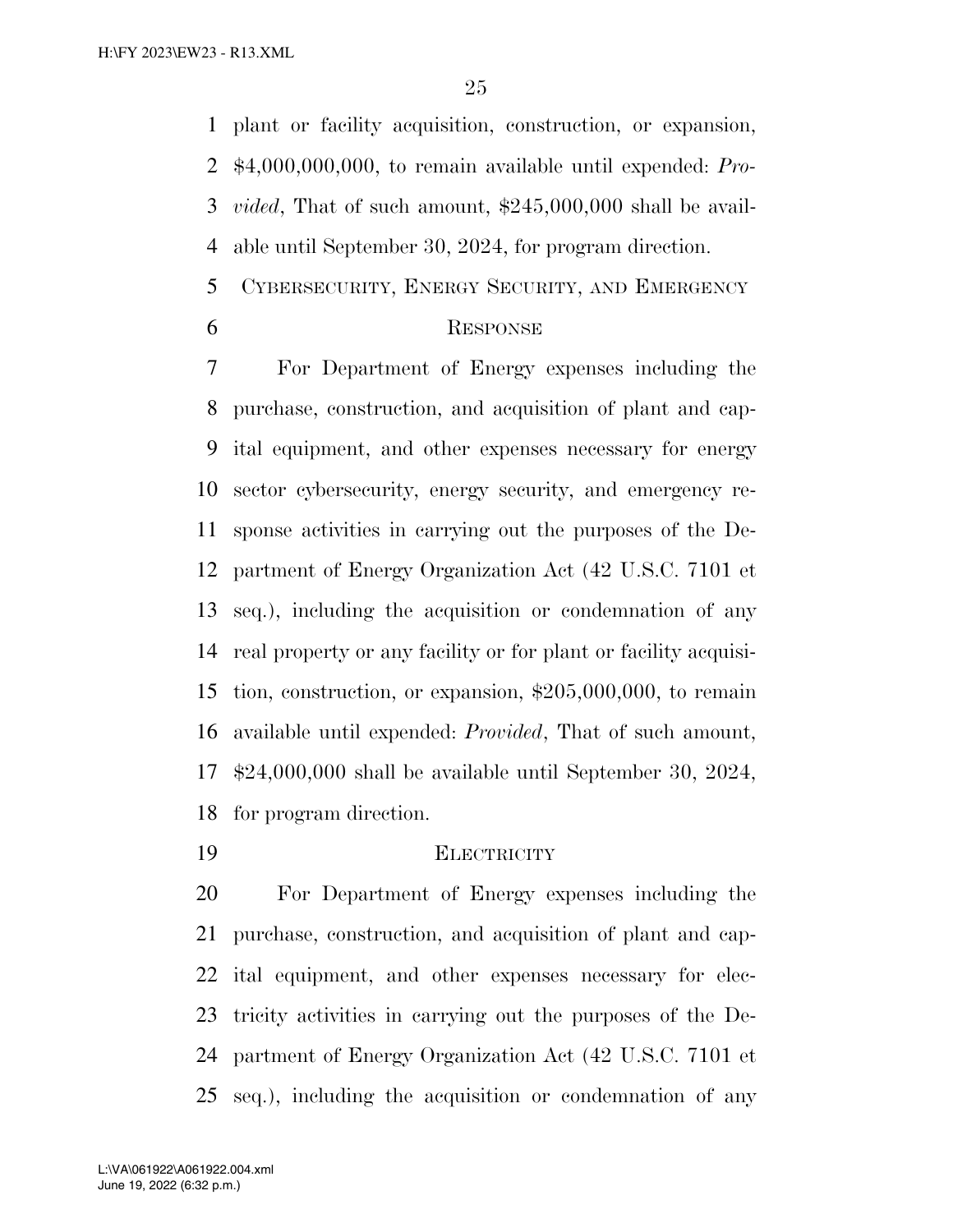real property or any facility or for plant or facility acquisi- tion, construction, or expansion, \$350,000,000, to remain available until expended: *Provided*, That of such amount, \$23,000,000 shall be available until September 30, 2024, for program direction.

# 6 NUCLEAR ENERGY

 For Department of Energy expenses including the purchase, construction, and acquisition of plant and cap- ital equipment, and other expenses necessary for nuclear energy activities in carrying out the purposes of the De- partment of Energy Organization Act (42 U.S.C. 7101 et seq.), including the acquisition or condemnation of any real property or any facility or for plant or facility acquisi- tion, construction, or expansion, \$1,779,800,000, to re- main available until expended: *Provided*, That of such amount, \$85,000,000 shall be available until September 30, 2024, for program direction: *Provided further*, That 18 for the purpose of section  $954(a)(6)$  of the Energy Policy Act of 2005, as amended, the only amount available shall be from the amount specified as including that purpose in the ''Bill'' column in the ''Department of Energy'' table included under the heading ''Title III—Department of Energy'' in the report accompanying this Act.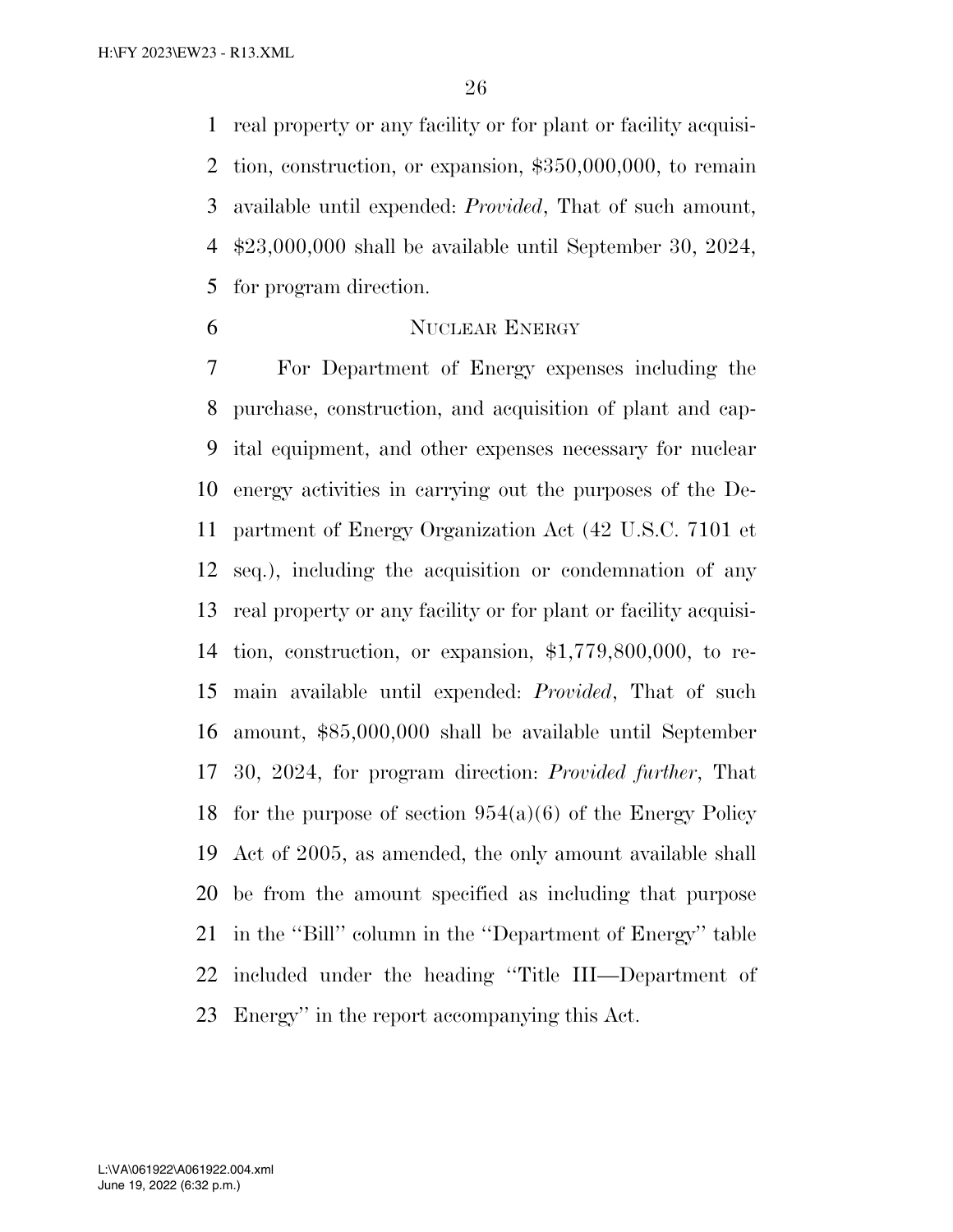# FOSSIL ENERGY AND CARBON MANAGEMENT

 For Department of Energy expenses necessary in car- rying out fossil energy and carbon management research and development activities, under the authority of the De- partment of Energy Organization Act (42 U.S.C. 7101 et seq.), including the acquisition of interest, including defea- sible and equitable interests in any real property or any facility or for plant or facility acquisition or expansion, and for conducting inquiries, technological investigations and research concerning the extraction, processing, use, and disposal of mineral substances without objectionable social and environmental costs (30 U.S.C. 3, 1602, and 1603), \$880,000,000, to remain available until expended: *Provided*, That of such amount \$70,000,000 shall be avail-able until September 30, 2024, for program direction.

### 16 ENERGY PROJECTS

 For Department of Energy expenses necessary in car- rying out the Department of Energy Organization Act (42 U.S.C. 7101 et seq.), \$117,326,652, to remain available until expended, for the projects, and in the amounts, speci- fied in the table titled ''Community Project Funding De- partment of Energy Projects'' in the report accompanying this Act.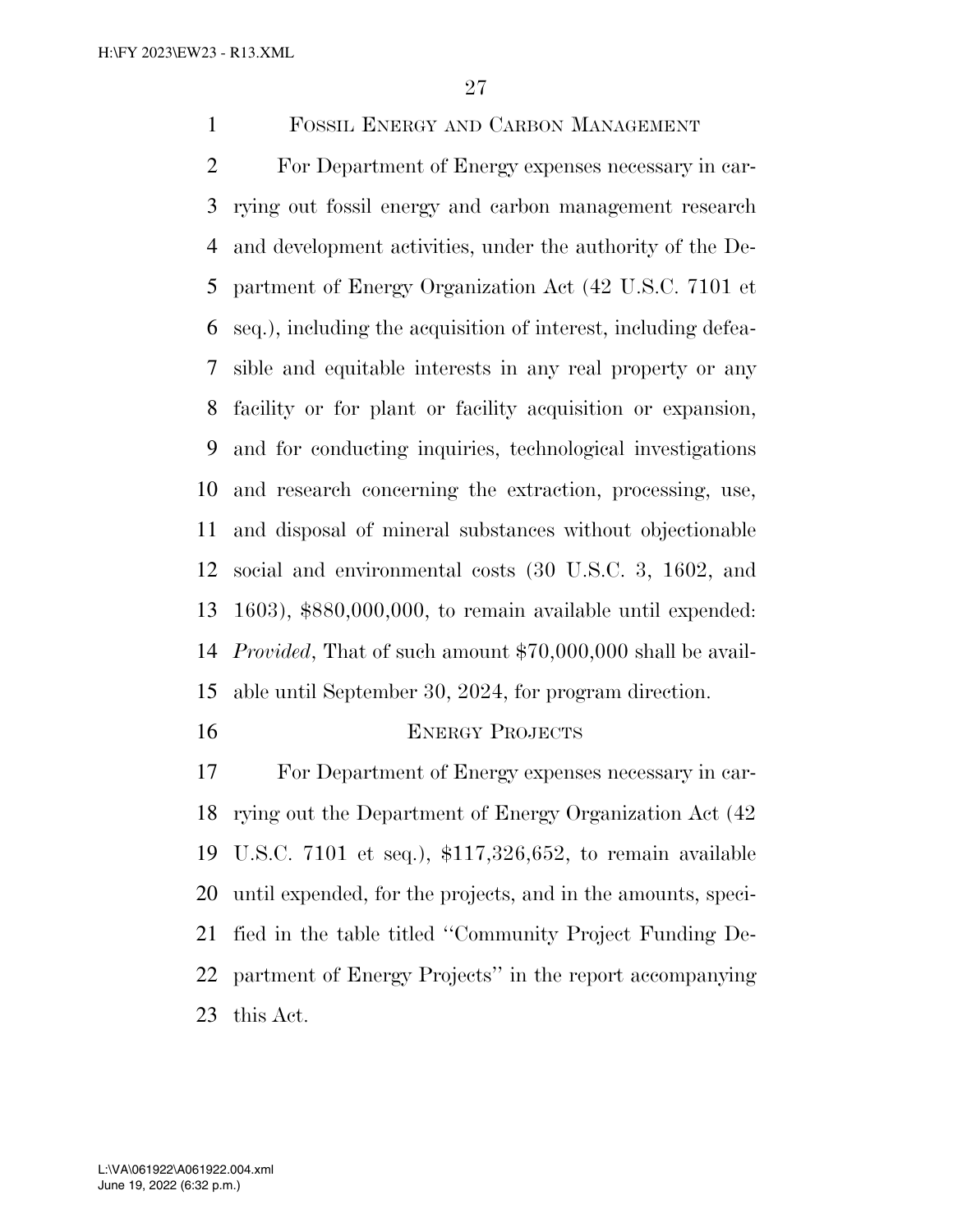NAVAL PETROLEUM AND OIL SHALE RESERVES

 For Department of Energy expenses necessary to carry out naval petroleum and oil shale reserve activities, \$13,004,000, to remain available until expended: *Pro- vided*, That notwithstanding any other provision of law, unobligated funds remaining from prior years shall be available for all naval petroleum and oil shale reserve ac-tivities.

STRATEGIC PETROLEUM RESERVE

 For Department of Energy expenses necessary for Strategic Petroleum Reserve facility development and op- erations and program management activities pursuant to the Energy Policy and Conservation Act (42 U.S.C. 6201 et seq.), \$214,175,000, to remain available until expended.

15 SPR PETROLEUM ACCOUNT

 For the acquisition, transportation, and injection of petroleum products, and for other necessary expenses pur- suant to the Energy Policy and Conservation Act of 1975, as amended (42 U.S.C. 6201 et seq.), sections 403 and 404 of the Bipartisan Budget Act of 2015 (42 U.S.C. 6241, 6239 note), section 32204 of the Fixing America's Surface Transportation Act (42 U.S.C. 6241 note), and section 30204 of the Bipartisan Budget Act of 2018 (42 U.S.C. 6241 note), \$8,000,000, to remain available until expended.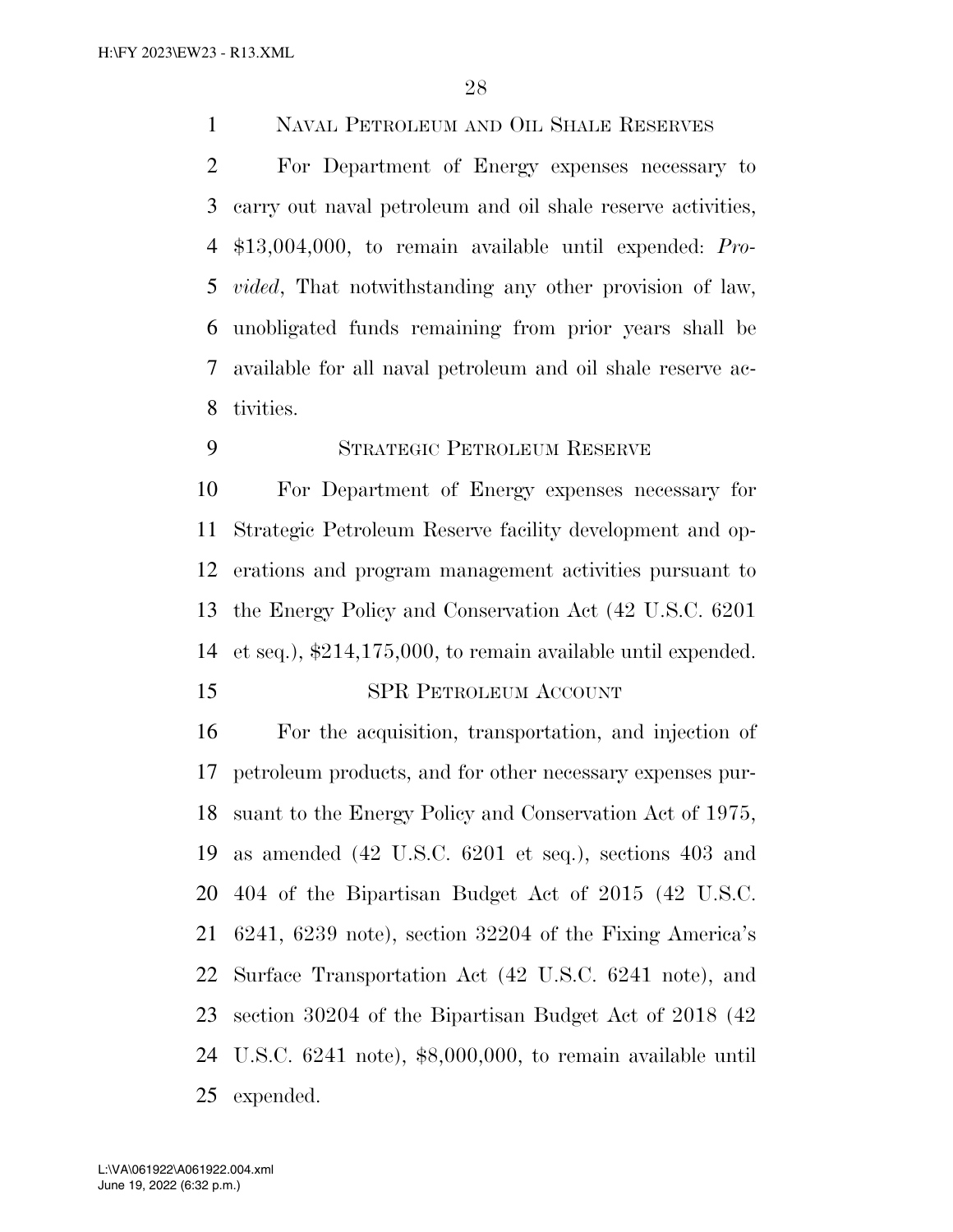1 NORTHEAST HOME HEATING OIL RESERVE

 For Department of Energy expenses necessary for Northeast Home Heating Oil Reserve storage, operation, and management activities pursuant to the Energy Policy and Conservation Act (42 U.S.C. 6201 et seq.), \$7,000,000, to remain available until expended.

ENERGY INFORMATION ADMINISTRATION

 For Department of Energy expenses necessary in car- rying out the activities of the Energy Information Admin- istration, \$144,480,000, to remain available until ex-pended.

NON-DEFENSE ENVIRONMENTAL CLEANUP

 For Department of Energy expenses, including the purchase, construction, and acquisition of plant and cap- ital equipment and other expenses necessary for non-de- fense environmental cleanup activities in carrying out the purposes of the Department of Energy Organization Act (42 U.S.C. 7101 et seq.), including the acquisition or con- demnation of any real property or any facility or for plant or facility acquisition, construction, or expansion, and the purchase of one passenger motor vehicle, \$333,863,000, to remain available until expended: *Provided*, That in ad-23 dition, fees collected pursuant to subsection  $(b)(1)$  of sec- tion 6939f of title 42, United States Code, and deposited under this heading in fiscal year 2023 pursuant to section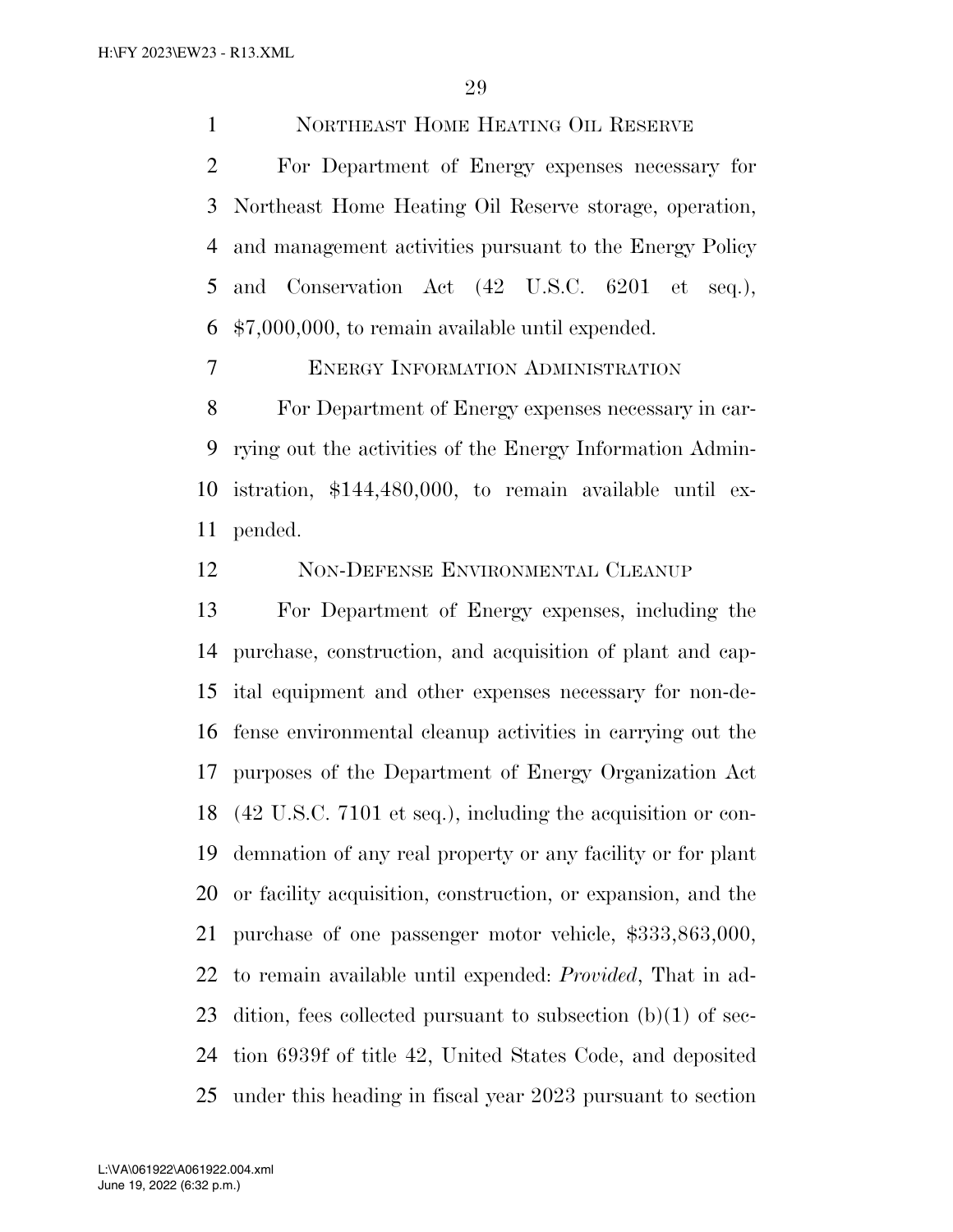309 of title III of division C of Public Law 116–94 are appropriated, to remain available until expended, for mer-cury storage costs.

# URANIUM ENRICHMENT DECONTAMINATION AND

DECOMMISSIONING FUND

 For Department of Energy expenses necessary in car- rying out uranium enrichment facility decontamination and decommissioning, remedial actions, and other activi- ties of title II of the Atomic Energy Act of 1954, and title X, subtitle A, of the Energy Policy Act of 1992, \$823,321,000, to be derived from the Uranium Enrich- ment Decontamination and Decommissioning Fund, to re- main available until expended, of which \$14,800,000 shall be available in accordance with title X, subtitle A, of the Energy Policy Act of 1992.

### SCIENCE

 For Department of Energy expenses including the purchase, construction, and acquisition of plant and cap- ital equipment, and other expenses necessary for science activities in carrying out the purposes of the Department of Energy Organization Act (42 U.S.C. 7101 et seq.), in- cluding the acquisition or condemnation of any real prop- erty or any facility or for plant or facility acquisition, con- struction, or expansion, and purchase of not more than 35 passenger motor vehicles, including one ambulance, for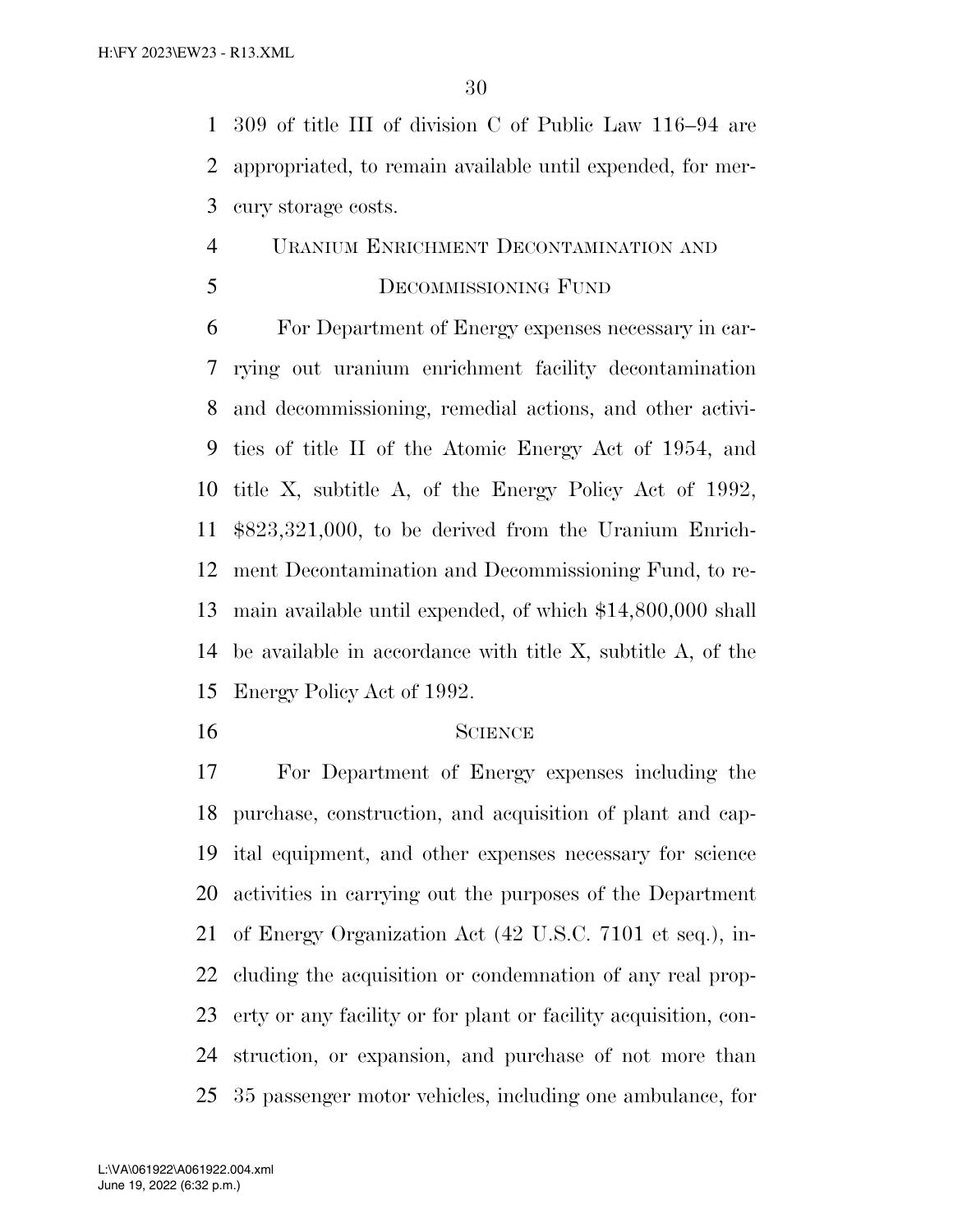replacement only, \$8,000,000,000, to remain available until expended: *Provided*, That of such amount, \$211,211,000 shall be available until September 30, 2024, for program direction.

NUCLEAR WASTE DISPOSAL

 For Department of Energy expenses necessary for nuclear waste disposal activities to carry out the purposes of the Nuclear Waste Policy Act of 1982, Public Law 97– 425, as amended, \$10,205,000, to remain available until expended, which shall be derived from the Nuclear Waste Fund.

12 TECHNOLOGY TRANSITIONS

 For Department of Energy expenses necessary for carrying out the activities of technology transitions, \$23,058,000, to remain available until expended: *Pro- vided*, That of such amount, \$13,183,000 shall be avail-able until September 30, 2024, for program direction.

# CLEAN ENERGY DEMONSTRATIONS

 For Department of Energy expenses, including the purchase, construction, and acquisition of plant and cap- ital equipment and other expenses necessary for clean en- ergy demonstrations in carrying out the purposes of the Department of Energy Organization Act (42 U.S.C. 7101 et seq.), including the acquisition or condemnation of any real property or any facility or for plant or facility acquisi-

June 19, 2022 (6:32 p.m.) L:\VA\061922\A061922.004.xml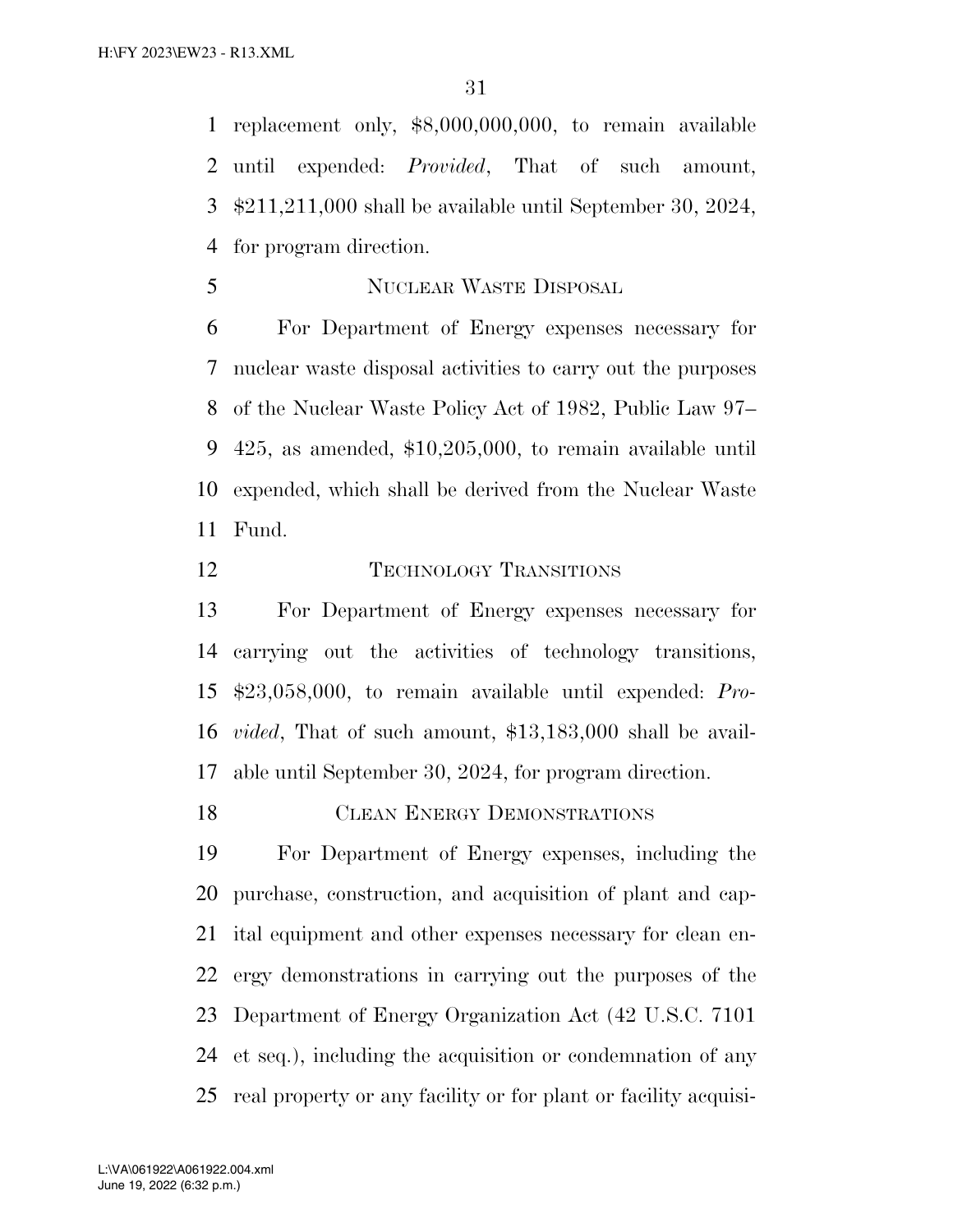tion, construction, or expansion, \$189,000,000, to remain available until expended: *Provided*, That of such amount, \$25,000,000 shall be available until September 30, 2024, for program direction.

# DEFENSE PRODUCTION ACT DOMESTIC CLEAN ENERGY

# ACCELERATOR

 For activities by the Department of Energy pursuant to titles I, III, and VII of the Defense Production Act of 1950 (50 U.S.C. subchapters I, II, and III), notwith-10 standing the requirements of section  $303(a)(1)$  through (a)(6) of such Act, \$100,000,000, to remain available until expended, which shall be obligated and expended by the Secretary of Energy as if delegated the necessary authori- ties conferred by the Defense Production Act of 1950, and which shall be for expanding the domestic production ca- pability for solar, transformers, electric grid components, fuel cells, electrolyzers, heat pumps, and insulation, of which up to \$5,000,000 shall be available until September 30, 2024, for administrative expenses.

ADVANCED RESEARCH PROJECTS AGENCY—ENERGY

 For Department of Energy expenses necessary in car- rying out the activities authorized by section 5012 of the America COMPETES Act (Public Law 110–69), \$550,000,000, to remain available until expended: *Pro-*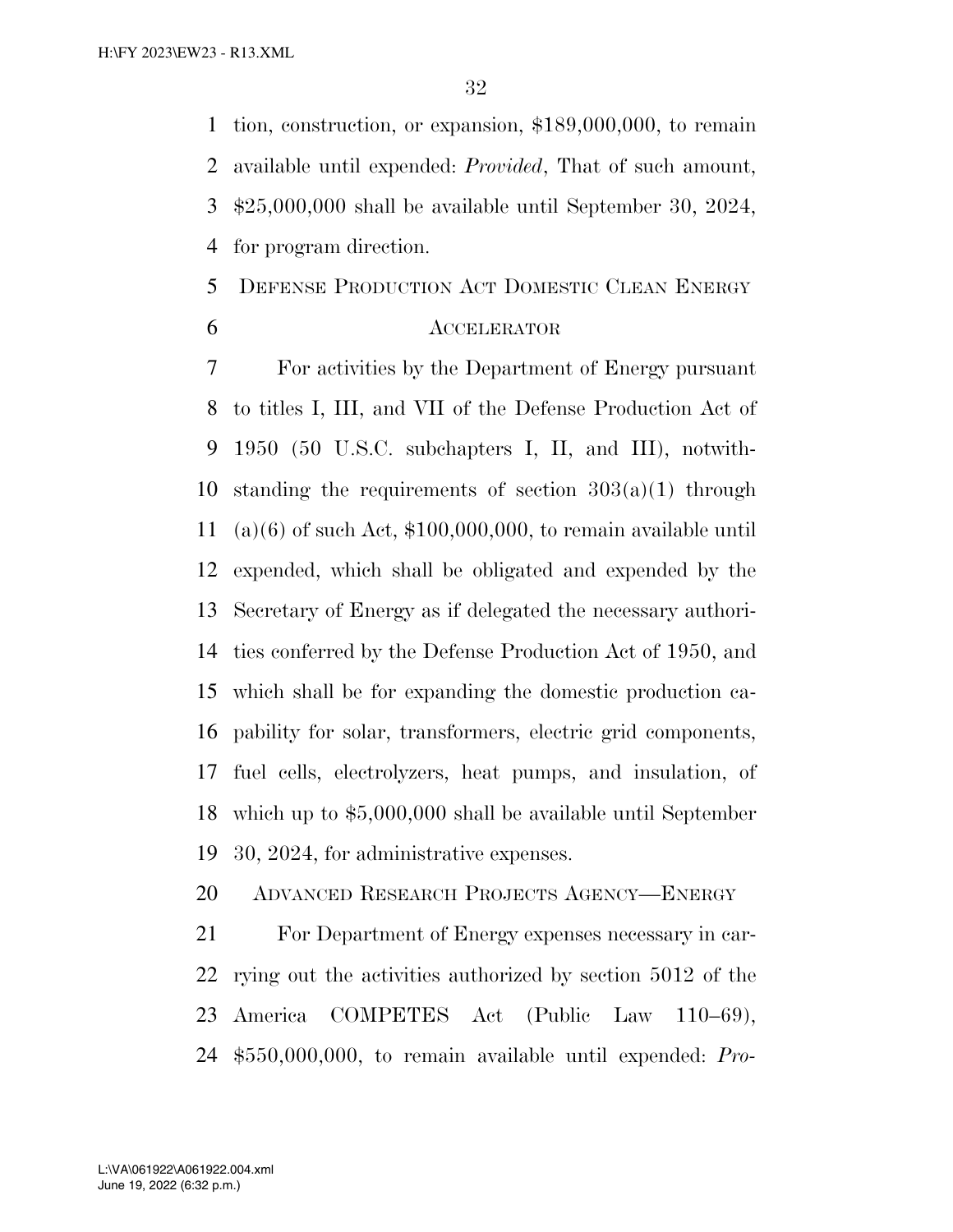*vided*, That of such amount, \$45,000,000 shall be avail-able until September 30, 2024, for program direction.

# TITLE 17 INNOVATIVE TECHNOLOGY LOAN GUARANTEE

# PROGRAM

 Such sums as are derived from amounts received from borrowers pursuant to section 1702(b) of the Energy Policy Act of 2005 under this heading in prior Acts, shall be collected in accordance with section 502(7) of the Con- gressional Budget Act of 1974: *Provided*, That for nec- essary administrative expenses of the Title 17 Innovative Technology Loan Guarantee Program, as authorized, \$66,206,000 is appropriated, to remain available until September 30, 2024: *Provided further*, That up to \$66,206,000 of fees collected in fiscal year 2023 pursuant to section 1702(h) of the Energy Policy Act of 2005 shall be credited as offsetting collections under this heading and used for necessary administrative expenses in this appro- priation and shall remain available until September 30, 2024: *Provided further*, That to the extent that fees col- lected in fiscal year 2023 exceed \$66,206,000, those ex- cess amounts shall be credited as offsetting collections under this heading and available in future fiscal years only to the extent provided in advance in appropriations Acts: *Provided further*, That the sum herein appropriated from the general fund shall be reduced (1) as such fees are re-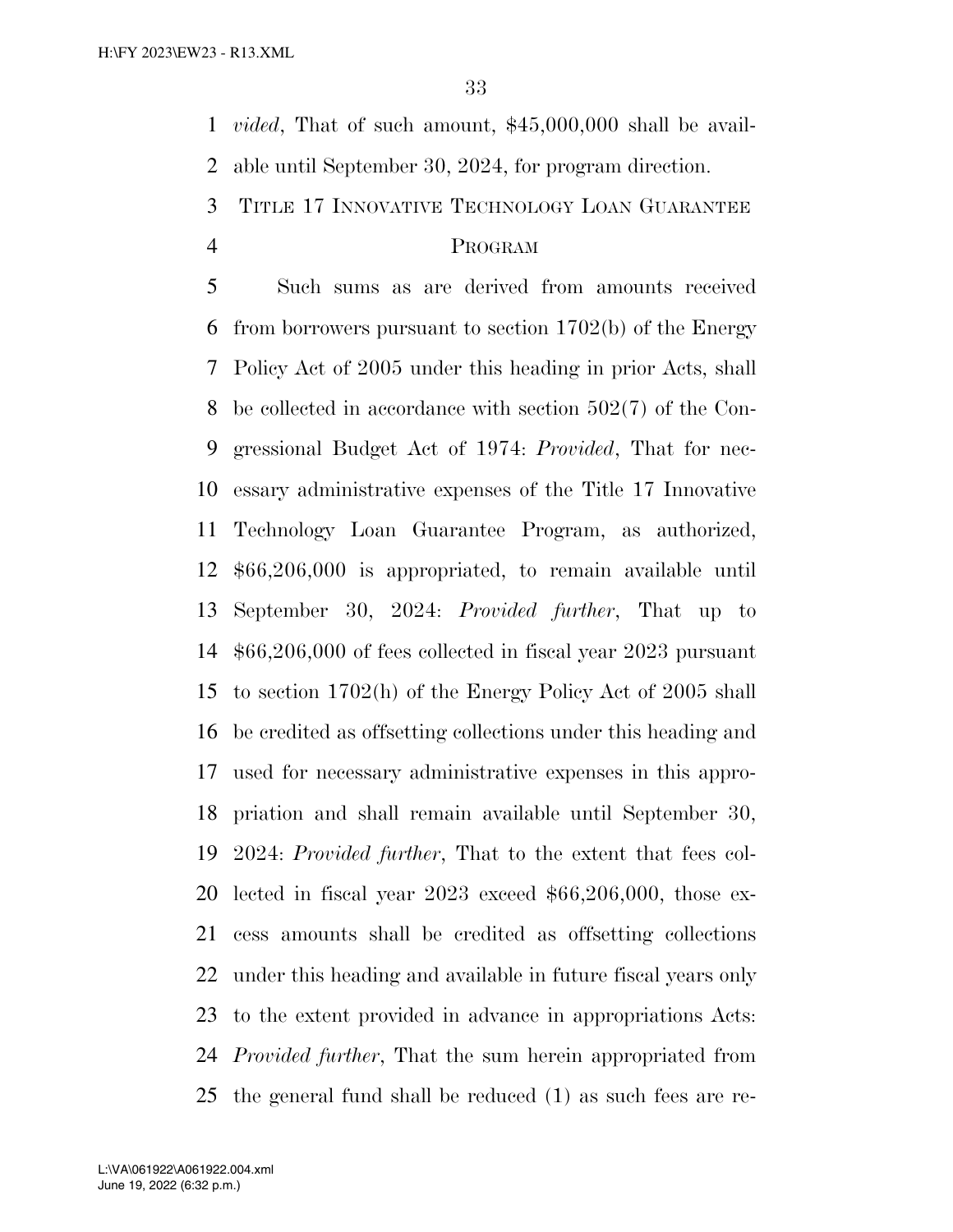ceived during fiscal year 2023 (estimated at \$35,000,000) and (2) to the extent that any remaining general fund ap- propriations can be derived from fees collected in previous fiscal years that are not otherwise appropriated, so as to result in a final fiscal year 2023 appropriation from the general fund estimated at \$0: *Provided further*, That the Department of Energy shall not subordinate any loan obli- gation to other financing in violation of section 1702 of the Energy Policy Act of 2005 or subordinate any Guaran- teed Obligation to any loan or other debt obligations in violation of section 609.10 of title 10, Code of Federal Regulations.

# ADVANCED TECHNOLOGY VEHICLES MANUFACTURING LOAN PROGRAM

 For Department of Energy administrative expenses necessary in carrying out the Advanced Technology Vehi- cles Manufacturing Loan Program, \$9,800,000, to remain available until September 30, 2024.

TRIBAL ENERGY LOAN GUARANTEE PROGRAM

 For the cost of direct and guaranteed loans for the Tribal Energy Loan Guarantee Program under section 2602(c) of the Energy Policy Act of 1992 (25 U.S.C.  $3502(c)$ , \$8,000,000, to remain available until expended: *Provided*, That such costs, including the cost of modifying such loans, shall be as defined in section 502 of the Con-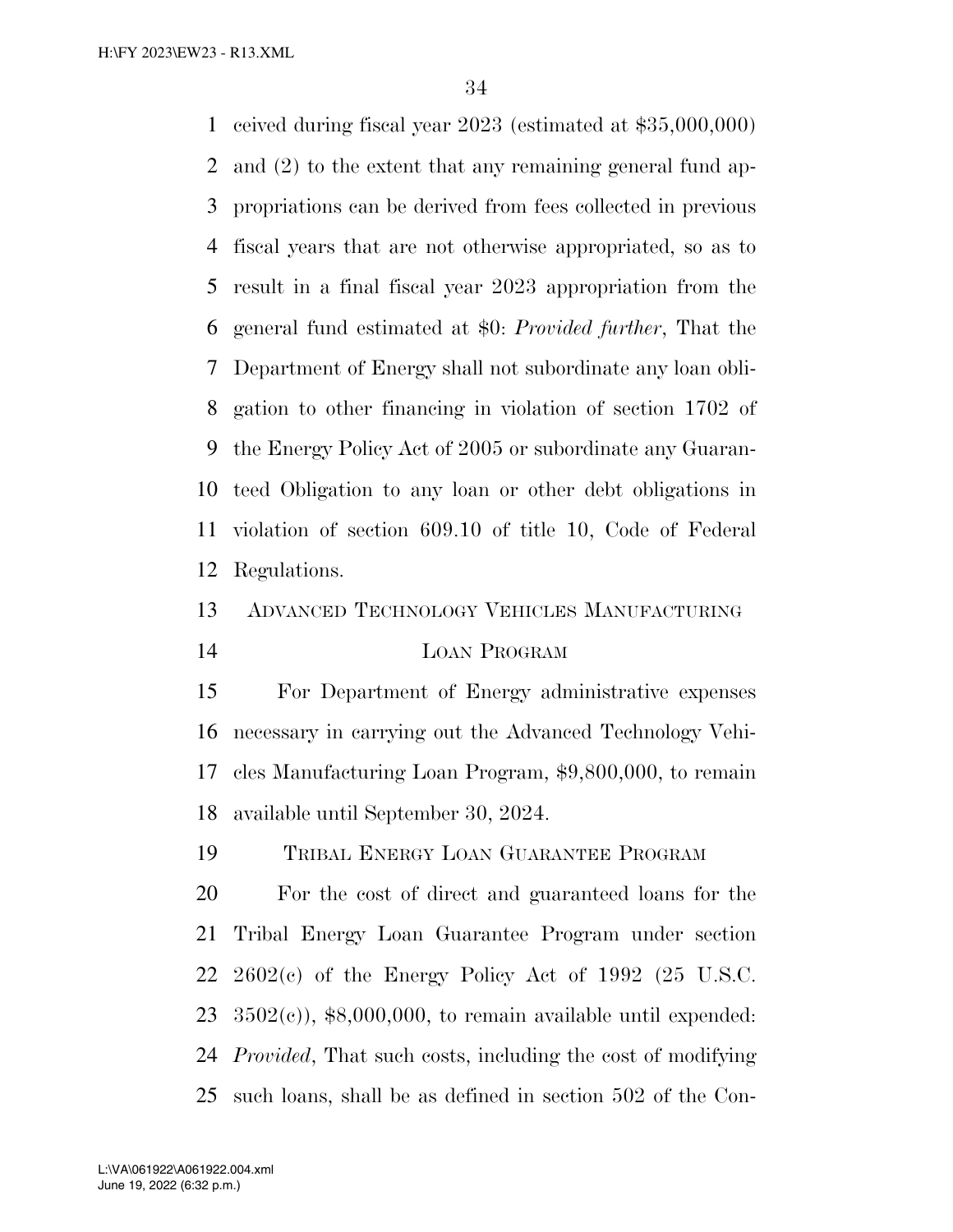gressional Budget Act of 1974 (2 U.S.C. 661a): *Provided further*, That in this fiscal year and subsequent fiscal years, under section 2602(c) of the Energy Policy Act of 4 1992 (25 U.S.C.  $3502(c)$ ), the Secretary of Energy may also provide direct loans, as defined in section 502 of the Congressional Budget Act of 1974 (2 U.S.C. 661a): *Pro- vided further*, That such direct loans shall be made through the Federal Financing Bank, with the full faith and credit of the United States Government on the prin- cipal and interest: *Provided further*, That any funds pre- viously appropriated for the cost of loan guarantees under section 2602(c) of the Energy Policy Act of 1992 (25 U.S.C. 3502(c)) may also be used, in this fiscal year and subsequent fiscal years, for the cost of direct loans pro-vided under such section of such Act.

 In addition, for Department of Energy administrative expenses necessary in carrying out the Tribal Energy Loan Guarantee Program, \$2,000,000, to remain avail-able until September 30, 2024.

INDIAN ENERGY POLICY AND PROGRAMS

 For necessary expenses for Indian Energy activities in carrying out the purposes of the Department of Energy Organization Act (42 U.S.C. 7101 et seq.), \$75,000,000, to remain available until expended: *Provided*, That of the amount appropriated under this heading, \$15,000,000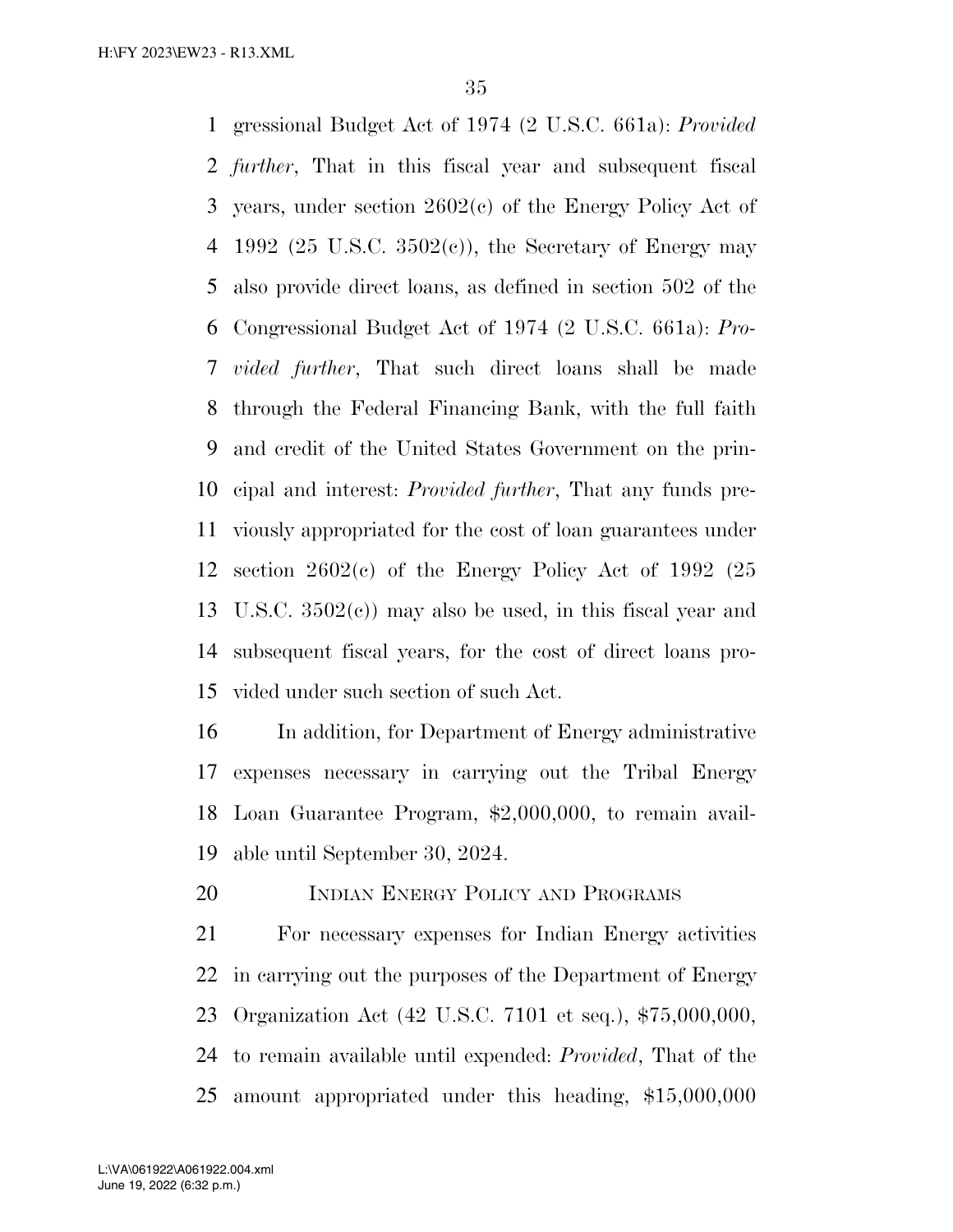shall be available until September 30, 2024, for program direction.

# DEPARTMENTAL ADMINISTRATION

 For salaries and expenses of the Department of En- ergy necessary for departmental administration in car- rying out the purposes of the Department of Energy Orga- nization Act (42 U.S.C. 7101 et seq.), \$407,715,000, to remain available until September 30, 2024, including the hire of passenger motor vehicles and official reception and representation expenses not to exceed \$30,000, plus such additional amounts as necessary to cover increases in the estimated amount of cost of work for others notwith- standing the provisions of the Anti-Deficiency Act (31 U.S.C. 1511 et seq.): *Provided*, That such increases in cost of work are offset by revenue increases of the same or greater amount: *Provided further*, That moneys received by the Department for miscellaneous revenues estimated to total \$100,578,000 in fiscal year 2023 may be retained and used for operating expenses within this account, as authorized by section 201 of Public Law 95–238, notwith- standing the provisions of 31 U.S.C. 3302: *Provided fur- ther*, That the sum herein appropriated shall be reduced as collections are received during the fiscal year so as to result in a final fiscal year 2023 appropriation from the general fund estimated at not more than \$307,137,000.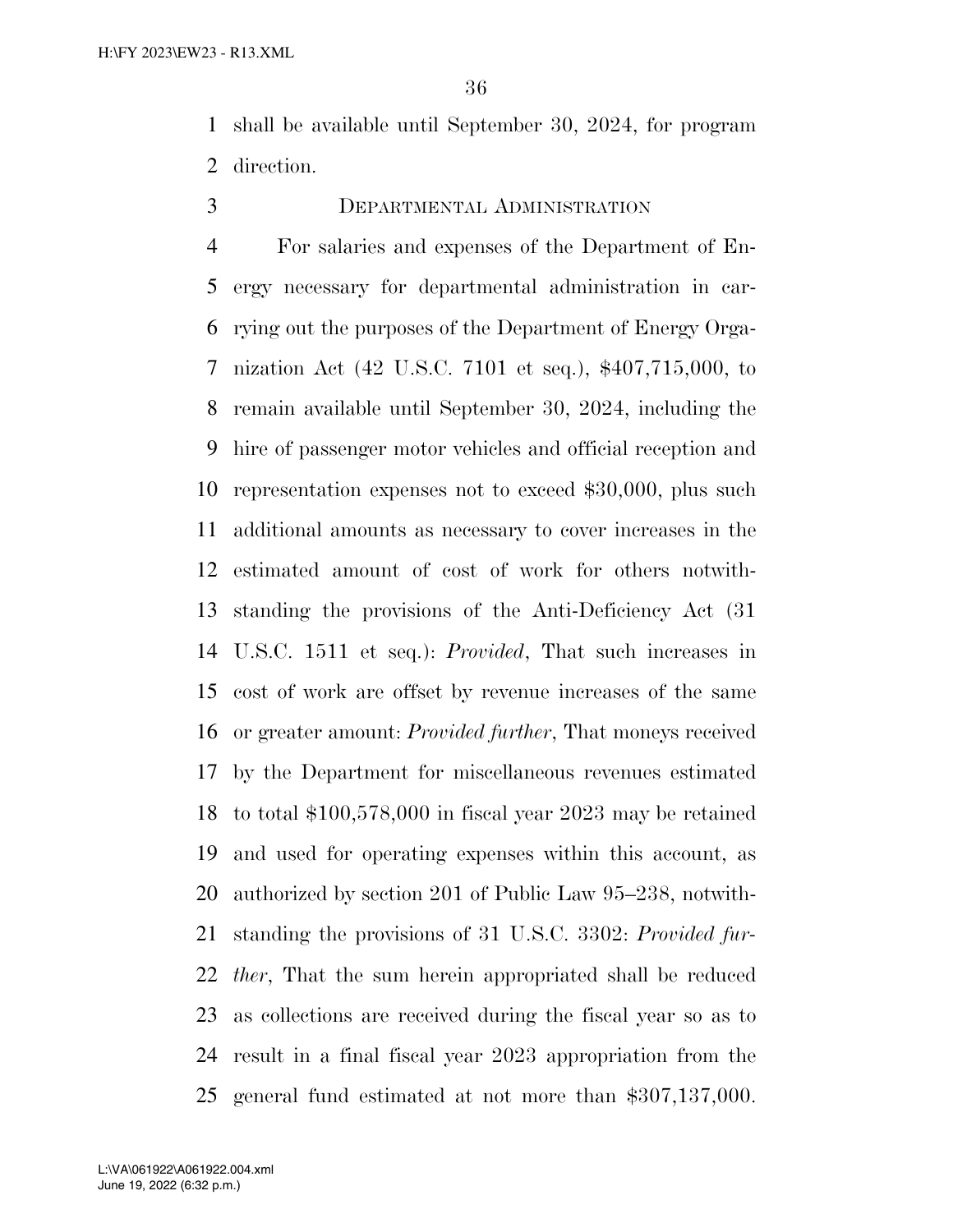1 OFFICE OF THE INSPECTOR GENERAL For expenses necessary for the Office of the Inspector General in carrying out the provisions of the Inspector General Act of 1978, \$92,000,000, to remain available until September 30, 2024. ATOMIC ENERGY DEFENSE ACTIVITIES NATIONAL NUCLEAR SECURITY ADMINISTRATION WEAPONS ACTIVITIES

 For Department of Energy expenses, including the purchase, construction, and acquisition of plant and cap- ital equipment and other incidental expenses necessary for atomic energy defense weapons activities in carrying out the purposes of the Department of Energy Organization Act (42 U.S.C. 7101 et seq.), including the acquisition or condemnation of any real property or any facility or for plant or facility acquisition, construction, or expansion, \$16,333,065,000, to remain available until expended: *Pro- vided*, That of such amount, \$130,070,000 shall be avail-able until September 30, 2024, for program direction.

DEFENSE NUCLEAR NONPROLIFERATION

 For Department of Energy expenses, including the purchase, construction, and acquisition of plant and cap- ital equipment and other incidental expenses necessary for defense nuclear nonproliferation activities in carrying out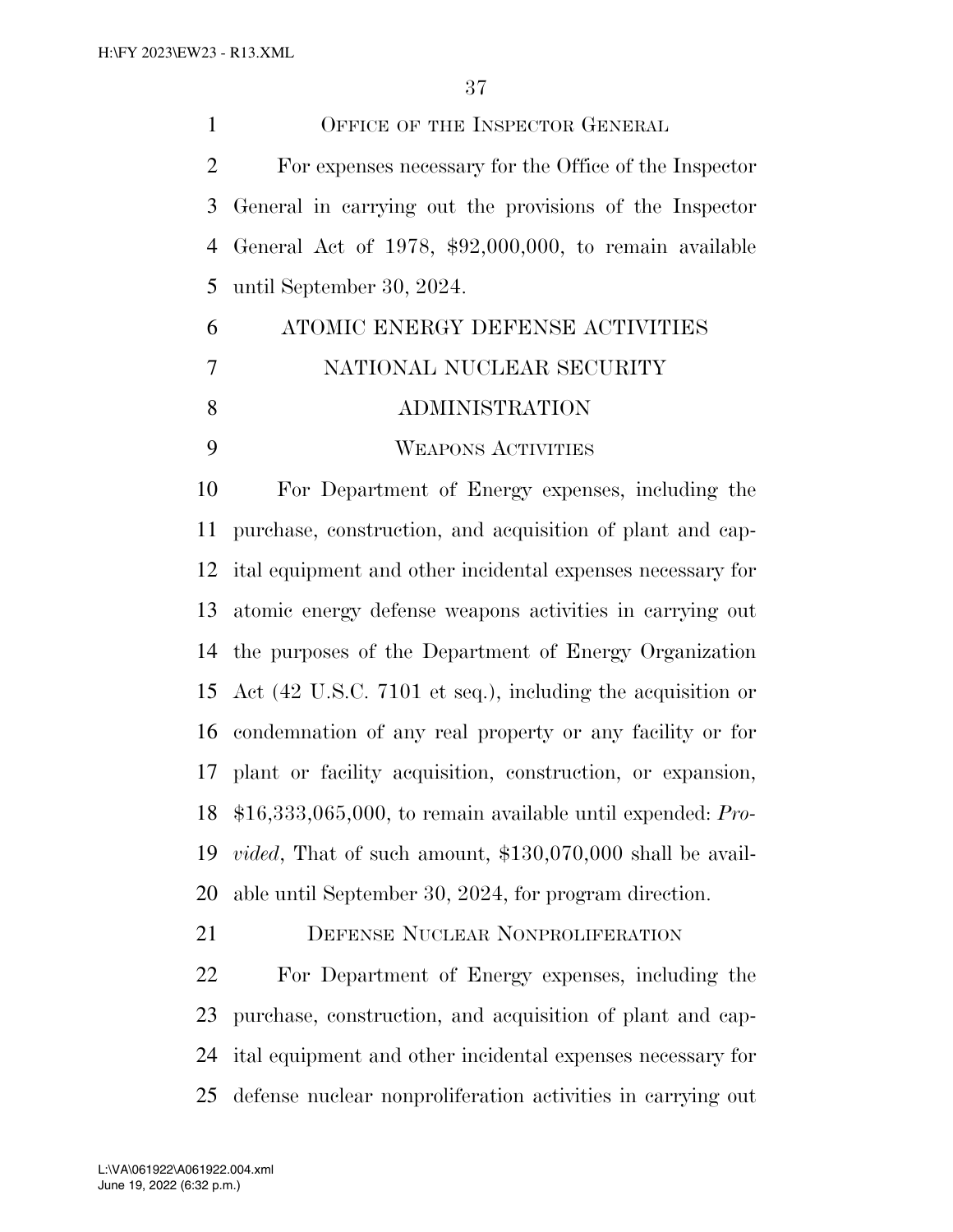the purposes of the Department of Energy Organization Act (42 U.S.C. 7101 et seq.), including the acquisition or condemnation of any real property or any facility or for plant or facility acquisition, construction, or expansion, \$2,424,000,000, to remain available until expended.

 NAVAL REACTORS (INCLUDING TRANSFER OF FUNDS)

 For Department of Energy expenses necessary for naval reactors activities to carry out the Department of Energy Organization Act (42 U.S.C. 7101 et seq.), includ- ing the acquisition (by purchase, condemnation, construc- tion, or otherwise) of real property, plant, and capital equipment, facilities, and facility expansion, \$2,000,000,000, to remain available until expended, of which, \$99,747,000 shall be transferred to ''Department of Energy—Energy Programs—Nuclear Energy'', for the Advanced Test Reactor: *Provided*, That of such amount, \$58,525,000 shall be available until September 30, 2024, for program direction.

FEDERAL SALARIES AND EXPENSES

 For expenses necessary for Federal Salaries and Ex- penses in the National Nuclear Security Administration, \$475,000,000, to remain available until September 30, 2024, including official reception and representation ex-penses not to exceed \$17,000.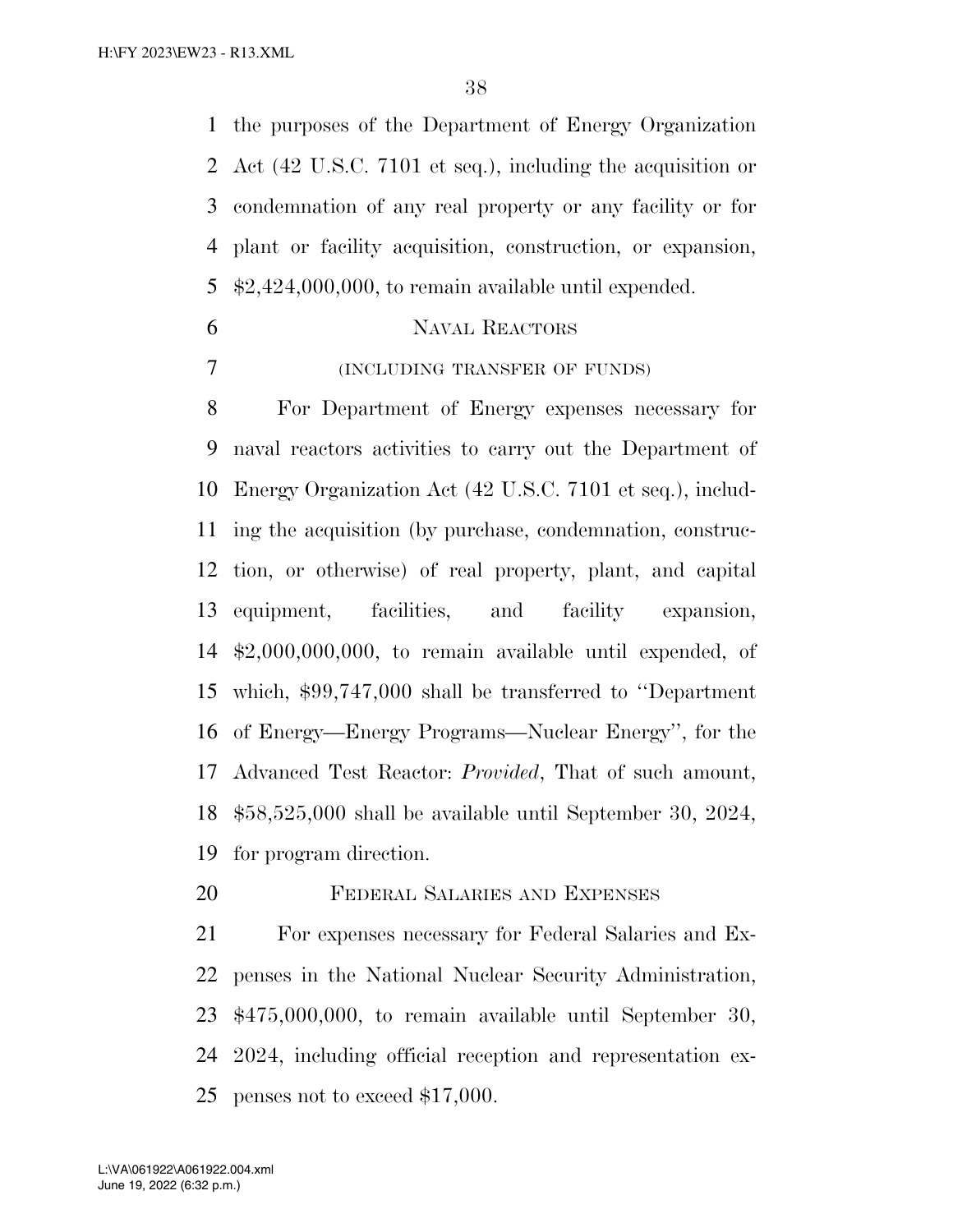|                | ENVIRONMENTAL AND OTHER DEFENSE |
|----------------|---------------------------------|
| $\overline{2}$ | <b>ACTIVITIES</b>               |

DEFENSE ENVIRONMENTAL CLEANUP

 For Department of Energy expenses, including the purchase, construction, and acquisition of plant and cap- ital equipment and other expenses necessary for atomic energy defense environmental cleanup activities in car- rying out the purposes of the Department of Energy Orga- nization Act (42 U.S.C. 7101 et seq.), including the acqui- sition or condemnation of any real property or any facility or for plant or facility acquisition, construction, or expan- sion, \$6,722,521,000, to remain available until expended: *Provided*, That of such amount, \$317,002,000 shall be available until September 30, 2024, for program direction. DEFENSE URANIUM ENRICHMENT DECONTAMINATION

AND DECOMMISSIONING

**(INCLUDING TRANSFER OF FUNDS)** 

 For an additional amount for atomic energy defense environmental cleanup activities for Department of En- ergy contributions for uranium enrichment decontamina- tion and decommissioning activities, \$823,321,000, to be deposited into the Defense Environmental Cleanup ac- count, which shall be transferred to the Uranium Enrich-ment Decontamination and Decommissioning Fund.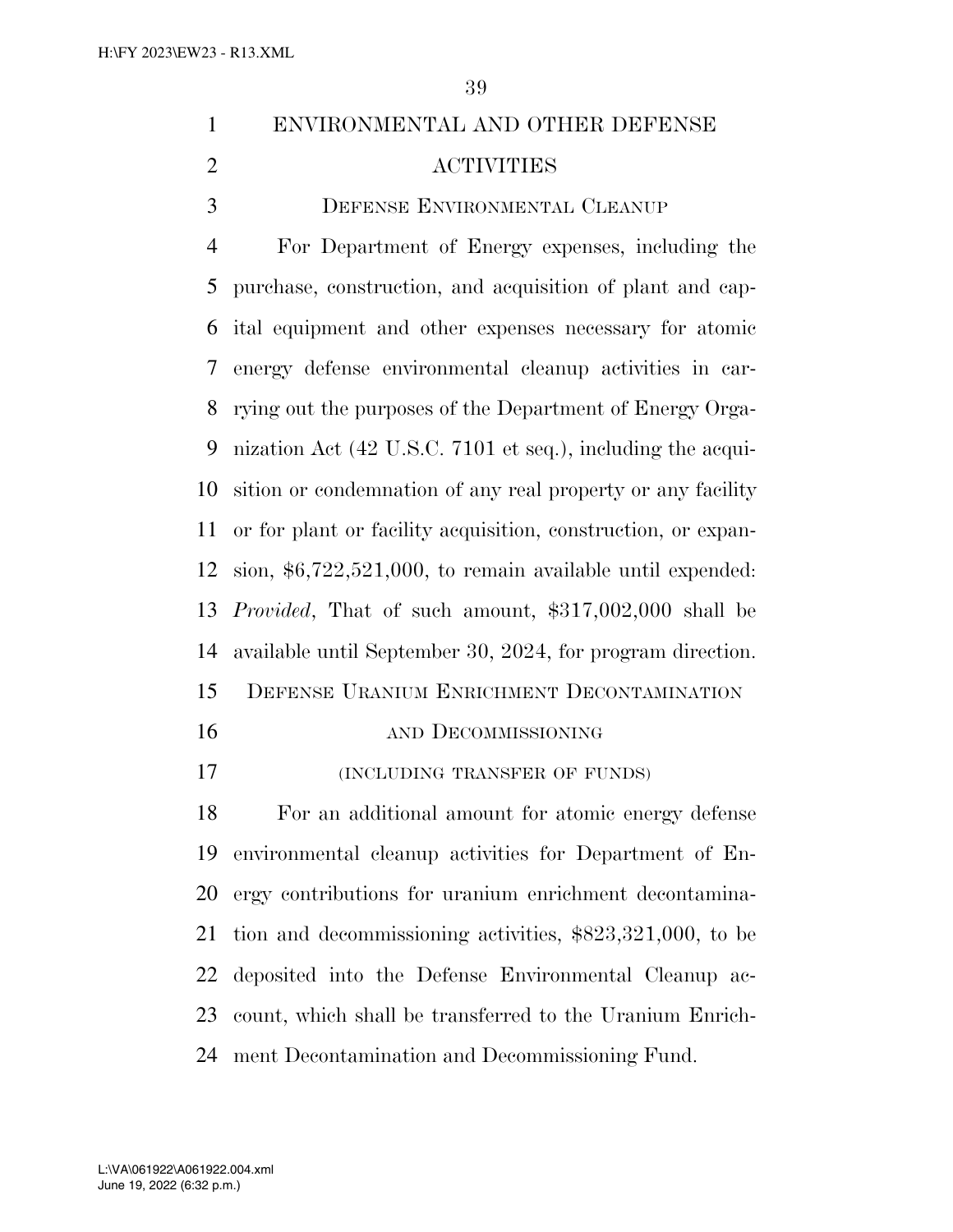# OTHER DEFENSE ACTIVITIES

 For Department of Energy expenses, including the purchase, construction, and acquisition of plant and cap- ital equipment and other expenses necessary for atomic energy defense, other defense activities, and classified ac- tivities, in carrying out the purposes of the Department of Energy Organization Act (42 U.S.C. 7101 et seq.), in- cluding the acquisition or condemnation of any real prop- erty or any facility or for plant or facility acquisition, con- struction, or expansion, \$1,027,554,000, to remain avail- able until expended: *Provided*, That of such amount, \$359,734,000 shall be available until September 30, 2024, for program direction.

# POWER MARKETING ADMINISTRATIONS

BONNEVILLE POWER ADMINISTRATION FUND

 Expenditures from the Bonneville Power Administra- tion Fund, established pursuant to Public Law 93–454, are approved for the Colville Tribes Residents Fish Hatch- ery Expansion, Chief Joseph Hatchery Water Quality Project, and Umatilla Hatchery Facility Project and, in addition, for official reception and representation expenses in an amount not to exceed \$5,000: *Provided*, That during fiscal year 2023, no new direct loan obligations may be made.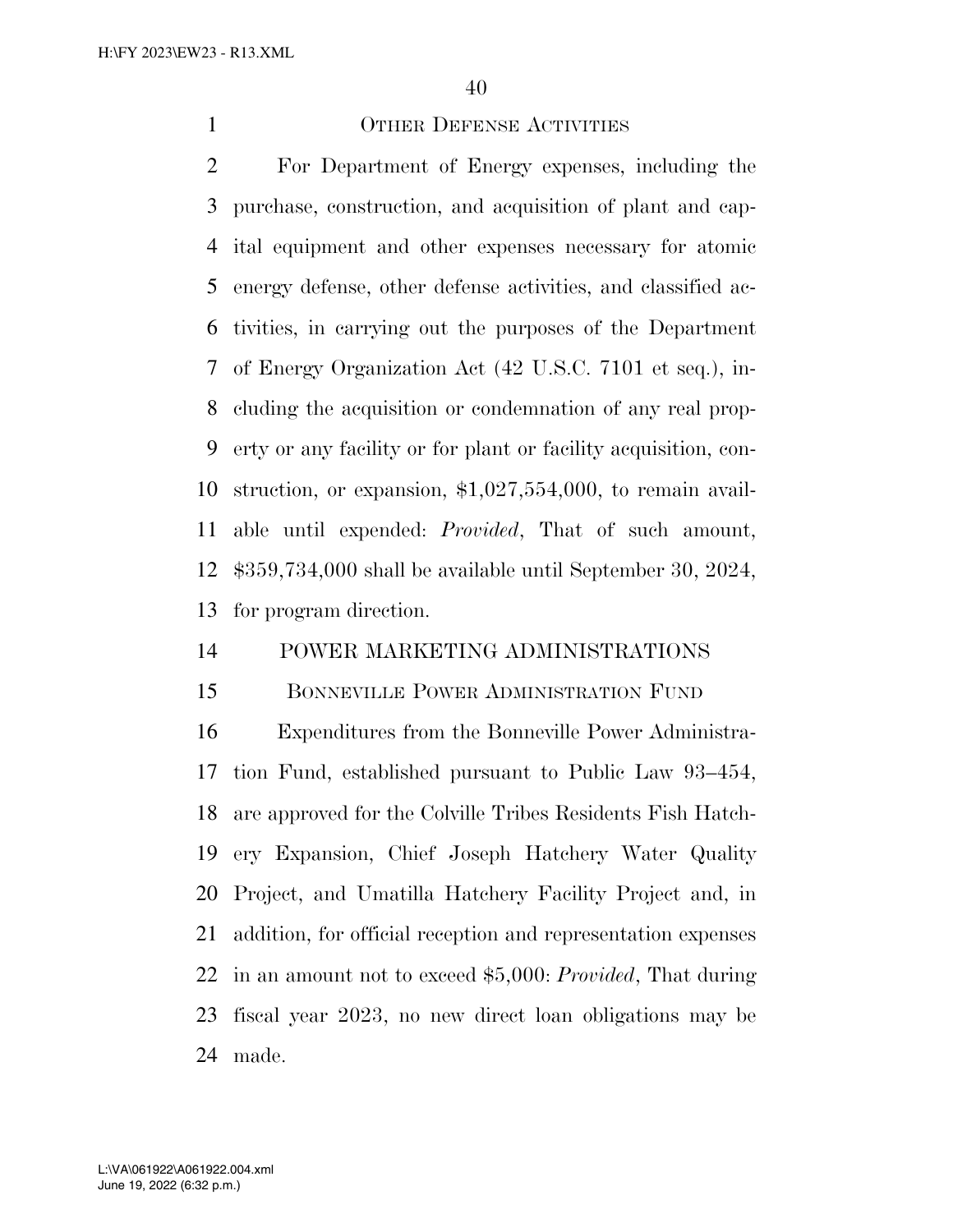OPERATION AND MAINTENANCE, SOUTHEASTERN POWER

# ADMINISTRATION

 For expenses necessary for operation and mainte- nance of power transmission facilities and for marketing electric power and energy, including transmission wheeling and ancillary services, pursuant to section 5 of the Flood Control Act of 1944 (16 U.S.C. 825s), as applied to the southeastern power area, \$8,173,000, including official re- ception and representation expenses in an amount not to exceed \$1,500, to remain available until expended: *Pro- vided*, That notwithstanding 31 U.S.C. 3302 and section 5 of the Flood Control Act of 1944, up to \$8,173,000 col- lected by the Southeastern Power Administration from the sale of power and related services shall be credited to this account as discretionary offsetting collections, to remain available until expended for the sole purpose of funding the annual expenses of the Southeastern Power Adminis- tration: *Provided further*, That the sum herein appro- priated for annual expenses shall be reduced as collections are received during the fiscal year so as to result in a final fiscal year 2023 appropriation estimated at not more than \$0: *Provided further*, That notwithstanding 31 U.S.C. 3302, up to \$78,696,000 collected by the Southeastern Power Administration pursuant to the Flood Control Act of 1944 to recover purchase power and wheeling expenses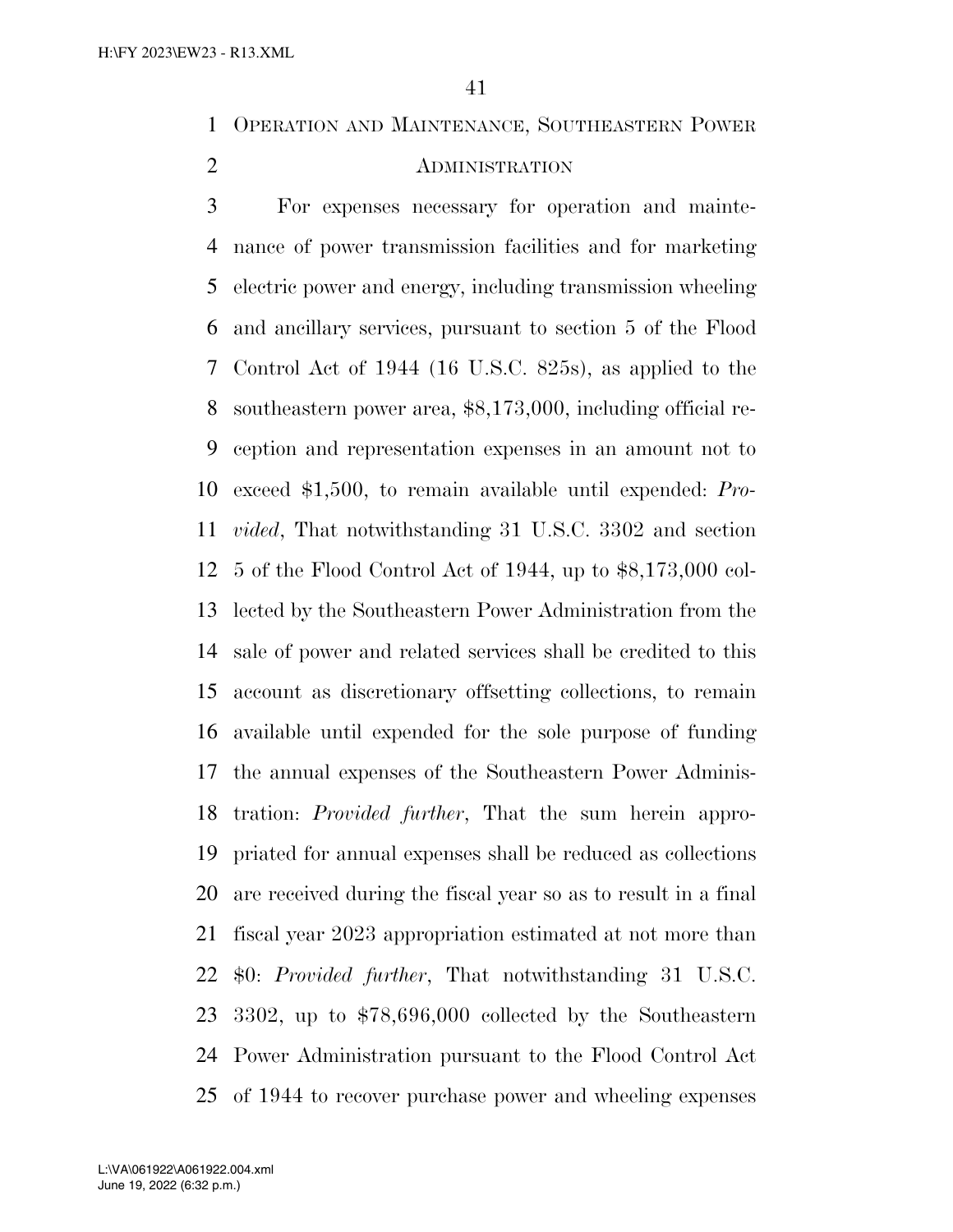shall be credited to this account as offsetting collections, to remain available until expended for the sole purpose of making purchase power and wheeling expenditures: *Provided further*, That for purposes of this appropriation, annual expenses means expenditures that are generally re- covered in the same year that they are incurred (excluding purchase power and wheeling expenses).

OPERATION AND MAINTENANCE, SOUTHWESTERN

# POWER ADMINISTRATION

 For expenses necessary for operation and mainte- nance of power transmission facilities and for marketing electric power and energy, for construction and acquisition of transmission lines, substations and appurtenant facili- ties, and for administrative expenses, including official re- ception and representation expenses in an amount not to exceed \$1,500 in carrying out section 5 of the Flood Con- trol Act of 1944 (16 U.S.C. 825s), as applied to the Southwestern Power Administration, \$53,488,000, to re- main available until expended: *Provided*, That notwith- standing 31 U.S.C. 3302 and section 5 of the Flood Con- trol Act of 1944 (16 U.S.C. 825s), up to \$42,880,000 col- lected by the Southwestern Power Administration from the sale of power and related services shall be credited to this account as discretionary offsetting collections, to re-main available until expended, for the sole purpose of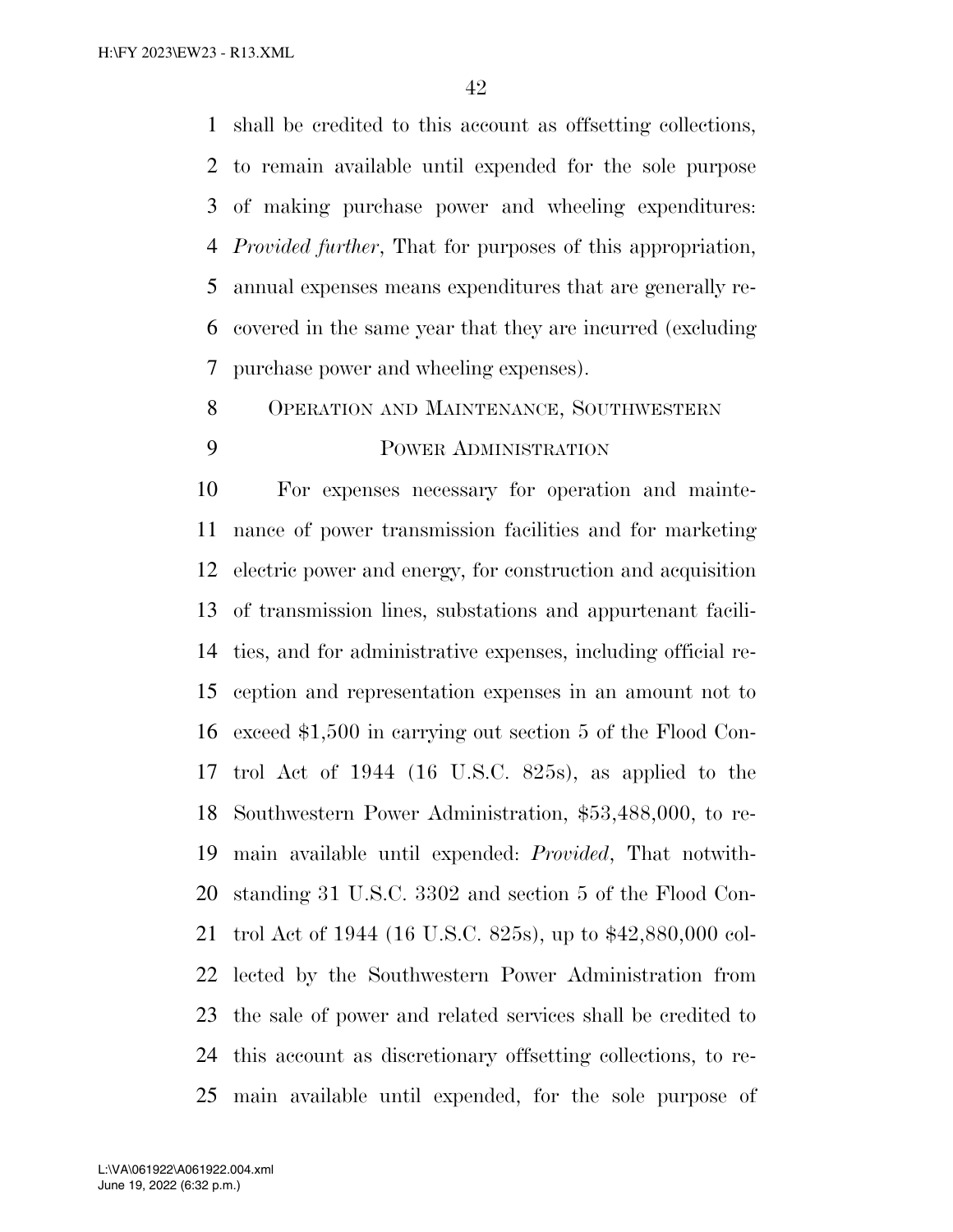funding the annual expenses of the Southwestern Power Administration: *Provided further*, That the sum herein ap- propriated for annual expenses shall be reduced as collec- tions are received during the fiscal year so as to result in a final fiscal year 2023 appropriation estimated at not more than \$10,608,000: *Provided further*, That notwith- standing 31 U.S.C. 3302, up to \$70,000,000 collected by the Southwestern Power Administration pursuant to the Flood Control Act of 1944 to recover purchase power and wheeling expenses shall be credited to this account as off- setting collections, to remain available until expended for the sole purpose of making purchase power and wheeling expenditures: *Provided further*, That for purposes of this appropriation, annual expenses means expenditures that are generally recovered in the same year that they are in- curred (excluding purchase power and wheeling expenses). CONSTRUCTION, REHABILITATION, OPERATION AND MAINTENANCE, WESTERN AREA POWER ADMINIS-TRATION

 For carrying out the functions authorized by title III, 21 section  $302(a)(1)(E)$  of the Act of August 4, 1977 (42) U.S.C. 7152), and other related activities including con- servation and renewable resources programs as author- ized, \$299,573,000, including official reception and rep-resentation expenses in an amount not to exceed \$1,500,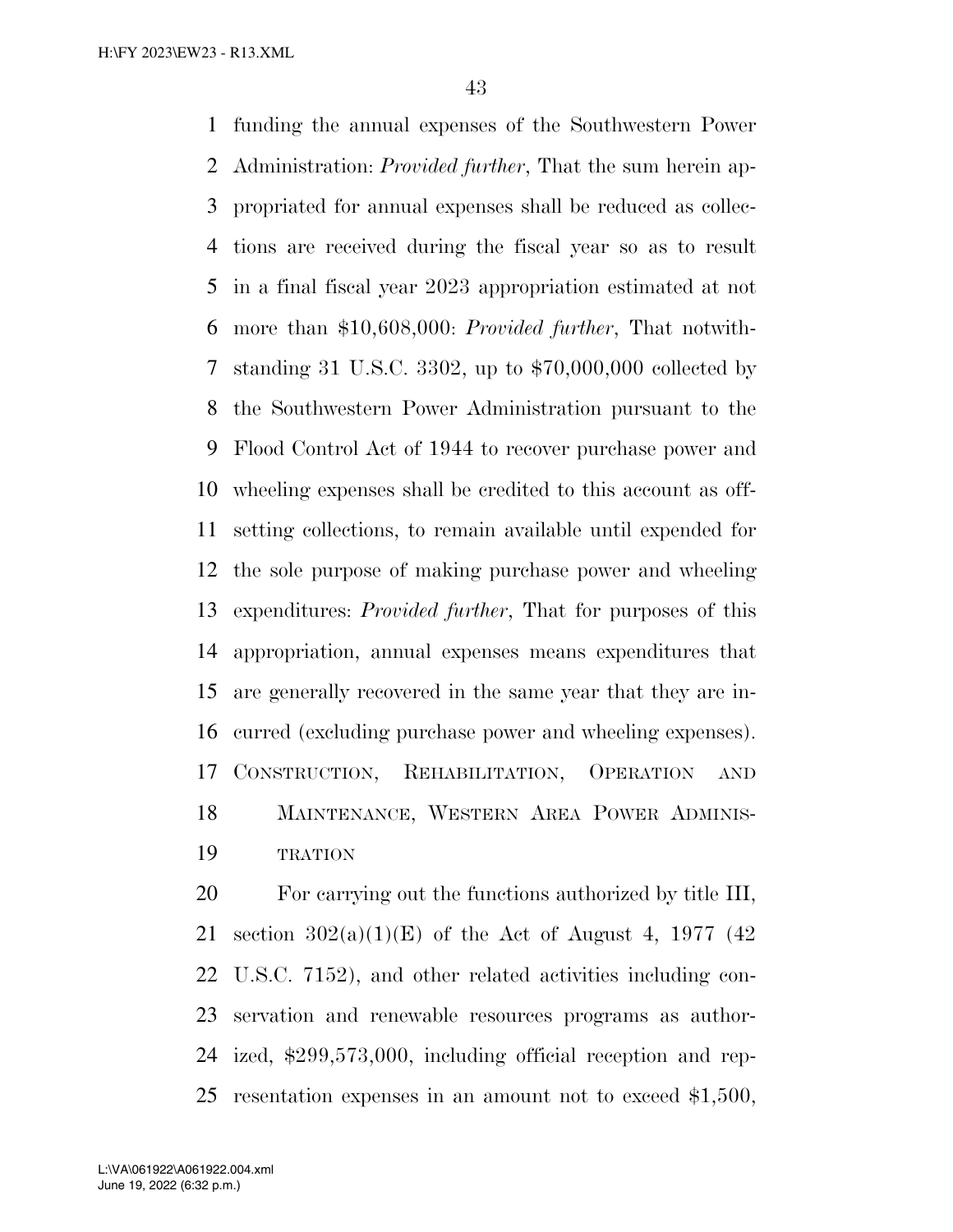to remain available until expended, of which \$299,573,000 shall be derived from the Department of the Interior Rec- lamation Fund: *Provided*, That notwithstanding 31 U.S.C. 3302, section 5 of the Flood Control Act of 1944 (16 U.S.C. 825s), and section 1 of the Interior Department Appropriation Act, 1939 (43 U.S.C. 392a), up to \$200,841,000 collected by the Western Area Power Ad- ministration from the sale of power and related services shall be credited to this account as discretionary offsetting collections, to remain available until expended, for the sole purpose of funding the annual expenses of the Western Area Power Administration: *Provided further*, That the sum herein appropriated for annual expenses shall be re- duced as collections are received during the fiscal year so as to result in a final fiscal year 2023 appropriation esti- mated at not more than \$98,732,000, of which \$98,732,000 is derived from the Reclamation Fund: *Pro- vided further*, That notwithstanding 31 U.S.C. 3302, up to \$350,083,000 collected by the Western Area Power Ad- ministration pursuant to the Flood Control Act of 1944 and the Reclamation Project Act of 1939 to recover pur- chase power and wheeling expenses shall be credited to this account as offsetting collections, to remain available until expended for the sole purpose of making purchase power and wheeling expenditures: *Provided further*, That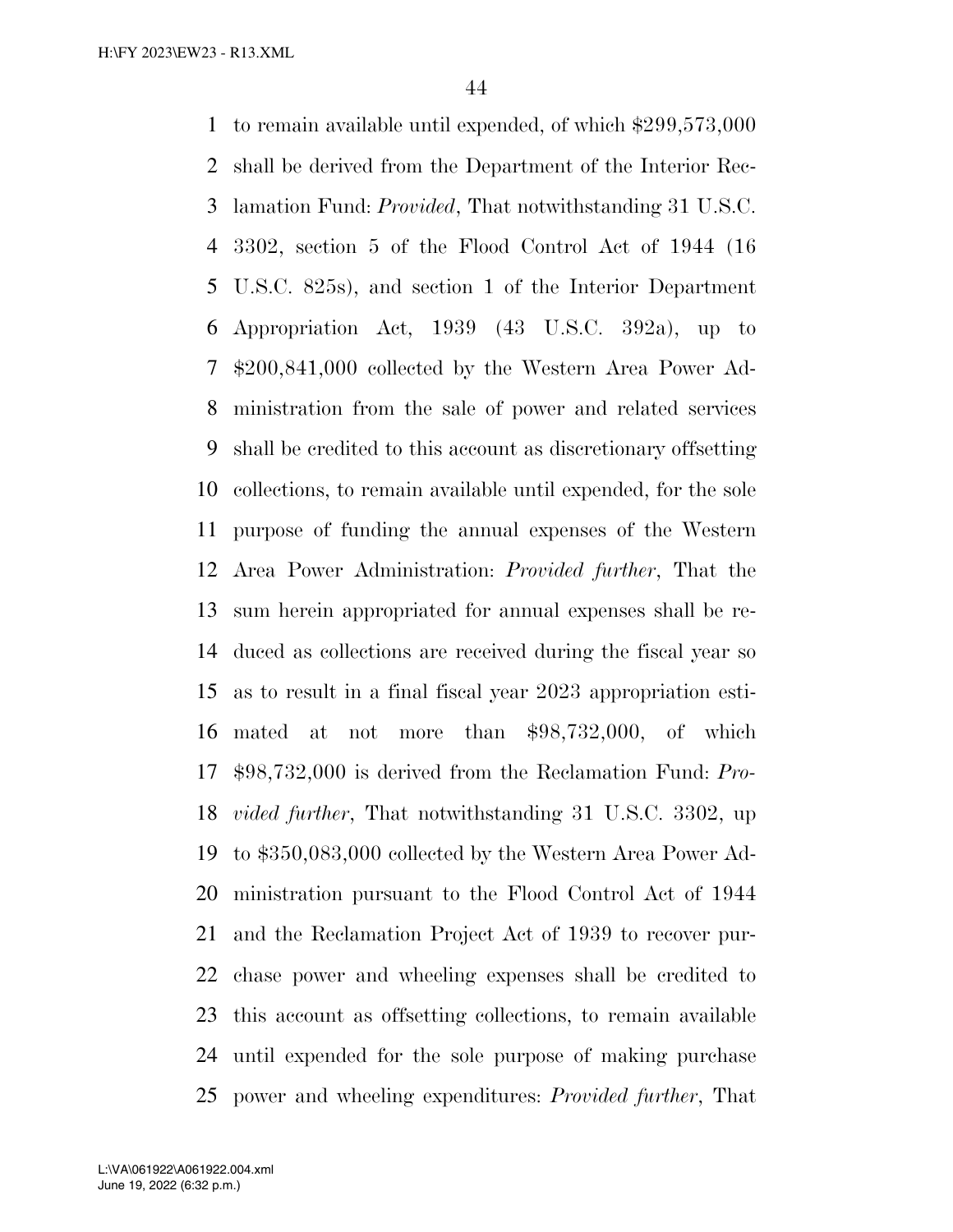for purposes of this appropriation, annual expenses means expenditures that are generally recovered in the same year that they are incurred (excluding purchase power and wheeling expenses).

# FALCON AND AMISTAD OPERATING AND MAINTENANCE

# FUND

 For operation, maintenance, and emergency costs for the hydroelectric facilities at the Falcon and Amistad Dams, \$6,330,000, to remain available until expended, and to be derived from the Falcon and Amistad Operating and Maintenance Fund of the Western Area Power Ad- ministration, as provided in section 2 of the Act of June 18, 1954 (68 Stat. 255): *Provided*, That notwithstanding the provisions of that Act and of 31 U.S.C. 3302, up to \$6,102,000 collected by the Western Area Power Adminis- tration from the sale of power and related services from the Falcon and Amistad Dams shall be credited to this account as discretionary offsetting collections, to remain available until expended for the sole purpose of funding the annual expenses of the hydroelectric facilities of these Dams and associated Western Area Power Administration activities: *Provided further*, That the sum herein appro- priated for annual expenses shall be reduced as collections are received during the fiscal year so as to result in a final fiscal year 2023 appropriation estimated at not more than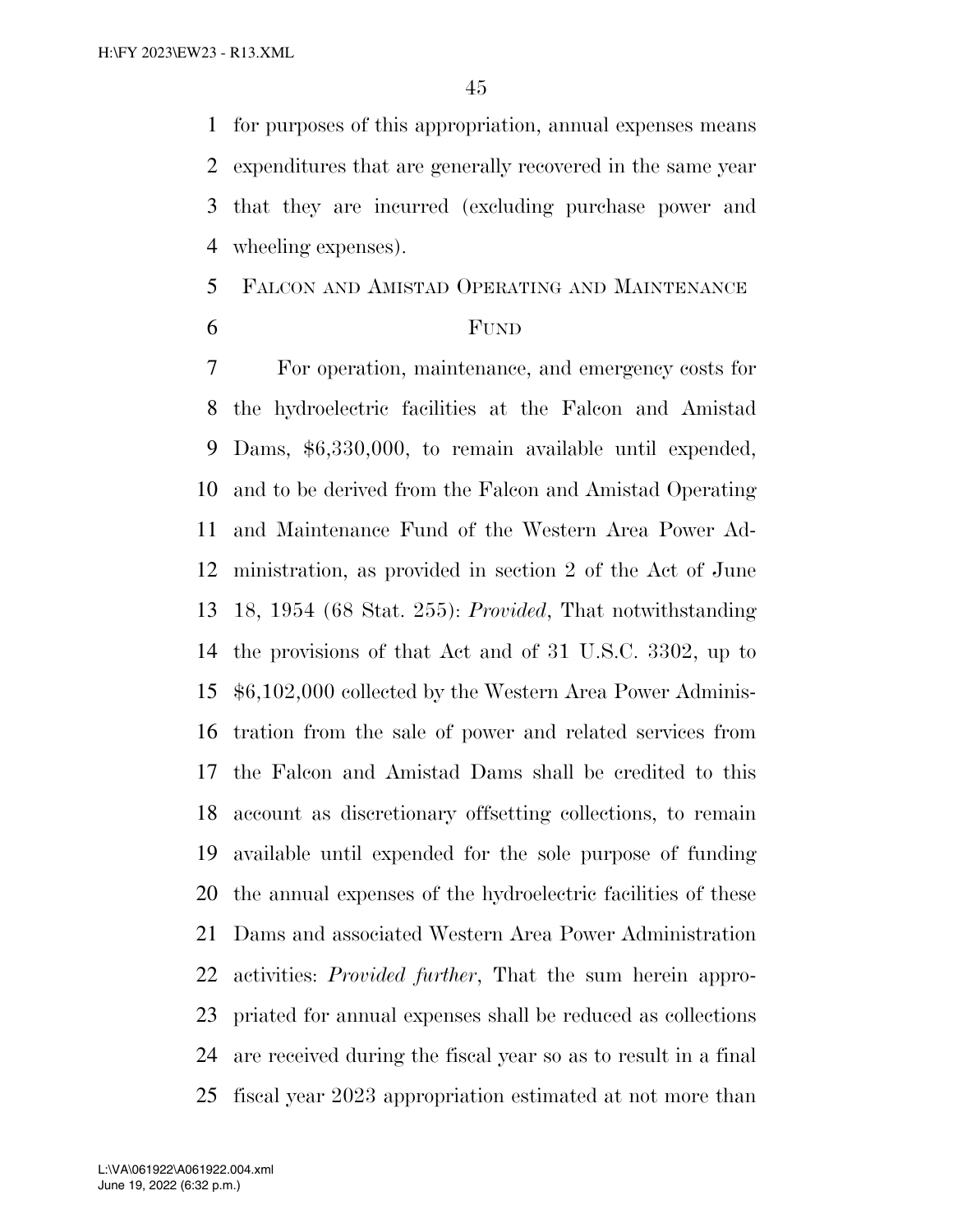\$228,000: *Provided further*, That for purposes of this ap- propriation, annual expenses means expenditures that are generally recovered in the same year that they are in- curred: *Provided further*, That for fiscal year 2023, the Administrator of the Western Area Power Administration may accept up to \$1,598,000 in funds contributed by United States power customers of the Falcon and Amistad Dams for deposit into the Falcon and Amistad Operating and Maintenance Fund, and such funds shall be available for the purpose for which contributed in like manner as if said sums had been specifically appropriated for such purpose: *Provided further*, That any such funds shall be available without further appropriation and without fiscal year limitation for use by the Commissioner of the United States Section of the International Boundary and Water Commission for the sole purpose of operating, maintain- ing, repairing, rehabilitating, replacing, or upgrading the hydroelectric facilities at these Dams in accordance with agreements reached between the Administrator, Commis-sioner, and the power customers.

FEDERAL ENERGY REGULATORY COMMISSION

22 SALARIES AND EXPENSES

 For expenses necessary for the Federal Energy Regu- latory Commission to carry out the provisions of the De-partment of Energy Organization Act (42 U.S.C. 7101 et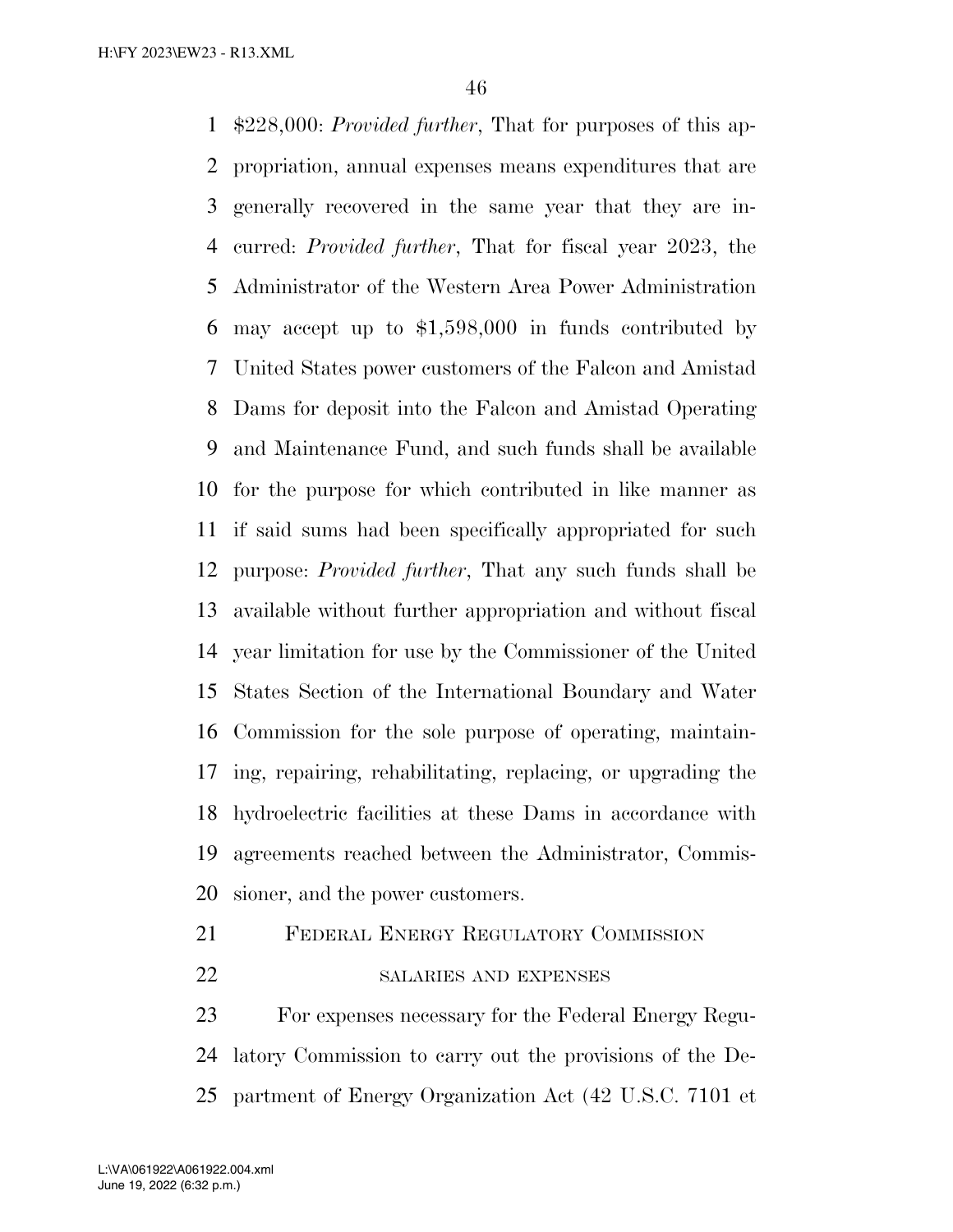seq.), including services as authorized by 5 U.S.C. 3109, official reception and representation expenses not to ex- ceed \$3,000, and the hire of passenger motor vehicles, \$508,400,000, to remain available until expended: *Pro- vided*, That notwithstanding any other provision of law, not to exceed \$508,400,000 of revenues from fees and an- nual charges, and other services and collections in fiscal year 2023 shall be retained and used for expenses nec- essary in this account, and shall remain available until ex- pended: *Provided further*, That the sum herein appro- priated from the general fund shall be reduced as revenues are received during fiscal year 2023 so as to result in a final fiscal year 2023 appropriation from the general fund estimated at not more than \$0.

# GENERAL PROVISIONS—DEPARTMENT OF ENERGY

(INCLUDING TRANSFERS AND RESCISSIONS OF FUNDS)

 SEC. 301. (a) No appropriation, funds, or authority made available by this title for the Department of Energy shall be used to initiate or resume any program, project, or activity or to prepare or initiate Requests For Proposals or similar arrangements (including Requests for Quotations, Requests for Information, and Funding Op-portunity Announcements) for a program, project, or ac-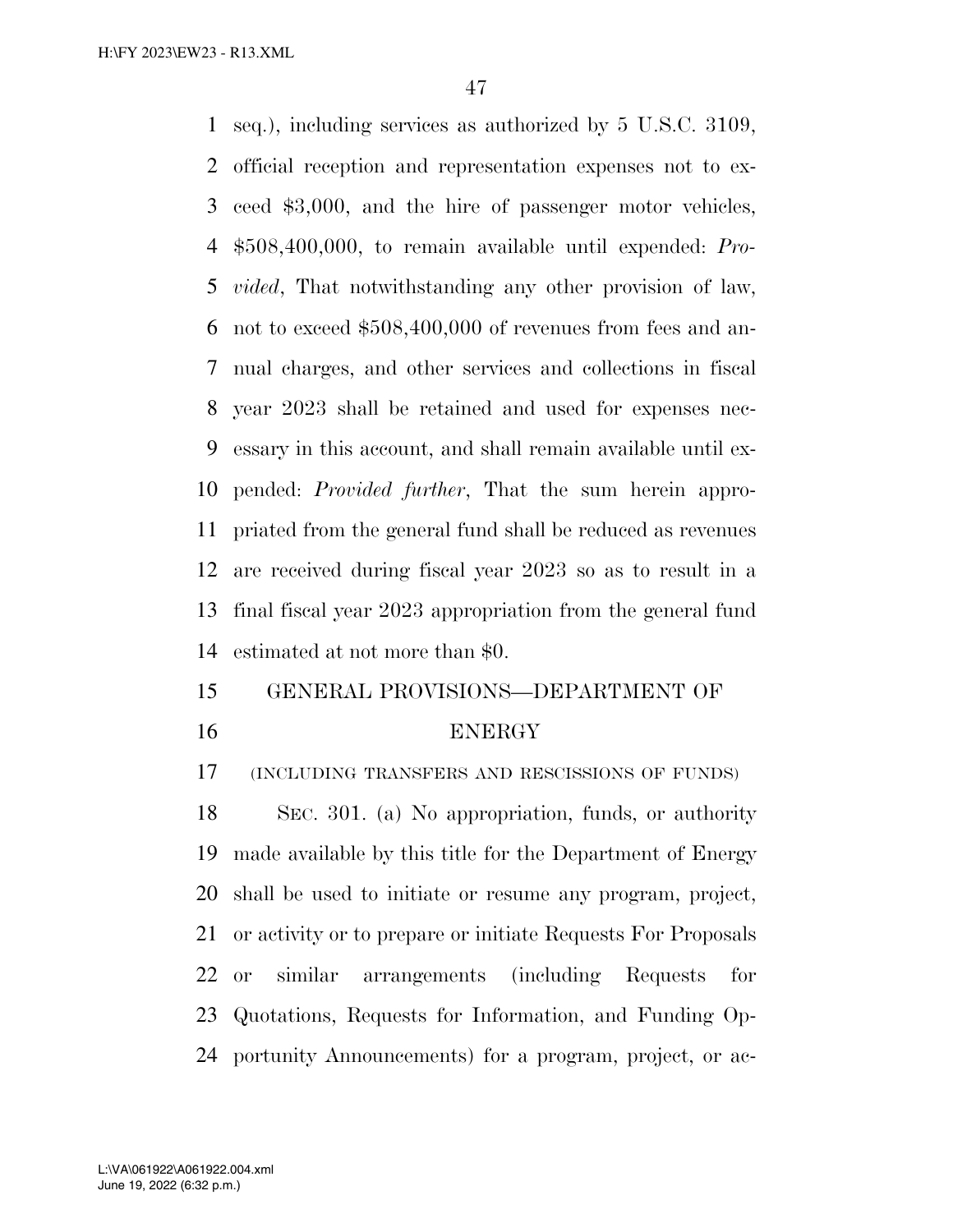tivity if the program, project, or activity has not been funded by Congress.

 (b)(1) Unless the Secretary of Energy notifies the Committees on Appropriations of both Houses of Congress at least 3 full business days in advance, none of the funds made available in this title may be used to—

 (A) make or modify a grant allocation or discre-tionary grant award totaling \$1,000,000 or more;

 (B) make or modify a discretionary contract award or Other Transaction Agreement totaling \$1,000,000 or more, including a contract covered by 12 the Federal Acquisition Regulation;

 (C) issue a letter of intent to make or modify an allocation, award, or Agreement in excess of the limits in subparagraph (A) or (B); or

 (D) announce publicly the intention to make or modify an allocation, award, or Agreement in excess of the limits in subparagraph (A) or (B).

 (2) The Secretary of Energy shall submit to the Com- mittees on Appropriations of both Houses of Congress within 15 days of the conclusion of each quarter a report detailing each grant allocation or discretionary grant award totaling less than \$1,000,000 provided or modified during the previous quarter.

June 19, 2022 (6:32 p.m.) L:\VA\061922\A061922.004.xml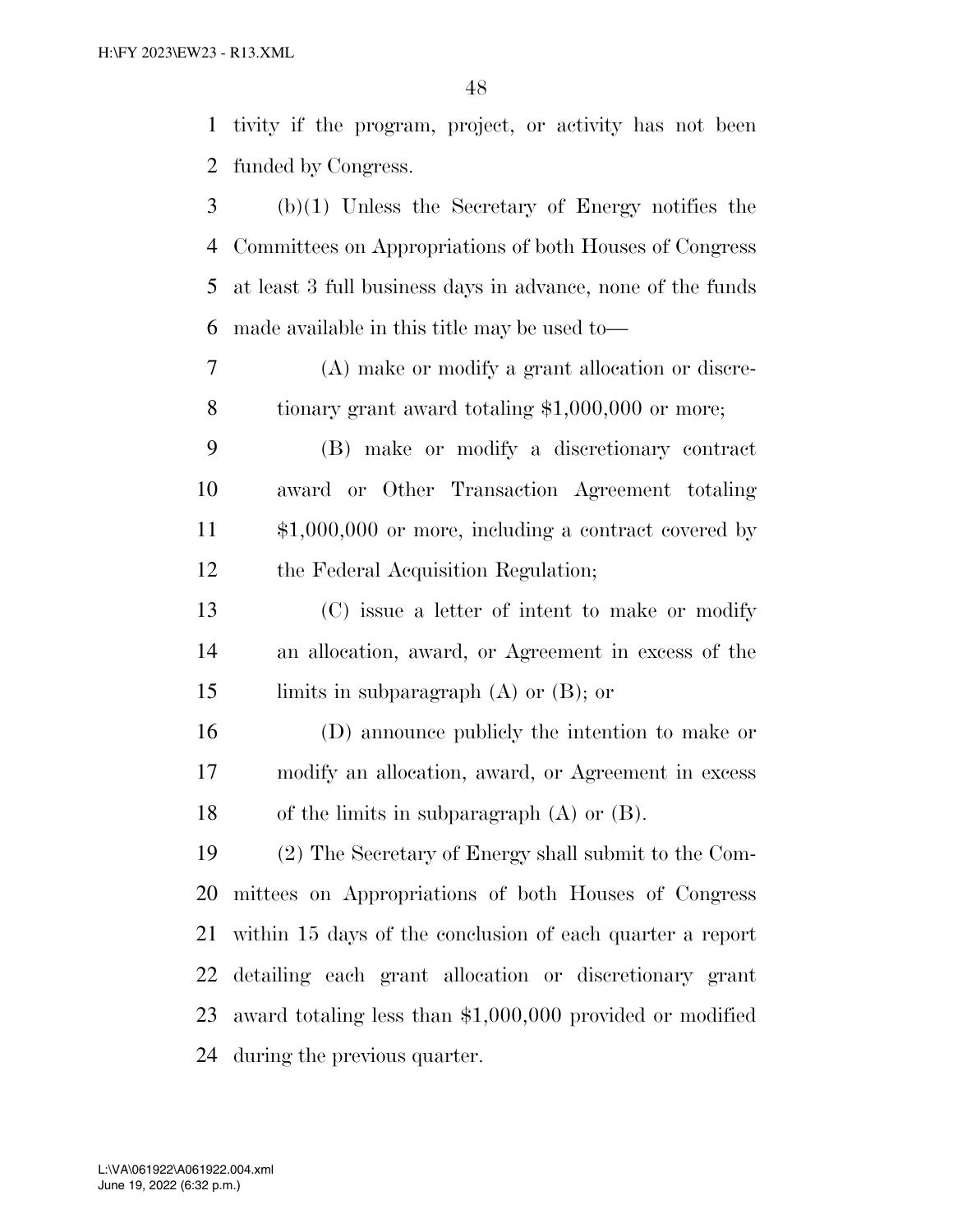(3) The notification required by paragraph (1) and the report required by paragraph (2) shall include the re- cipient of the award, the amount of the award, the fiscal year for which the funds for the award were appropriated, the account and program, project, or activity from which the funds are being drawn, the title of the award, and a brief description of the activity for which the award is made.

 (c) The Department of Energy may not, with respect to any program, project, or activity that uses budget au- thority made available in this title under the heading ''De- partment of Energy—Energy Programs'', enter into a multiyear contract, award a multiyear grant, or enter into a multiyear cooperative agreement unless—

 (1) the contract, grant, or cooperative agree- ment is funded for the full period of performance as anticipated at the time of award; or

 (2) the contract, grant, or cooperative agree- ment includes a clause conditioning the Federal Gov- ernment's obligation on the availability of future year budget authority and the Secretary notifies the Committees on Appropriations of both Houses of Congress at least 3 days in advance.

24 (d) Except as provided in subsections (e), (f), and  $(g)$ , the amounts made available by this title shall be expended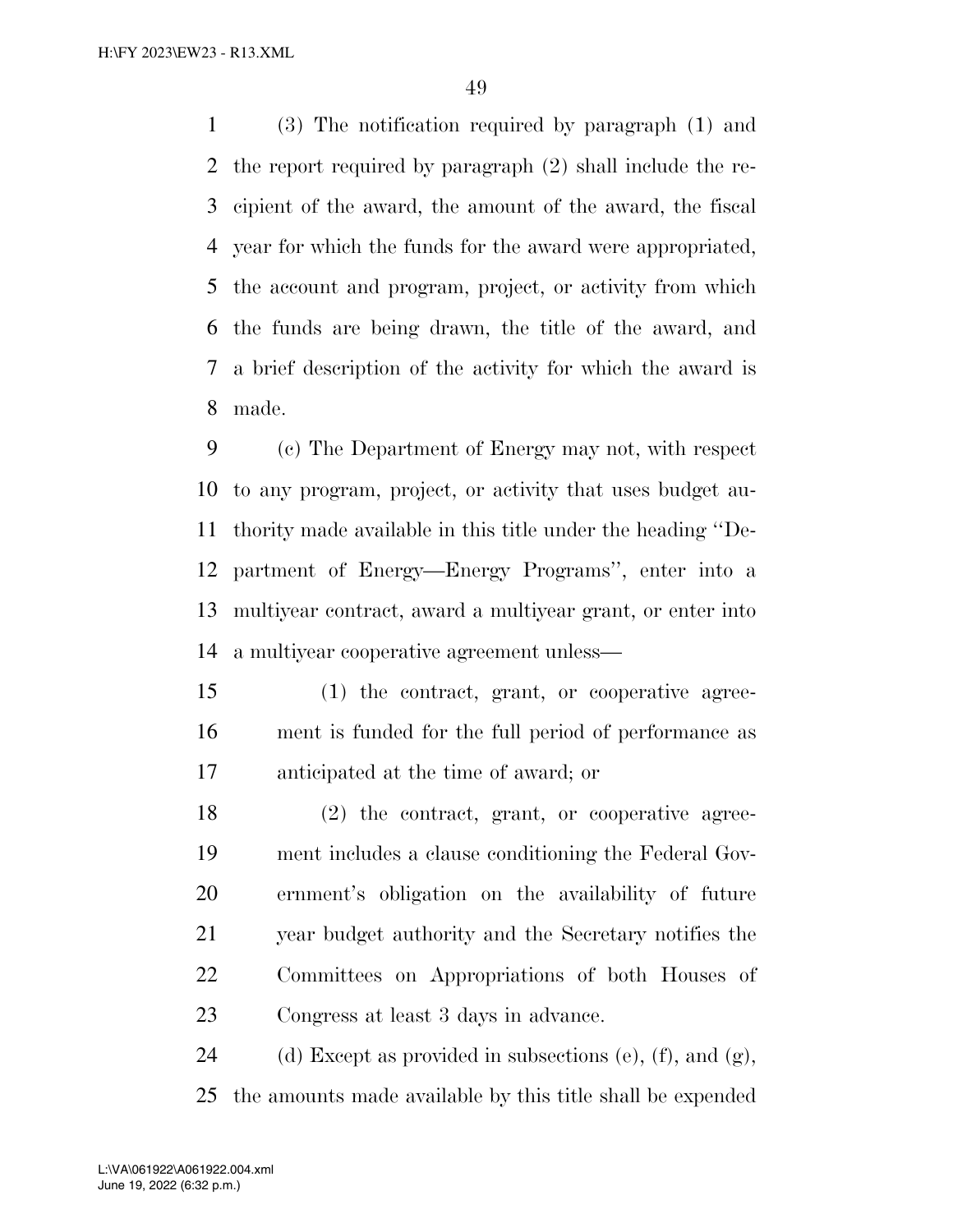as authorized by law for the programs, projects, and ac- tivities specified in the ''Bill'' column in the ''Department of Energy'' table included under the heading ''Title III— Department of Energy'' in the report accompanying this Act.

 (e) The amounts made available by this title may be reprogrammed for any program, project, or activity, and the Department shall notify, and obtain the prior approval of, the Committees on Appropriations of both Houses of Congress at least 30 days prior to the use of any proposed reprogramming that would cause any program, project, or activity funding level to increase or decrease by more than \$5,000,000 or 10 percent, whichever is less, during the time period covered by this Act.

 (f) None of the funds provided in this title shall be available for obligation or expenditure through a re-programming of funds that—

 (1) creates, initiates, or eliminates a program, project, or activity;

 (2) increases funds or personnel for any pro- gram, project, or activity for which funds are denied or restricted by this Act; or

 (3) reduces funds that are directed to be used for a specific program, project, or activity by this Act.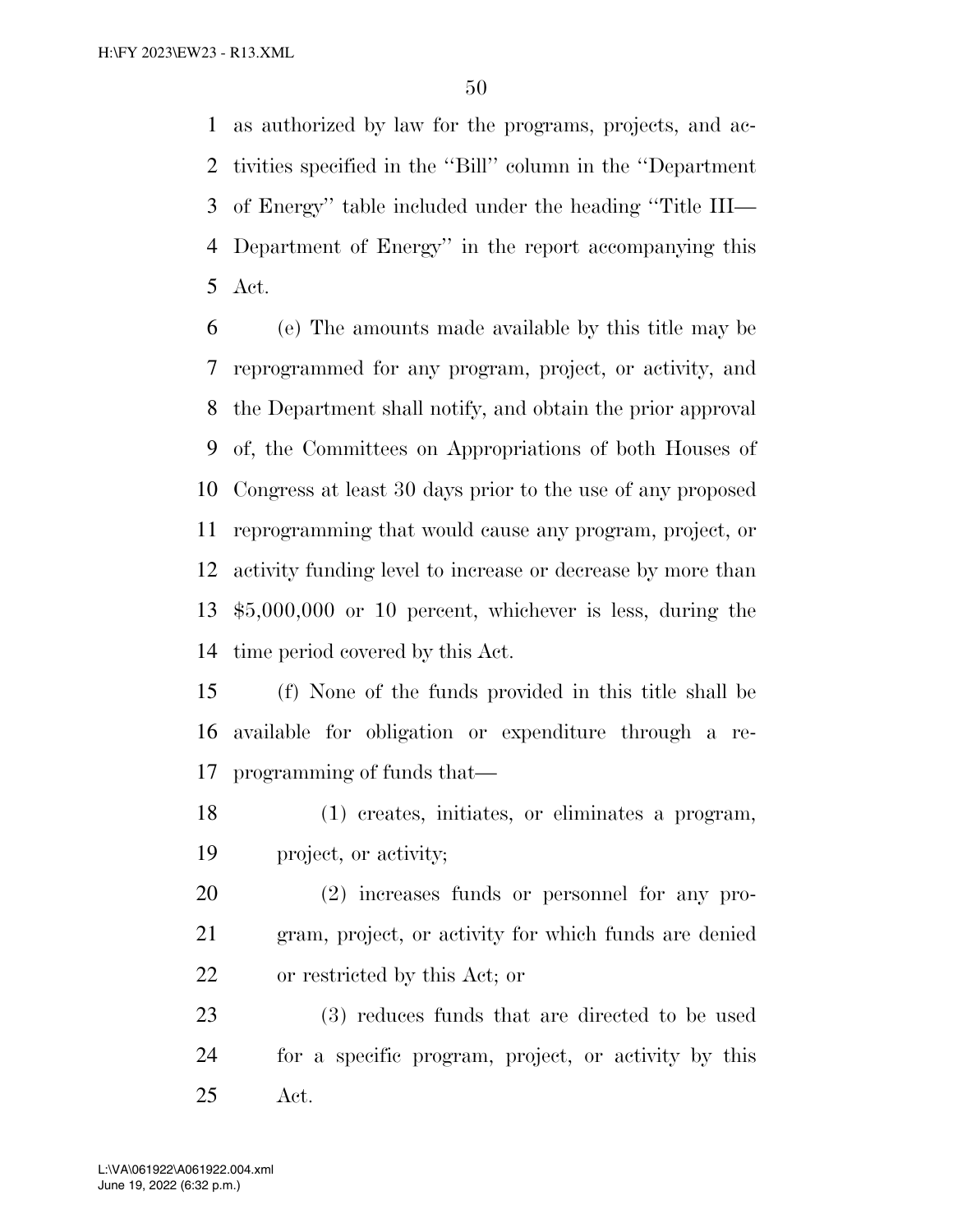1 (g)(1) The Secretary of Energy may waive any re- quirement or restriction in this section that applies to the use of funds made available for the Department of Energy if compliance with such requirement or restriction would pose a substantial risk to human health, the environment, welfare, or national security.

 (2) The Secretary of Energy shall notify the Commit- tees on Appropriations of both Houses of Congress of any waiver under paragraph (1) as soon as practicable, but not later than 3 days after the date of the activity to which a requirement or restriction would otherwise have applied. Such notice shall include an explanation of the substantial risk under paragraph (1) that permitted such waiver.

 (h) The unexpended balances of prior appropriations provided for activities in this Act may be available to the same appropriation accounts for such activities established pursuant to this title. Available balances may be merged with funds in the applicable established accounts and thereafter may be accounted for as one fund for the same time period as originally enacted.

 SEC. 302. Funds appropriated by this or any other Act, or made available by the transfer of funds in this Act, for intelligence activities are deemed to be specifically authorized by the Congress for purposes of section 504 of the National Security Act of 1947 (50 U.S.C. 3094)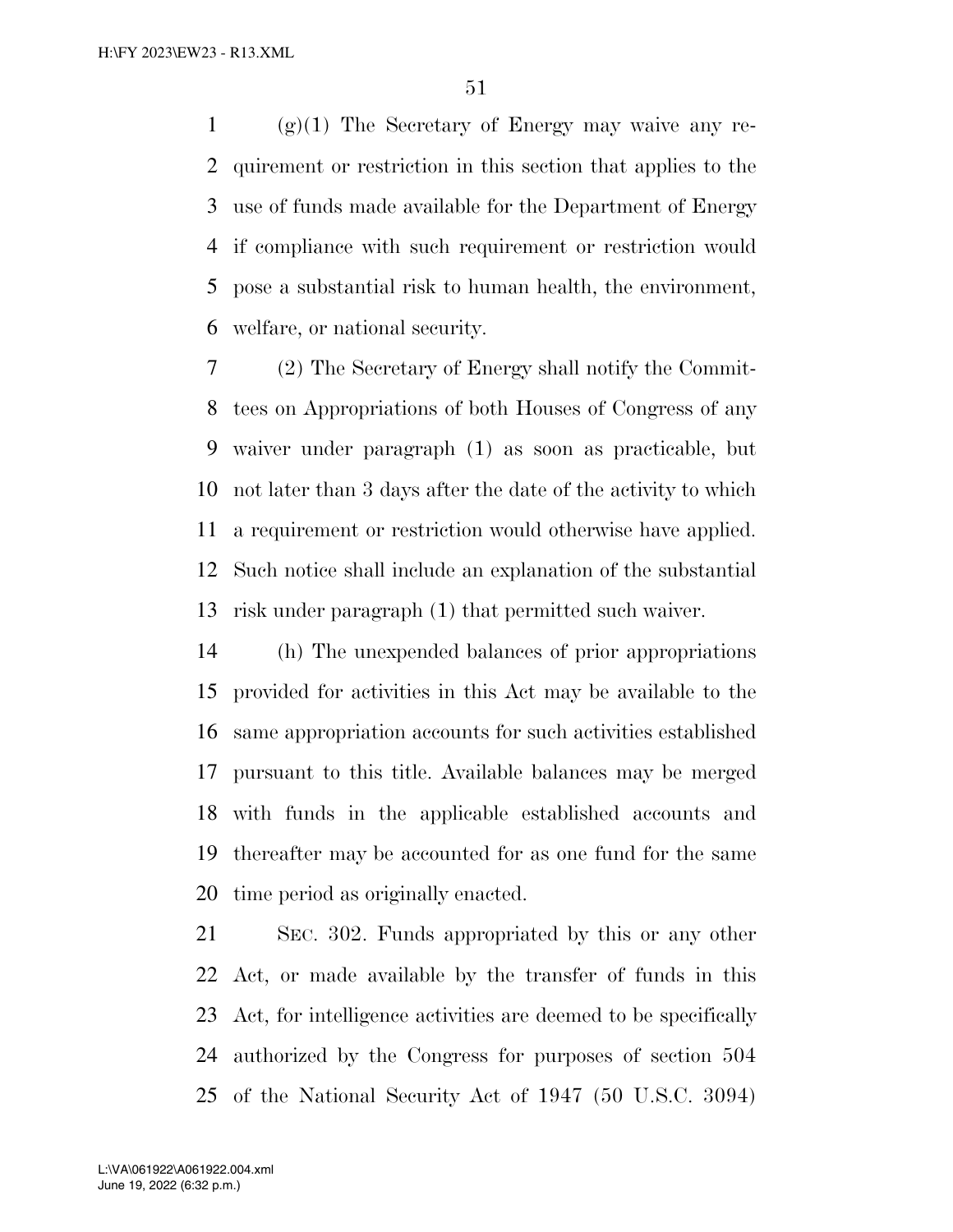during fiscal year 2023 until the enactment of the Intel-ligence Authorization Act for fiscal year 2023.

 SEC. 303. None of the funds made available in this title shall be used for the construction of facilities classi- fied as high-hazard nuclear facilities under 10 CFR Part 830 unless independent oversight is conducted by the Of- fice of Enterprise Assessments to ensure the project is in compliance with nuclear safety requirements.

 SEC. 304. None of the funds made available in this title may be used to approve critical decision-2 or critical decision-3 under Department of Energy Order 413.3B, or any successive departmental guidance, for construction projects where the total project cost exceeds \$100,000,000, until a separate independent cost estimate has been developed for the project for that critical deci-sion.

 SEC. 305. Notwithstanding section 161 of the Energy Policy and Conservation Act (42 U.S.C. 6241), upon a determination by the President in this fiscal year that a regional supply shortage of refined petroleum product of significant scope and duration exists, that a severe in- crease in the price of refined petroleum product will likely result from such shortage, and that a draw down and sale of refined petroleum product would assist directly and sig-nificantly in reducing the adverse impact of such shortage,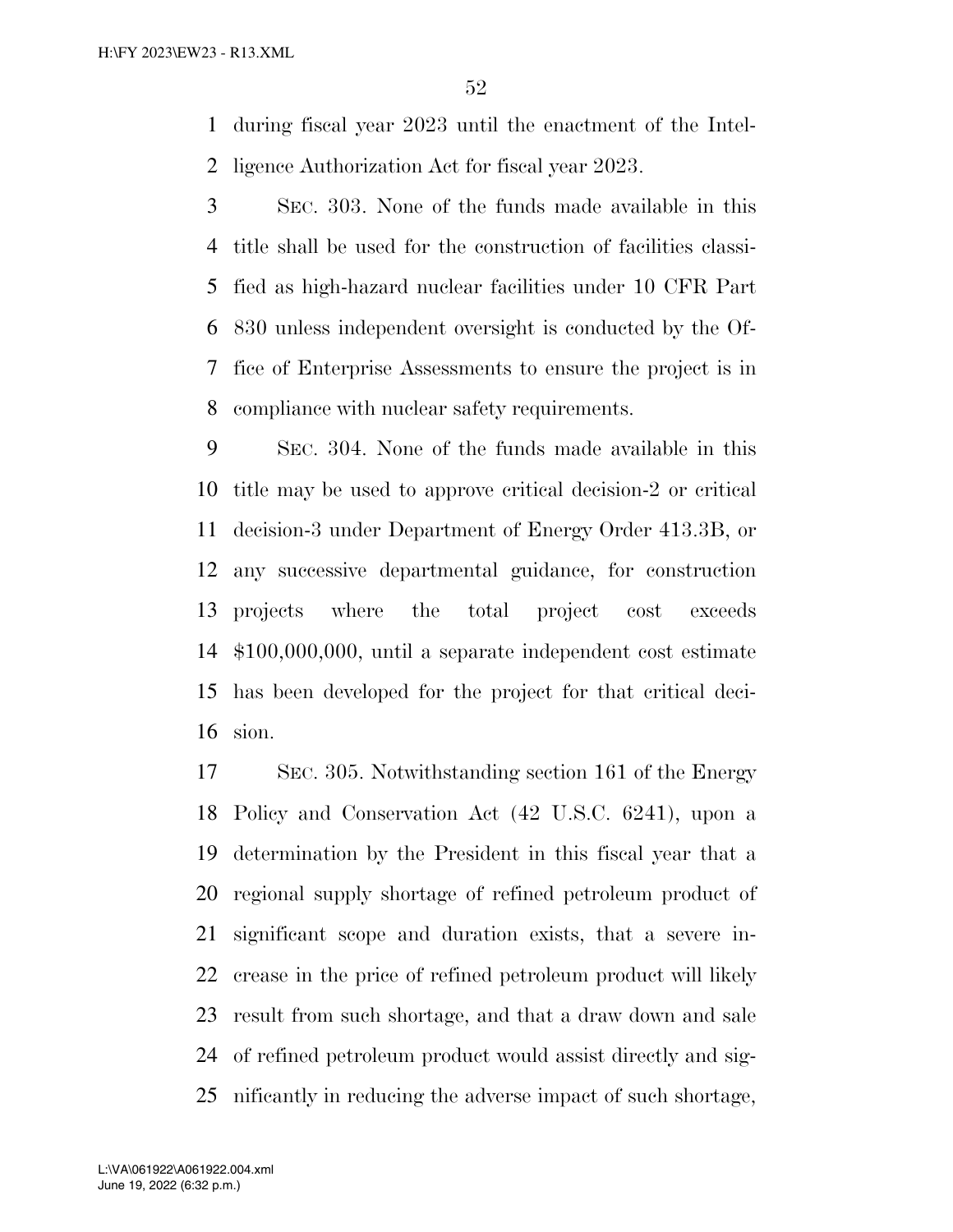the Secretary of Energy may draw down and sell refined petroleum product from the Strategic Petroleum Reserve. Proceeds from a sale under this section shall be deposited into the SPR Petroleum Account established in section 167 of the Energy Policy and Conservation Act (42 U.S.C. 6247), and such amounts shall be available for obligation, without fiscal year limitation, consistent with that section. SEC. 306. No funds shall be transferred directly from ''Department of Energy—Power Marketing Administra- tion—Colorado River Basins Power Marketing Fund, Western Area Power Administration'' to the general fund of the Treasury in the current fiscal year.

 SEC. 307. All unavailable collections currently in the United States Enrichment Corporation Fund shall be transferred to and merged with the Uranium Enrichment Decontamination and Decommissioning Fund and shall be available only to the extent provided in advance in appro-priations Acts.

 SEC. 308. Subparagraphs (B) and (C) of section  $40401(a)(2)$  of Public Law 117–58, paragraph (3) of sec- tion 1702(r) of the Energy Policy Act of 2005 (42 U.S.C. 22 16512(r)(3)) as added by section  $40401(e)(2)(C)$  of Public Law 117–58, and subsection (l) of section 136 of the En- ergy Independence and Security Act of 2007 (42 U.S.C. 17013(l)), are hereby repealed.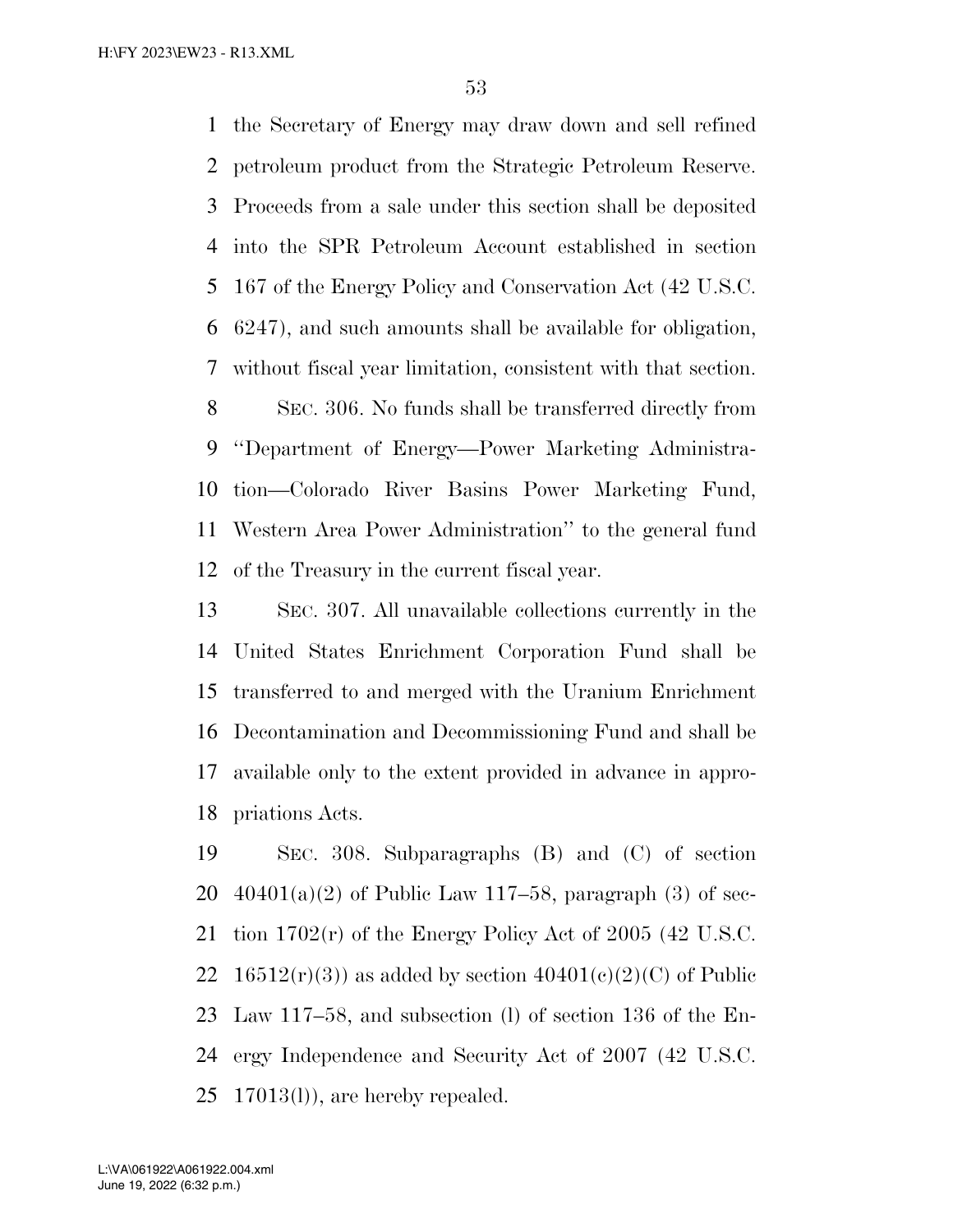SEC. 309. Of the unobligated balances from amounts made available in the first proviso of section 1425 of the Department of Defense and Full-Year Continuing Appro- priations Act, 2011 (Public Law 112–10) for the cost of loan guarantees under section 1703 of the Energy Policy Act of 2005, \$150,000,000 are hereby rescinded: *Pro- vided*, That, subject to section 502 of the Congressional Budget Act of 1974, commitments to guarantee loans for eligible projects under title XVII of the Energy Policy Act of 2005, shall not exceed a total principal amount of \$15,000,000,000, to remain available until committed: *Provided further*, That the amounts provided in this sec- tion are in addition to those provided in any other Act: *Provided further*, That for amounts collected pursuant to section 1702(b)(2) of the Energy Policy Act of 2005, the source of such payment received from borrowers may not be a loan or other debt obligation that is guaranteed by the Federal Government: *Provided further*, That none of such loan guarantee authority made available by this sec- tion shall be available for commitments to guarantee loans for any projects where funds, personnel, or property (tan- gible or intangible) of any Federal agency, instrumen- tality, personnel, or affiliated entity are expected be used (directly or indirectly) through acquisitions, contracts, demonstrations, exchanges, grants, incentives, leases, pro-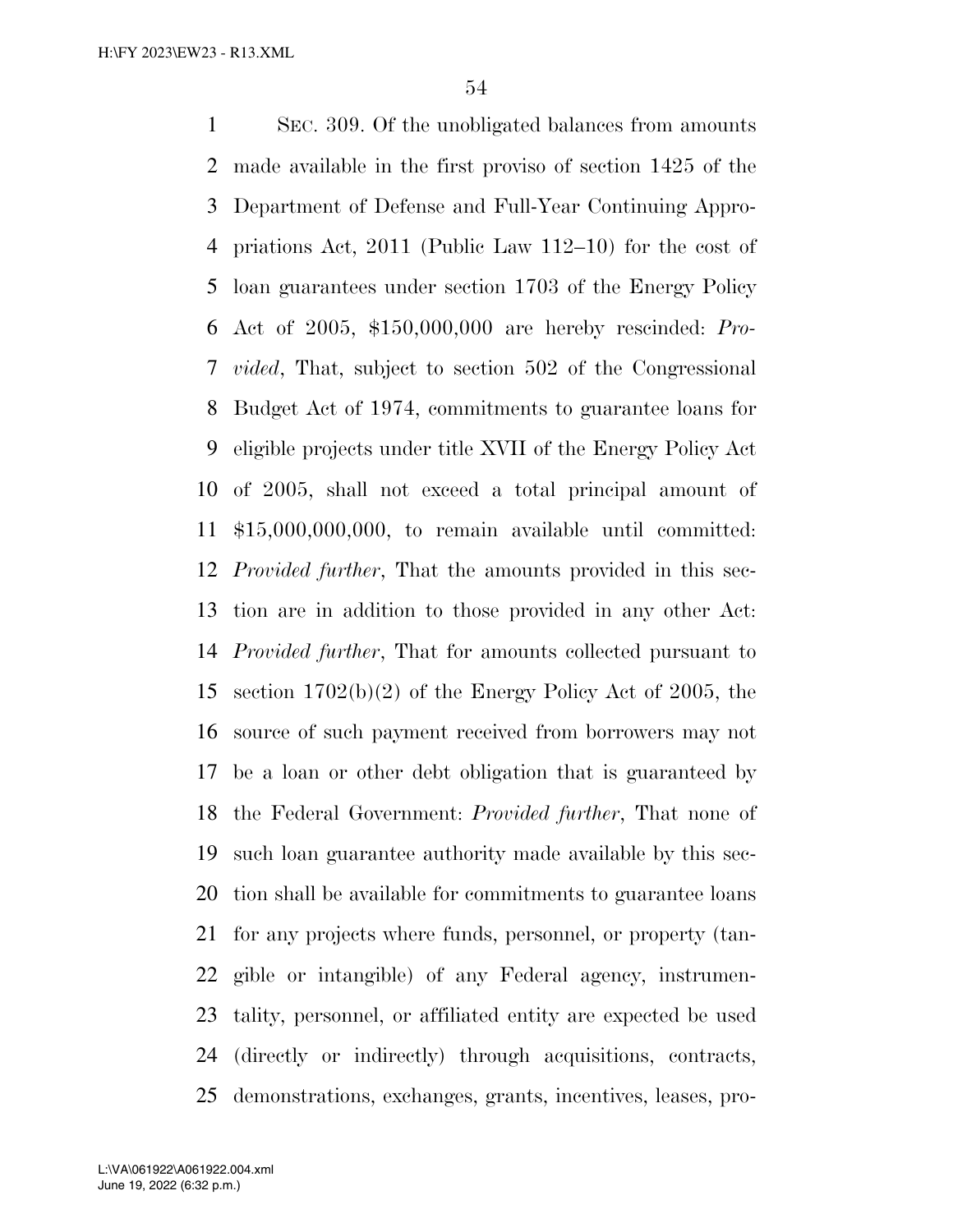curements, sales, other transaction authority, or other ar- rangements, to support the project or to obtain goods or services from the project: *Provided further*, That the pre- ceding proviso shall not be interpreted as precluding the use of the loan guarantee authority provided by this sec- tion for commitments to guarantee loans for: (1) projects as a result of such projects benefitting from otherwise al- lowable Federal income tax benefits; (2) projects as a re- sult of such projects benefitting from being located on Federal land pursuant to a lease or right-of-way agree- ment for which all consideration for all uses is: (A) paid exclusively in cash; (B) deposited in the Treasury as off- setting receipts; and (C) equal to the fair market value as determined by the head of the relevant Federal agency; (3) projects as a result of such projects benefitting from Federal insurance programs, including under section 170 of the Atomic Energy Act of 1954 (42 U.S.C. 2210; com- monly known as the ''Price-Anderson Act''); or (4) electric generation projects using transmission facilities owned or operated by a Federal Power Marketing Administration or the Tennessee Valley Authority that have been author- ized, approved, and financed independent of the project receiving the guarantee: *Provided further*, That none of the loan guarantee authority made available by this section shall be available for any project unless the Director of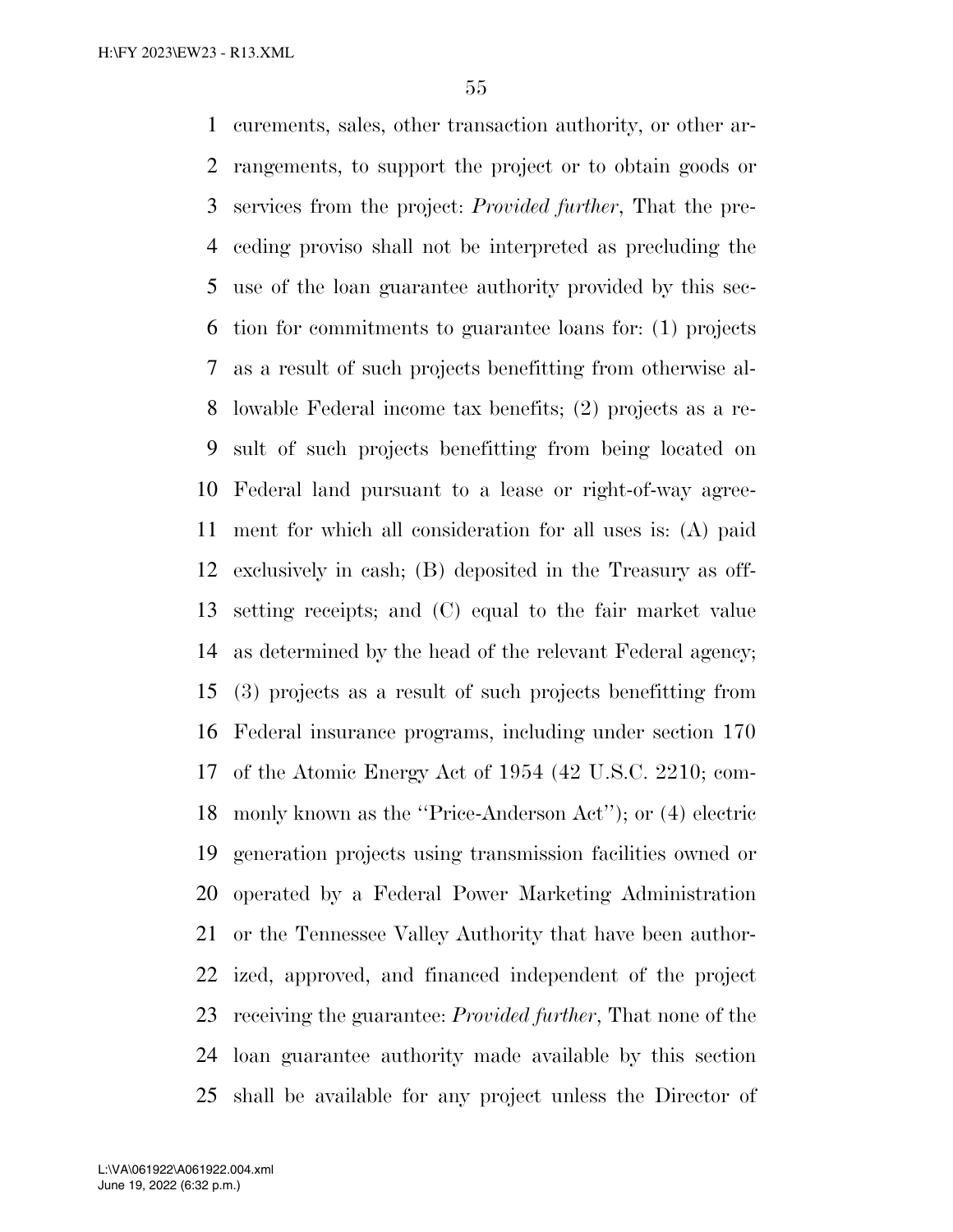the Office of Management and Budget has certified in ad- vance in writing that the loan guarantee and the project comply with the provisions under this section.

 SEC. 310. (a) Hereafter, for energy development, demonstration, and deployment programs funded under Department of Energy appropriations (other than those for the National Nuclear Security Administration and Of- fice of Environmental Management) provided for fiscal year 2022, the current fiscal year, or any fiscal year there- after (including by Acts other than appropriations Acts), the Secretary may vest unconditional title or other prop- erty interests acquired under projects in an award recipi- ent, subrecipient, or successor in interest, including the United States, at the conclusion of the award period for projects receiving an initial award in fiscal year 2022 or later.

 (b) Upon vesting unconditional title pursuant to sub- section (a) in an award recipient, subrecipient, or suc- cessor in interest other than the United States, the United States shall have no liabilities or obligations to the prop-erty.

 (c) For purposes of this section, the term ''property interest'' does not include any interest in intellectual prop-erty developed using funding provided under a project.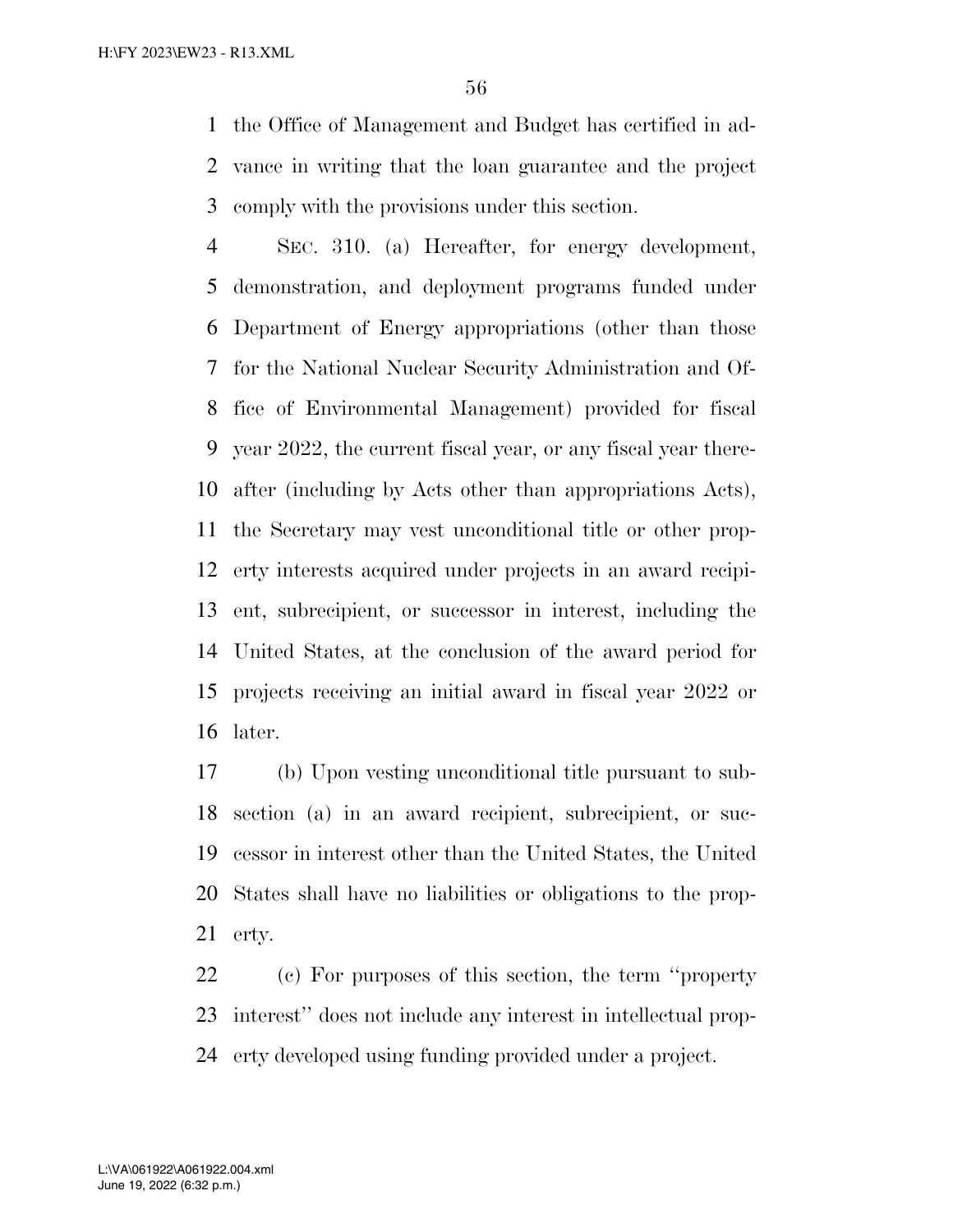SEC. 311. None of the funds made available in this title may be used to support a grant allocation award, dis- cretionary grant award, or cooperative agreement that ex- ceeds \$100,000,000 in Federal funding unless the project is carried out through internal independent project man-agement procedures.

### TITLE IV

# 8 INDEPENDENT AGENCIES

APPALACHIAN REGIONAL COMMISSION

 For expenses necessary to carry out the programs au- thorized by the Appalachian Regional Development Act of 1965, as amended, and for expenses necessary for the Federal Co-Chairman and the Alternate on the Appa- lachian Regional Commission, for payment of the Federal share of the administrative expenses of the Commission, including services as authorized by 5 U.S.C. 3109, and hire of passenger motor vehicles, \$220,000,000, to remain available until expended.

DEFENSE NUCLEAR FACILITIES SAFETY BOARD

# SALARIES AND EXPENSES

 For expenses necessary for the Defense Nuclear Fa- cilities Safety Board in carrying out activities authorized by the Atomic Energy Act of 1954, as amended by Public Law 100–456, section 1441, \$41,401,000, to remain available until September 30, 2024, of which not to exceed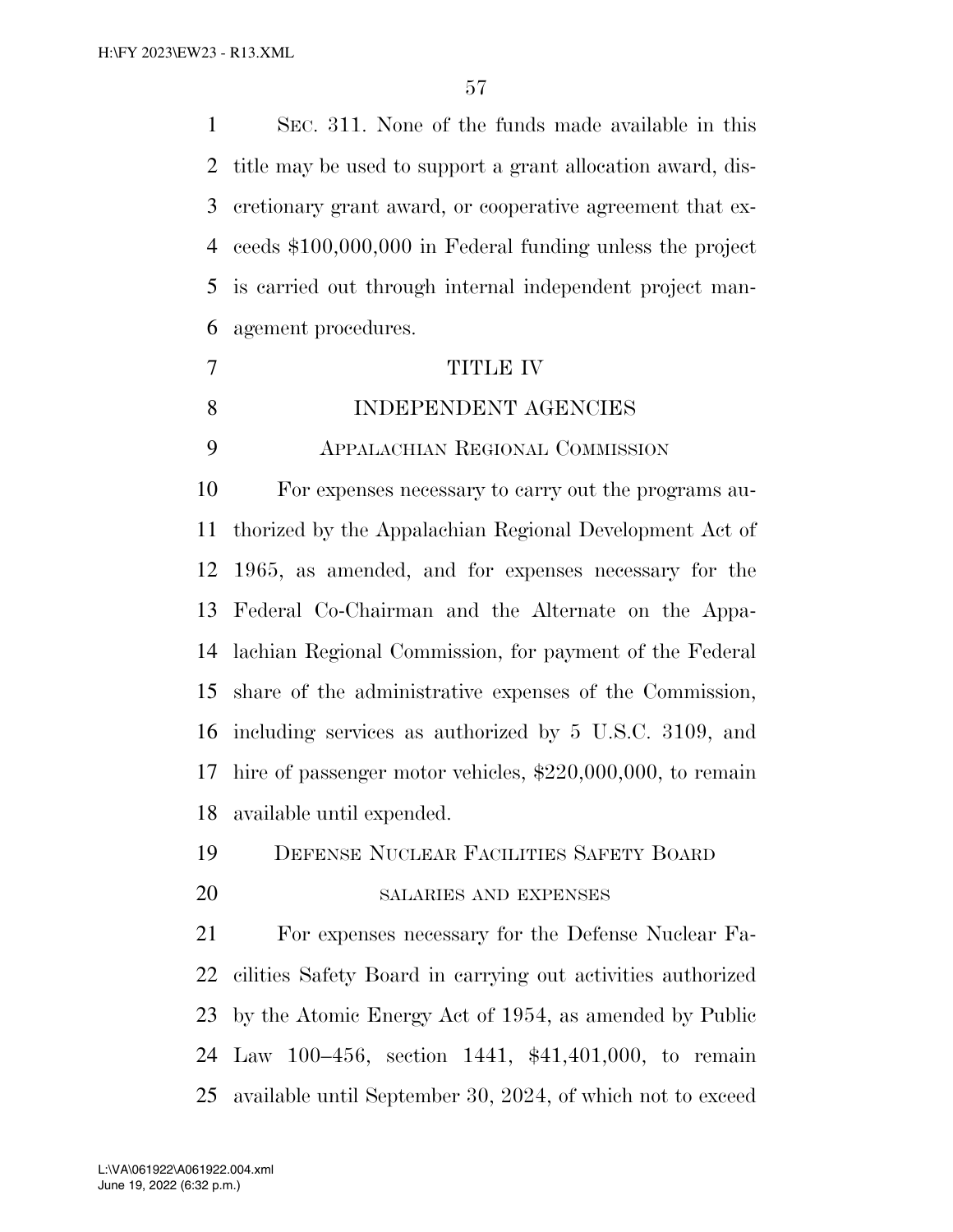\$1,000 shall be available for official reception and rep-resentation expenses.

 DELTA REGIONAL AUTHORITY SALARIES AND EXPENSES

 For expenses necessary for the Delta Regional Au- thority and to carry out its activities, as authorized by the Delta Regional Authority Act of 2000, notwith- standing sections 382F(d), 382M, and 382N of said Act, \$30,100,000, to remain available until expended.

DENALI COMMISSION

 For expenses necessary for the Denali Commission including the purchase, construction, and acquisition of plant and capital equipment as necessary and other ex- penses, \$15,100,000, to remain available until expended, notwithstanding the limitations contained in section 306(g) of the Denali Commission Act of 1998: *Provided*, That funds shall be available for construction projects for which the Denali Commission is the sole or primary fund- ing source in an amount not to exceed 80 percent of total project cost for distressed communities, as defined by sec- tion 307 of the Denali Commission Act of 1998 (division C, title III, Public Law 105–277), as amended by section 701 of appendix D, title VII, Public Law 106–113 (113 Stat. 1501A–280), and an amount not to exceed 50 per-cent for non-distressed communities: *Provided further*,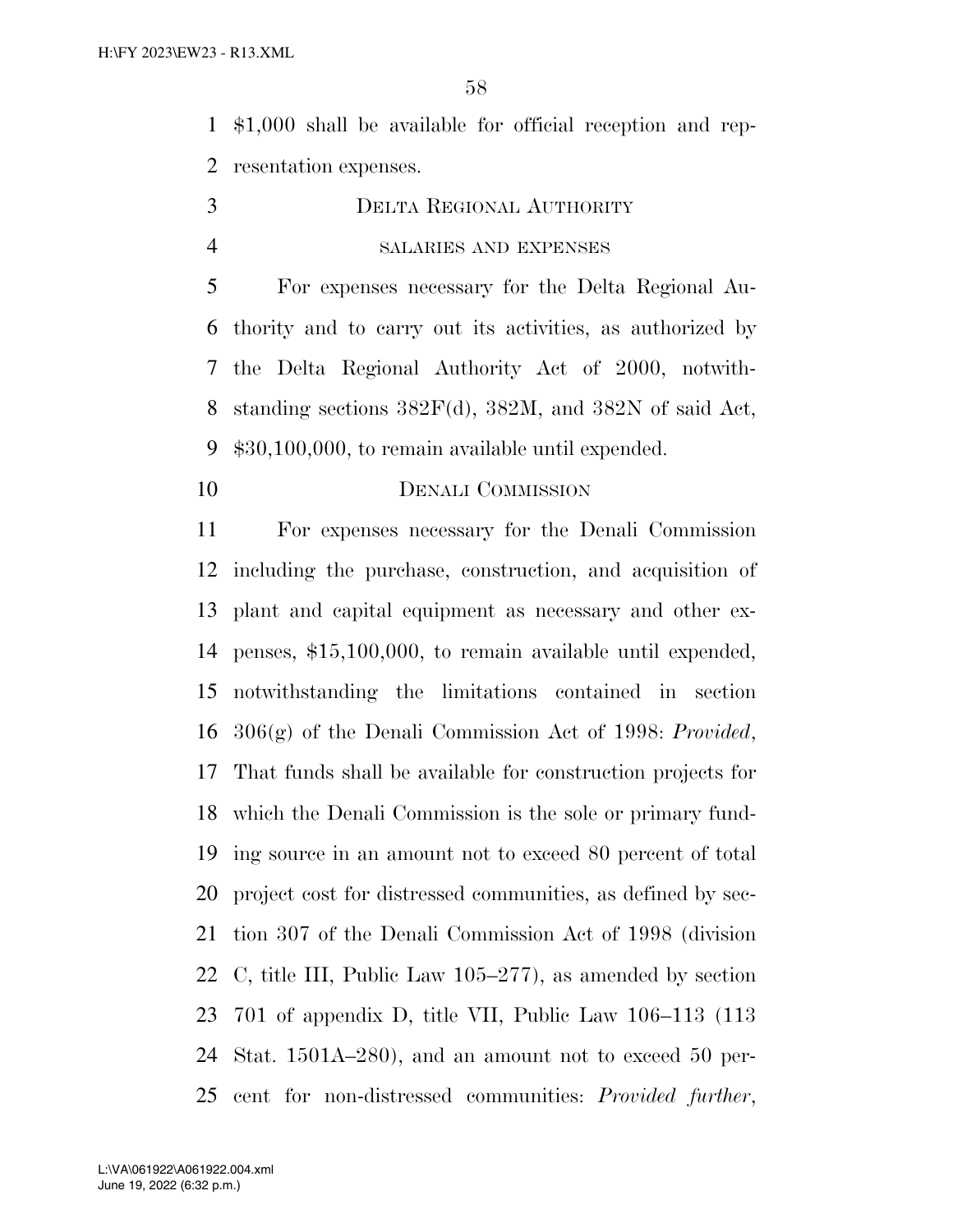That notwithstanding any other provision of law regarding payment of a non-Federal share in connection with a grant-in-aid program, amounts under this heading shall be available for the payment of such a non-Federal share for any project for which the Denali Commission is not the sole or primary funding source, provided that such project is consistent with the purposes of the Commission.

# NORTHERN BORDER REGIONAL COMMISSION

 For expenses necessary for the Northern Border Re- gional Commission in carrying out activities authorized by subtitle V of title 40, United States Code, \$38,000,000, to remain available until expended: *Provided*, That such amounts shall be available for administrative expenses, notwithstanding section 15751(b) of title 40, United States Code.

SOUTHEAST CRESCENT REGIONAL COMMISSION

 For expenses necessary for the Southeast Crescent Regional Commission in carrying out activities authorized by subtitle V of title 40, United States Code, \$33,000,000, to remain available until expended.

SOUTHWEST BORDER REGIONAL COMMISSION

 For expenses necessary for the Southwest Border Re- gional Commission in carrying out activities authorized by subtitle V of title 40, United States Code, \$2,500,000, to remain available until expended.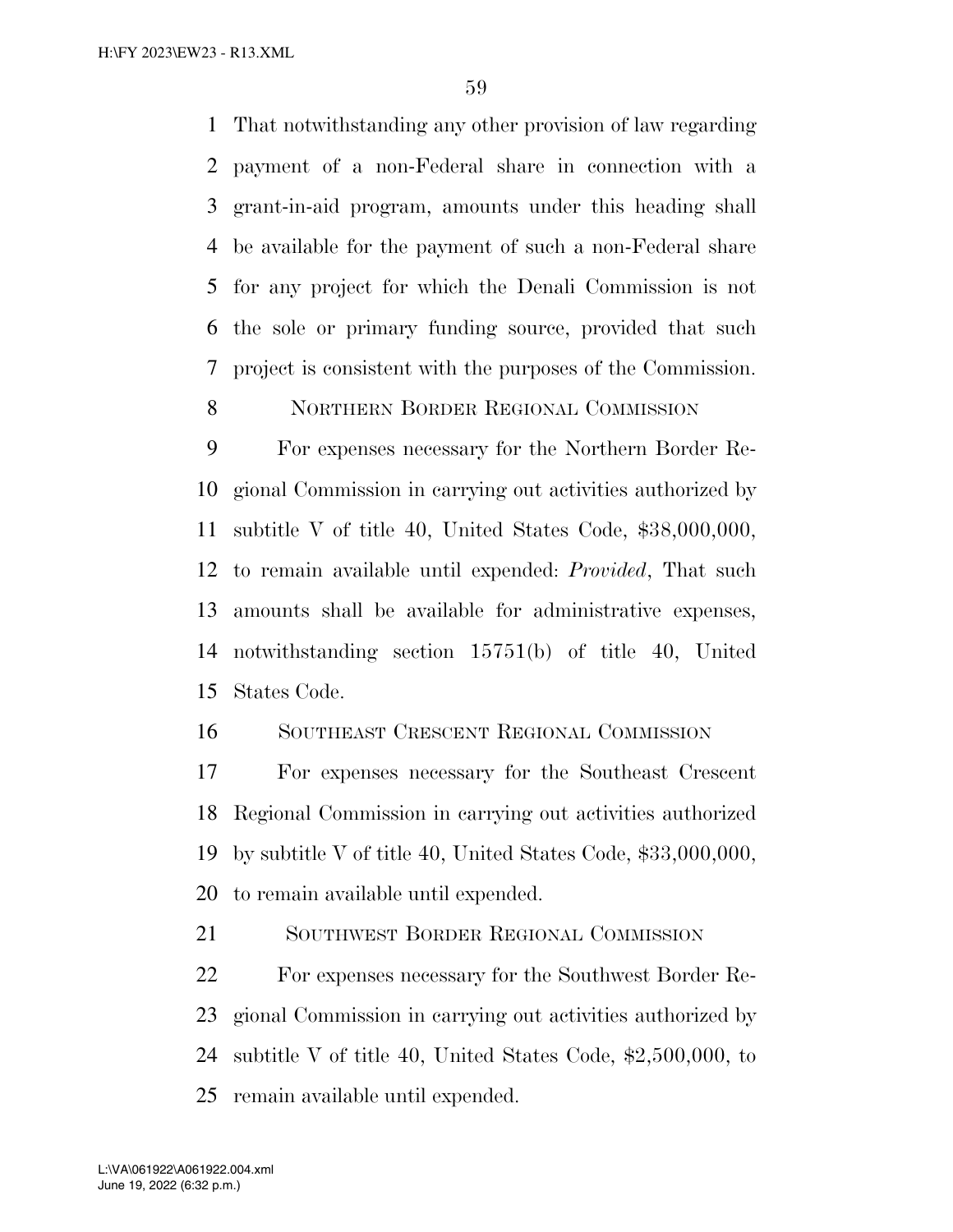NUCLEAR REGULATORY COMMISSION

# SALARIES AND EXPENSES

 For expenses necessary for the Commission in car- rying out the purposes of the Energy Reorganization Act of 1974 and the Atomic Energy Act of 1954, \$911,384,000, including official representation expenses not to exceed \$25,000, to remain available until expended: *Provided*, That of the amount appropriated herein, not more than \$9,500,000 may be made available for salaries, travel, and other support costs for the Office of the Com- mission, to remain available until September 30, 2024: *Provided further*, That revenues from licensing fees, in- spection services, and other services and collections esti- mated at \$777,498,000 in fiscal year 2023 shall be re- tained and used for necessary salaries and expenses in this account, notwithstanding 31 U.S.C. 3302, and shall re- main available until expended: *Provided further*, That the sum herein appropriated shall be reduced by the amount of revenues received during fiscal year 2023 so as to result in a final fiscal year 2023 appropriation estimated at not more than \$133,886,000.

22 OFFICE OF INSPECTOR GENERAL

 For expenses necessary for the Office of Inspector General in carrying out the provisions of the Inspector General Act of 1978, \$17,769,000, to remain available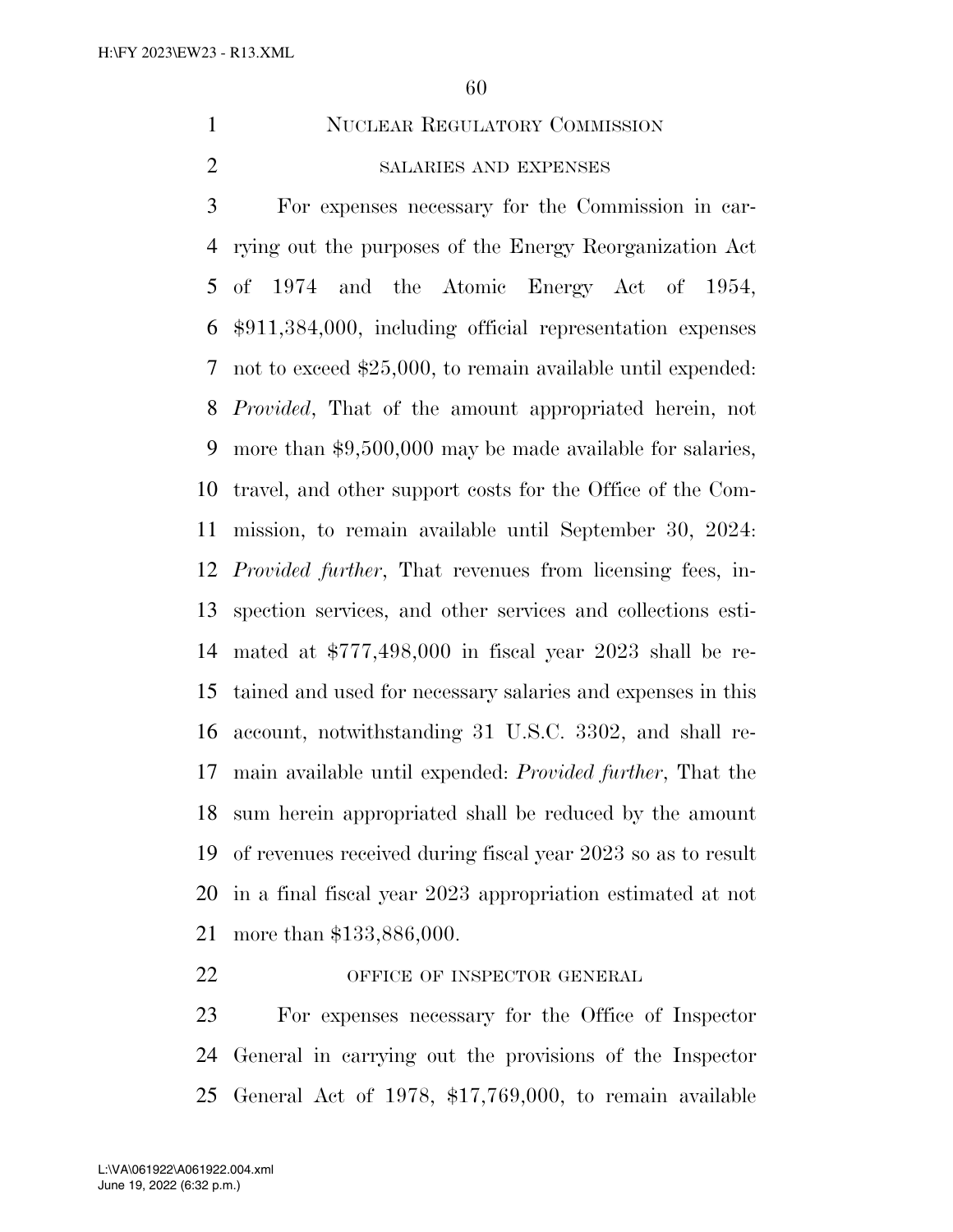until September 30, 2024: *Provided*, That revenues from licensing fees, inspection services, and other services and collections estimated at \$14,655,000 in fiscal year 2023 shall be retained and be available until September 30, 2024, for necessary salaries and expenses in this account, notwithstanding section 3302 of title 31, United States Code: *Provided further*, That the sum herein appropriated shall be reduced by the amount of revenues received dur- ing fiscal year 2023 so as to result in a final fiscal year 2023 appropriation estimated at not more than \$3,114,000: *Provided further*, That of the amounts appro- priated under this heading, \$1,520,000 shall be for In- spector General services for the Defense Nuclear Facilities Safety Board.

# NUCLEAR WASTE TECHNICAL REVIEW BOARD

# SALARIES AND EXPENSES

 For expenses necessary for the Nuclear Waste Tech- nical Review Board, as authorized by Public Law 100– 203, section 5051, \$3,945,000, to be derived from the Nu- clear Waste Fund, to remain available until September 30, 2024.

# GENERAL PROVISIONS—INDEPENDENT AGENCIES

 SEC. 401. (a) The amounts made available by this title for the Nuclear Regulatory Commission may be re-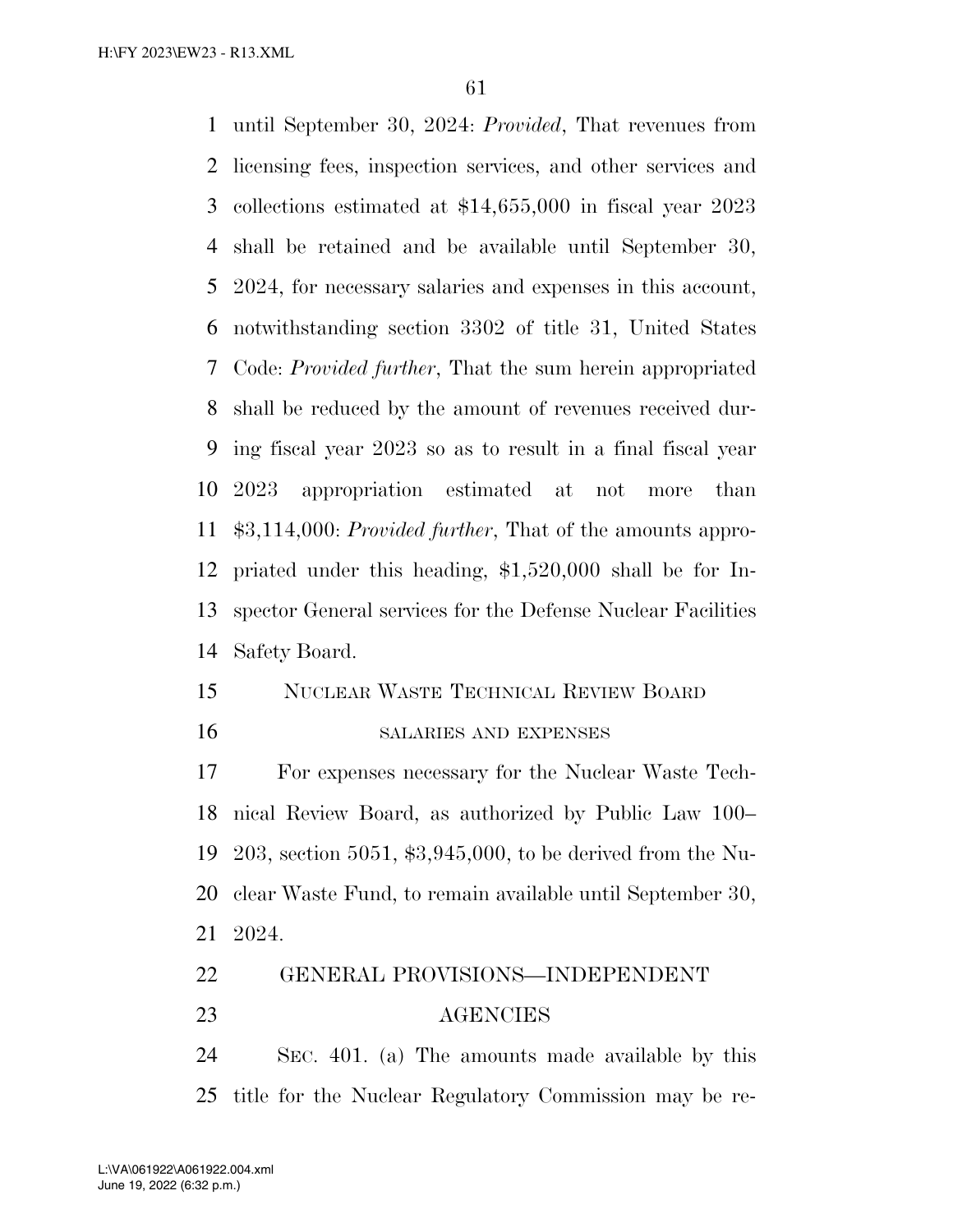programmed for any program, project, or activity, and the Commission shall notify the Committees on Appropria- tions of both Houses of Congress at least 30 days prior to the use of any proposed reprogramming that would cause any program funding level to increase or decrease by more than \$500,000 or 10 percent, whichever is less, during the time period covered by this Act.

 (b)(1) The Nuclear Regulatory Commission may waive the notification requirement in subsection (a) if compliance with such requirement would pose a substan- tial risk to human health, the environment, welfare, or na-tional security.

 (2) The Nuclear Regulatory Commission shall notify the Committees on Appropriations of both Houses of Con- gress of any waiver under paragraph (1) as soon as prac- ticable, but not later than 3 days after the date of the activity to which a requirement or restriction would other- wise have applied. Such notice shall include an explanation of the substantial risk under paragraph (1) that permitted such waiver and shall provide a detailed report to the Committees of such waiver and changes to funding levels to programs, projects, or activities.

 (c) Except as provided in subsections (a), (b), and (d), the amounts made available by this title for ''Nuclear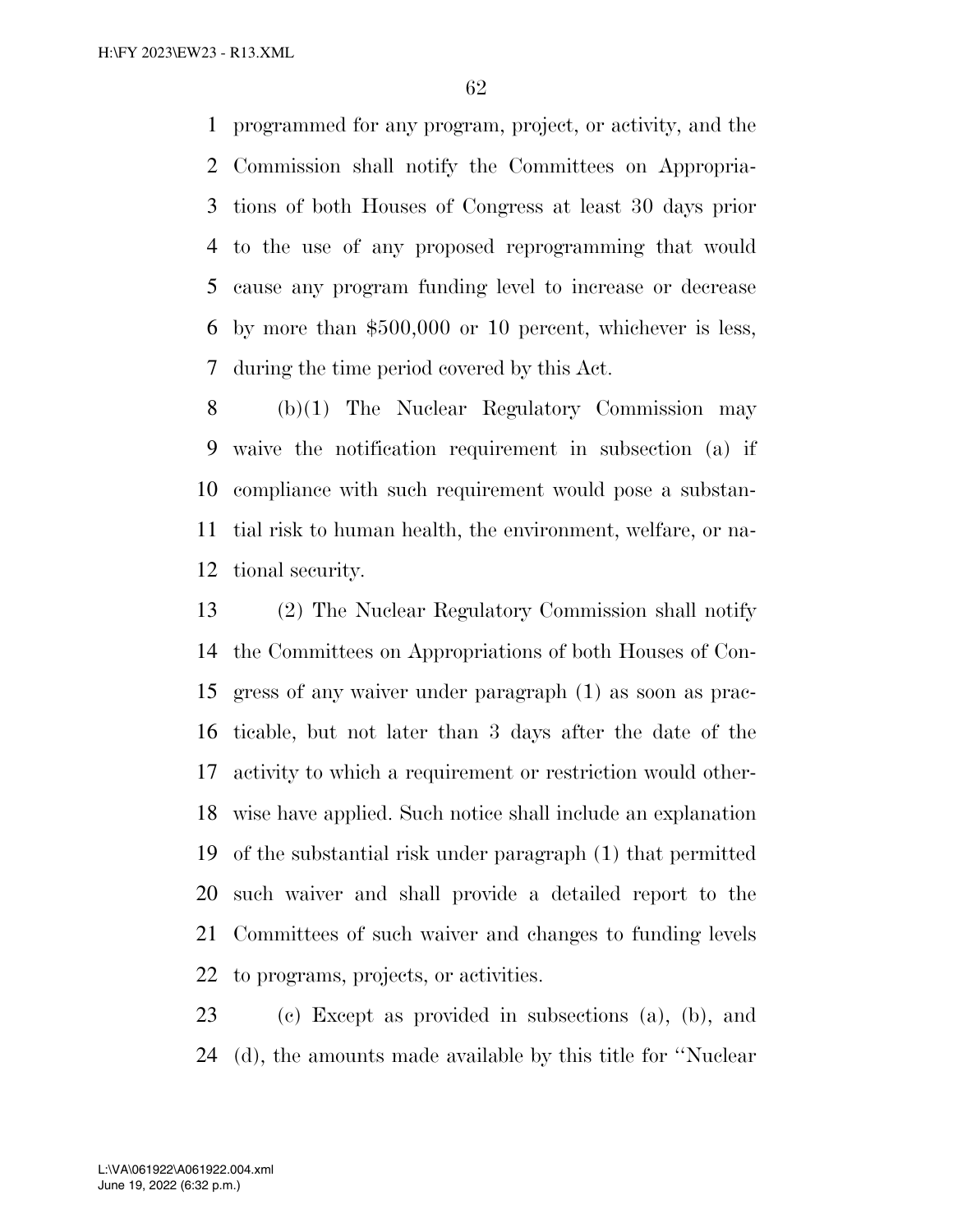Regulatory Commission—Salaries and Expenses'' shall be expended as directed in the report accompanying this Act.

 (d) None of the funds provided for the Nuclear Regu- latory Commission shall be available for obligation or ex- penditure through a reprogramming of funds that in- creases funds or personnel for any program, project, or activity for which funds are denied or restricted by this Act.

 (e) The Commission shall provide a monthly report to the Committees on Appropriations of both Houses of Congress, which includes the following for each program, project, or activity, including any prior year appropria-tions—

- (1) total budget authority;
- (2) total unobligated balances; and
- (3) total unliquidated obligations.
- 17 TITLE V
- GENERAL PROVISIONS

(INCLUDING TRANSFER OF FUNDS)

 SEC. 501. None of the funds appropriated by this Act may be used in any way, directly or indirectly, to influence congressional action on any legislation or appropriation matters pending before Congress, other than to commu- nicate to Members of Congress as described in 18 U.S.C. 1913.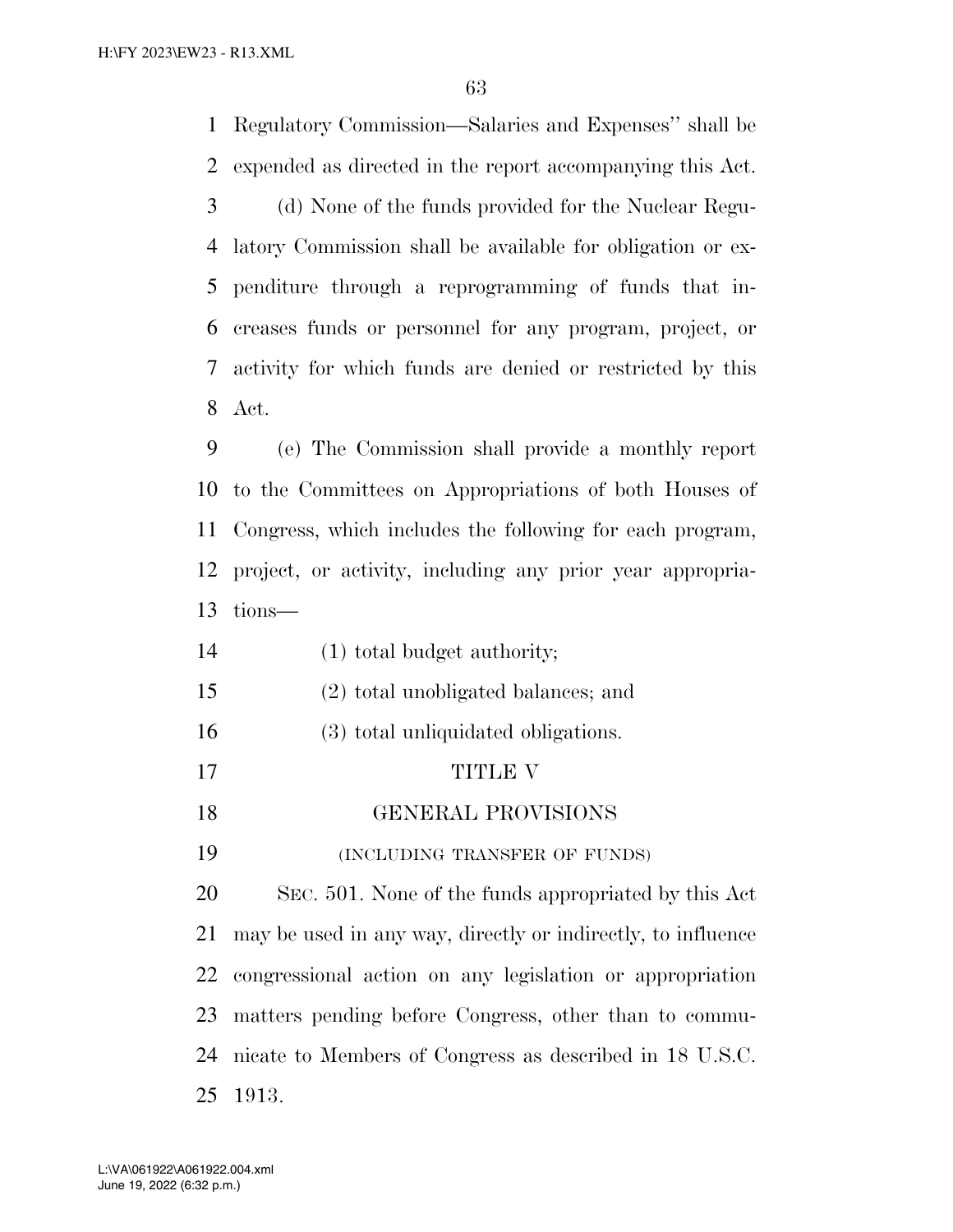SEC. 502. (a) None of the funds made available in title III of this Act may be transferred to any department, agency, or instrumentality of the United States Govern- ment, except pursuant to a transfer made by or transfer authority provided in this Act or any other appropriations Act for any fiscal year, transfer authority referenced in the report accompanying this Act, or any authority where- by a department, agency, or instrumentality of the United States Government may provide goods or services to an-other department, agency, or instrumentality.

 (b) None of the funds made available for any depart- ment, agency, or instrumentality of the United States Government may be transferred to accounts funded in title III of this Act, except pursuant to a transfer made by or transfer authority provided in this Act or any other appro- priations Act for any fiscal year, transfer authority ref- erenced in the report accompanying this Act, or any au- thority whereby a department, agency, or instrumentality of the United States Government may provide goods or services to another department, agency, or instrumen-tality.

 (c) The head of any relevant department or agency funded in this Act utilizing any transfer authority shall submit to the Committees on Appropriations of both Houses of Congress a semiannual report detailing the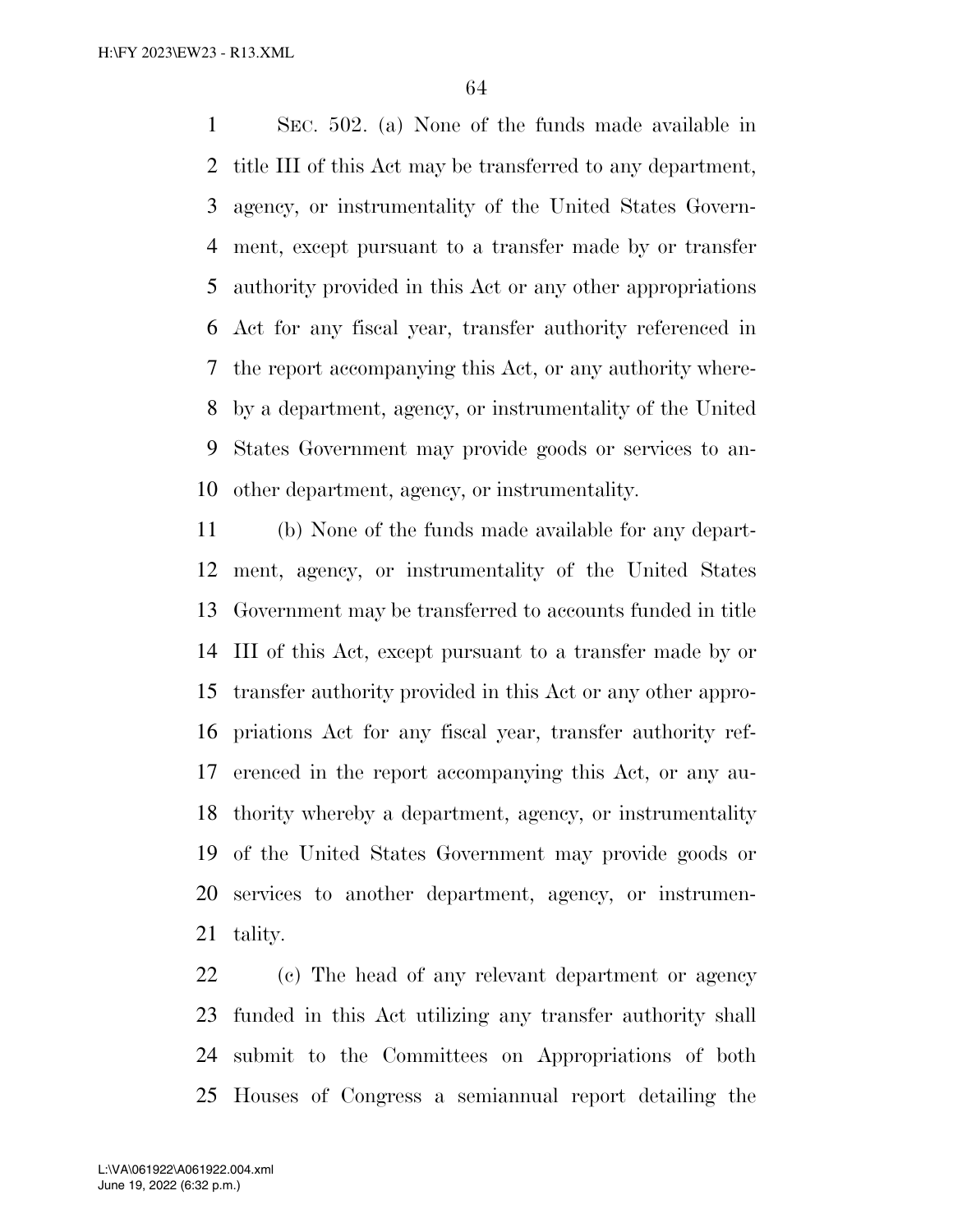transfer authorities, except for any authority whereby a department, agency, or instrumentality of the United States Government may provide goods or services to an- other department, agency, or instrumentality, used in the previous 6 months and in the year-to-date. This report shall include the amounts transferred and the purposes for which they were transferred, and shall not replace or modify existing notification requirements for each author-ity.

 SEC. 503. None of the funds made available by this Act may be used in contravention of Executive Order No. 12898 of February 11, 1994 (Federal Actions to Address Environmental Justice in Minority Populations and Low-Income Populations).

 SEC. 504. (a) None of the funds made available in this Act may be used to maintain or establish a computer network unless such network blocks the viewing, downloading, and exchanging of pornography.

 (b) Nothing in subsection (a) shall limit the use of funds necessary for any Federal, State, Tribal, or local law enforcement agency or any other entity carrying out criminal investigations, prosecution, or adjudication activi-ties.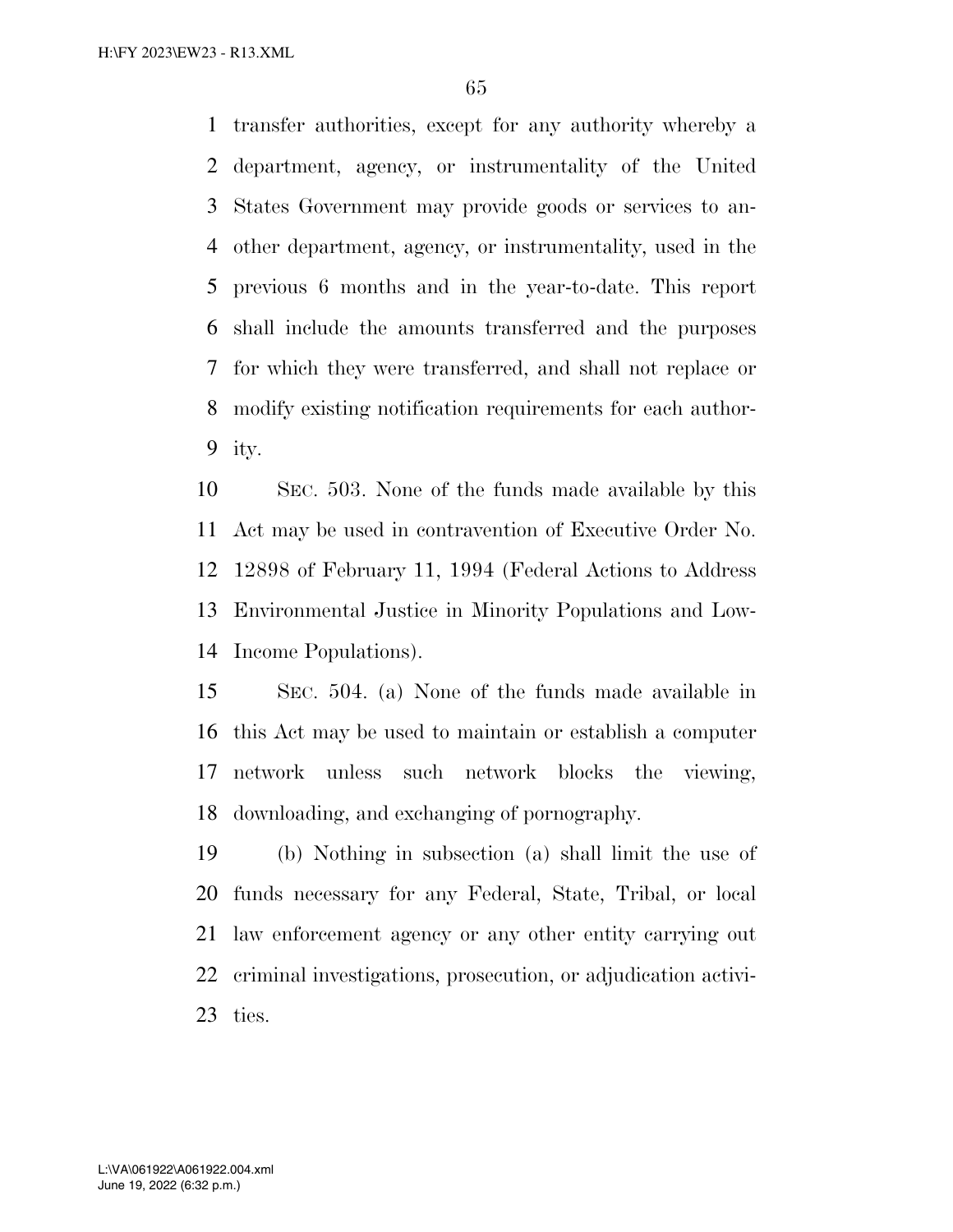1 This Act may be cited as the ''Energy and Water De-

2 velopment and Related Agencies Appropriations Act, 3 2023''.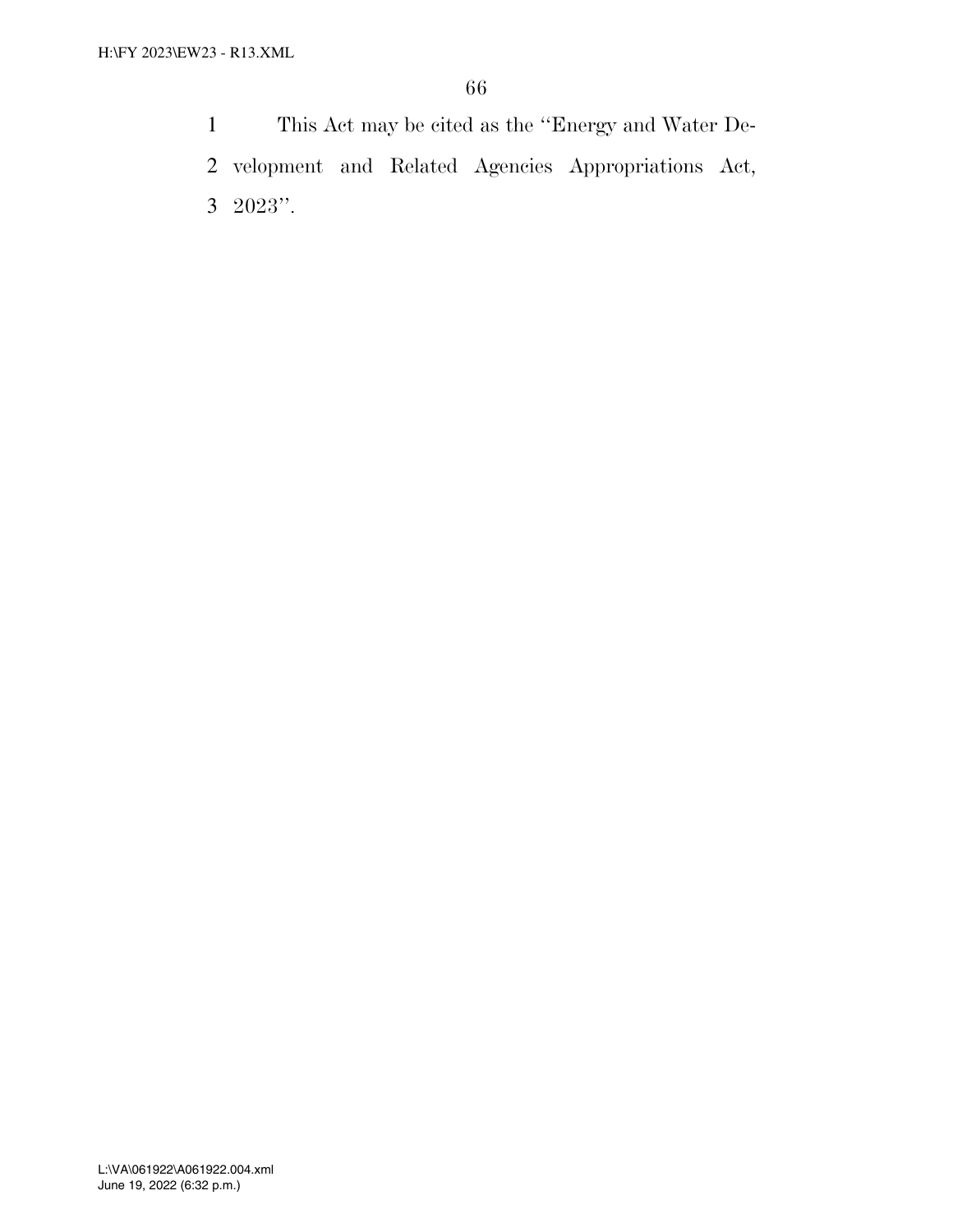June 19, 2022 (6:32 p.m.) L:\VA\061922\A061922.004.xml